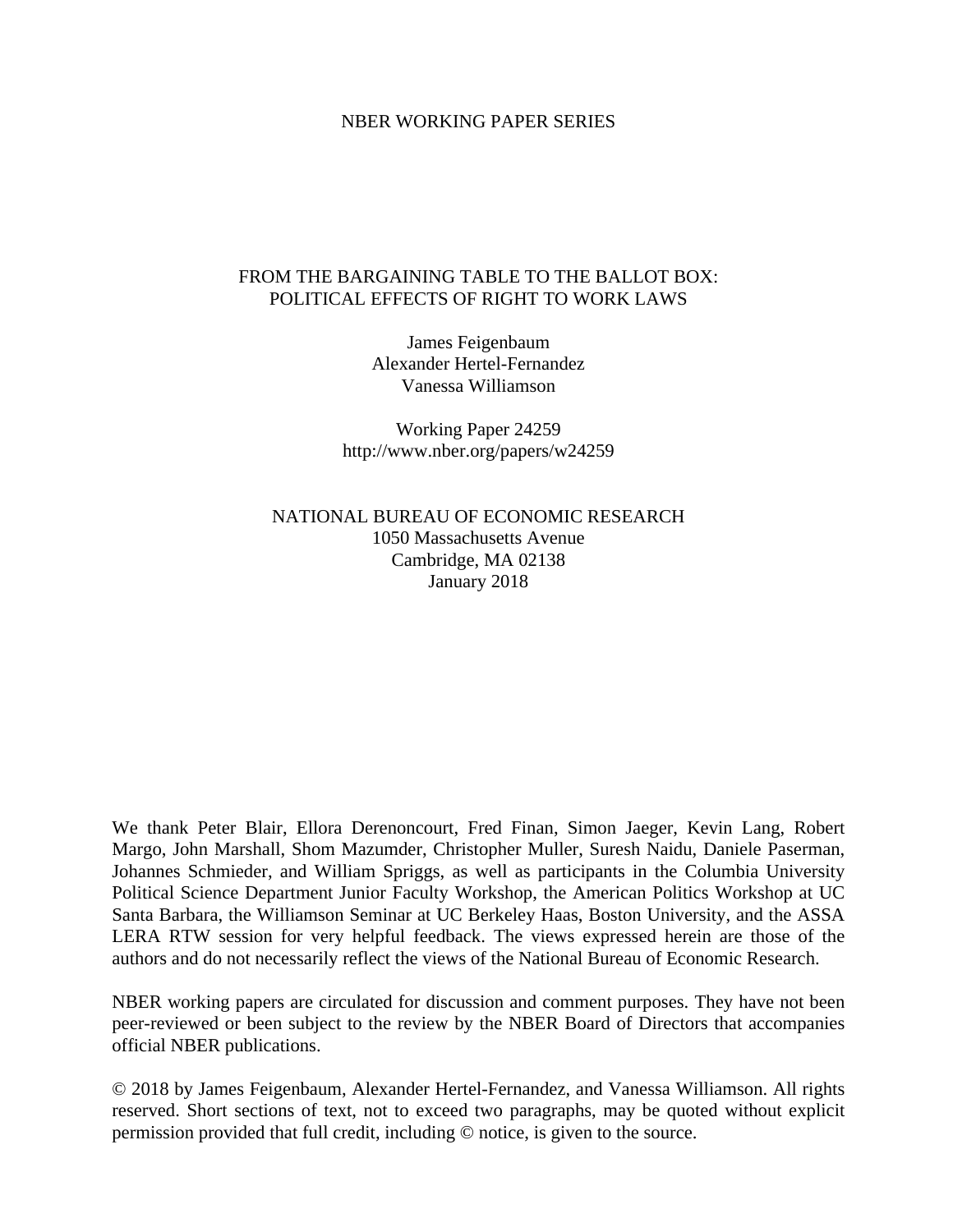From the Bargaining Table to the Ballot Box: Political Effects of Right to Work Laws James Feigenbaum, Alexander Hertel-Fernandez, and Vanessa Williamson NBER Working Paper No. 24259 January 2018 JEL No. D7,J5

# **ABSTRACT**

Labor unions play a central role in the Democratic party coalition, providing candidates with voters, volunteers, and contributions, as well as lobbying policymakers. Has the sustained decline of organized labor hurt Democrats in elections and shifted public policy? We use the enactment of right-to-work laws—which weaken unions by removing agency shop protections—to estimate the effect of unions on politics from 1980 to 2016. Comparing counties on either side of a state and right-to-work border to causally identify the effects of the state laws, we find that right-towork laws reduce Democratic Presidential vote shares by 3.5 percentage points. We find similar effects in US Senate, US House, and Gubernatorial races, as well as on state legislative control. Turnout is also 2 to 3 percentage points lower in right-to-work counties after those laws pass. We next explore the mechanisms behind these effects, finding that right-to-work laws dampen organized labor campaign contributions to Democrats and that potential Democratic voters are less likely to be contacted to vote in right-to-work states. The weakening of unions also has large downstream effects both on who runs for office and on state legislative policy. Fewer working class candidates serve in state legislatures and Congress, and state policy moves in a more conservative direction following the passage of right-to-work laws.

James Feigenbaum Department of Economics Boston University 270 Bay State Road Boston, MA 02215 and NBER jamesf@bu.edu

Vanessa Williamson Brookings Institution 1775 Massachusetts Ave. NW Washington, DC 20036 VWilliamson@brookings.edu

Alexander Hertel-Fernandez International Affairs Building, Room 1407 Columbia University School of International and Public Affairs New York, NY, 10027 ah3467@columbia.edu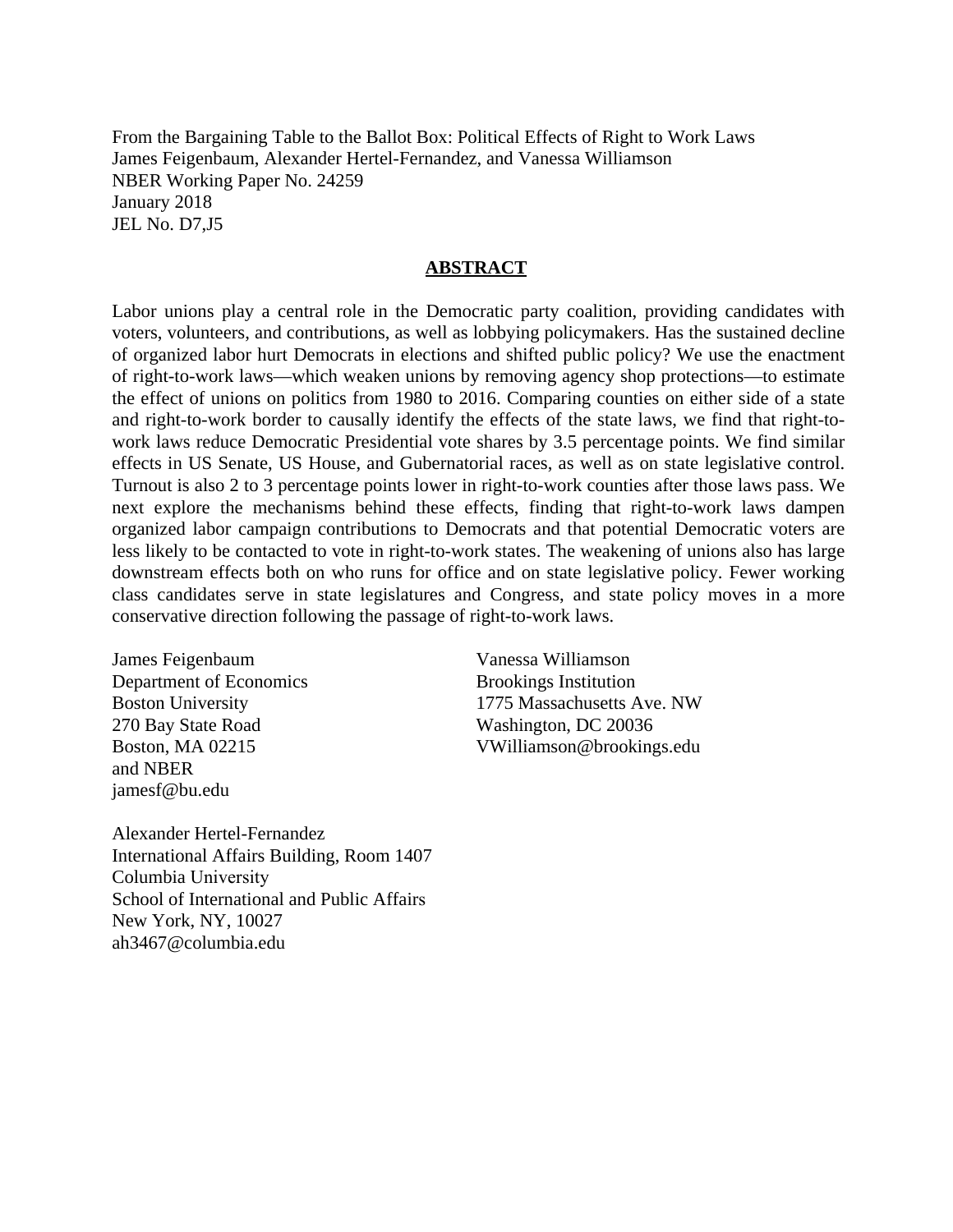## 1 Introduction

[Freeman and Medoff](#page-50-0) [\(1984\)](#page-50-0) famously asked, "What do labor unions  $\text{do}$ ?"<sup>[1](#page-2-0)</sup> Although economists have largely focused on the direct effects of unions on labor market outcomes when answering this question, understanding the indirect effect of unions through their political activities is vital to a complete accounting of the union effect.[2](#page-2-1) As United Auto Workers President Walter Reuther put it in 1970, "There's a direct relationship between the ballot box and the bread box, and what the union fights for and wins at the bargaining table can be taken away in the legislative halls."<sup>[3](#page-2-2)</sup>

As Reuther suggested, unions do not limit their activities to collective bargaining for their members; they also attempt to shape broader economic outcomes through policy and politics.<sup>[4](#page-2-3)</sup> As unions have lost power at the negotiating table, they may have shifted even more resources into politics [\(Dark 1999\)](#page-50-1), especially since changes in public policy have been a major contributor to declines in U.S. unionization [\(Farber 2005;](#page-50-2) [Hacker and Pierson 2010;](#page-51-0) [Lichtenstein 2013\)](#page-52-0).<sup>[5](#page-2-4)</sup> The political process may determine whether the labor movement succeeds or survives.[6](#page-2-5)

<span id="page-2-0"></span>One of the primary means through which American labor unions have sought to shape politics

<span id="page-2-3"></span><span id="page-2-2"></span><sup>3</sup>Proceedings of the Constitutional Convention of the United Auto Workers, Vol. 22 (1970)

<sup>1</sup>[Freeman and Medoff](#page-50-0) [\(1984\)](#page-50-0) and [Blanchflower and Bryson](#page-49-0) [\(2004\)](#page-49-0) review the literature on the effects of unions on wages and labor markets, yielding some answers to the question. Using a regression discontinuity approach, comparing firms with NLRB certification vote shares close to the threshold, [Dinardo and Lee](#page-50-3) [\(2004\)](#page-50-3) find little evidence of a causal union wage premium or a union effect on employment in either direction. Evidence for the union effect on firms is also mixed. Using the NLRB regression discontinuity, [Lee and Mas](#page-52-1) [\(2012\)](#page-52-1) find little effect of close union wins relative to close union losses on firm stock market performance; however, using a unionization event study, the authors do find large negative effects of unionization. Unions may also play a role in determining the distribution of wages, both within unionized firms and across the economy. [Western and Rosenfeld](#page-52-2) [\(2011\)](#page-52-2) argue that unions reduced wage and income inequality because they institutionalized equity norms. According to [Card](#page-49-1) [\(2001\)](#page-49-1), the decline in unionization among men from 1973 to 1993 explains 15-20% of the increase in male wage inequality. Applying the NLRB RD technique to wage distributions, [Frandsen](#page-50-4) [\(2012\)](#page-50-4) finds that unions do increase wages at the bottom tail of the distribution.

<span id="page-2-1"></span><sup>&</sup>lt;sup>2</sup>Two exceptions are work by Richard Freeman. In a chapter in [Freeman and Medoff](#page-50-0) [\(1984\)](#page-50-0), the authors consider the political effects of unions and conclude that organized labor in the US had a mixed record in politics. Unions succeeded in pushes policies that "benefit workers as a whole rather than unionists alone." [Freeman](#page-50-5) [\(2003\)](#page-50-5) returns to the question of what unions do to elections, finding a positive correlation between union membership and voter turnout, though this relationship is driven in part by selection into unionization and demographics, as well as an affinity in surveyed thermometer scores of union members for Democrats.

<sup>4</sup>[Chang](#page-49-2) [\(2001\)](#page-49-2), for instance, argues that the AFL-CIO merger in 1955 was motivated by both economics and politics—the combined union hoped to increase the lobbying power for all of organized labor. [Schlozman](#page-52-3) [\(2015\)](#page-52-3) notes that it was the creation of the CIO in 1935 that spurred American unions to begin taking national positions and supporting New Deal Democrats—in the first place. In many rich democracies—the US excluded—organized labor participates directly in party politics, forming its own parties and fielding its own candidates [\(Kitschelt 1994;](#page-51-1) [Przeworski and Sprague 1986\)](#page-52-4).

<span id="page-2-4"></span><sup>&</sup>lt;sup>5</sup>Spinning Reuther's quote for a new era of declining union power in bargaining, [Dark](#page-50-1) [\(1999\)](#page-50-1) suggests that "[w]hat cannot be won in the economic market can, perhaps, be won in the political market.'

<span id="page-2-5"></span> ${}^{6}$ For instance, according to the head of the Amalgamated Transit Union, Republican control of the federal government after 2012, not any direct economic phenomena, could mean "there will be no such thing as a labor movement," [\(Eidelson 2012\)](#page-50-6).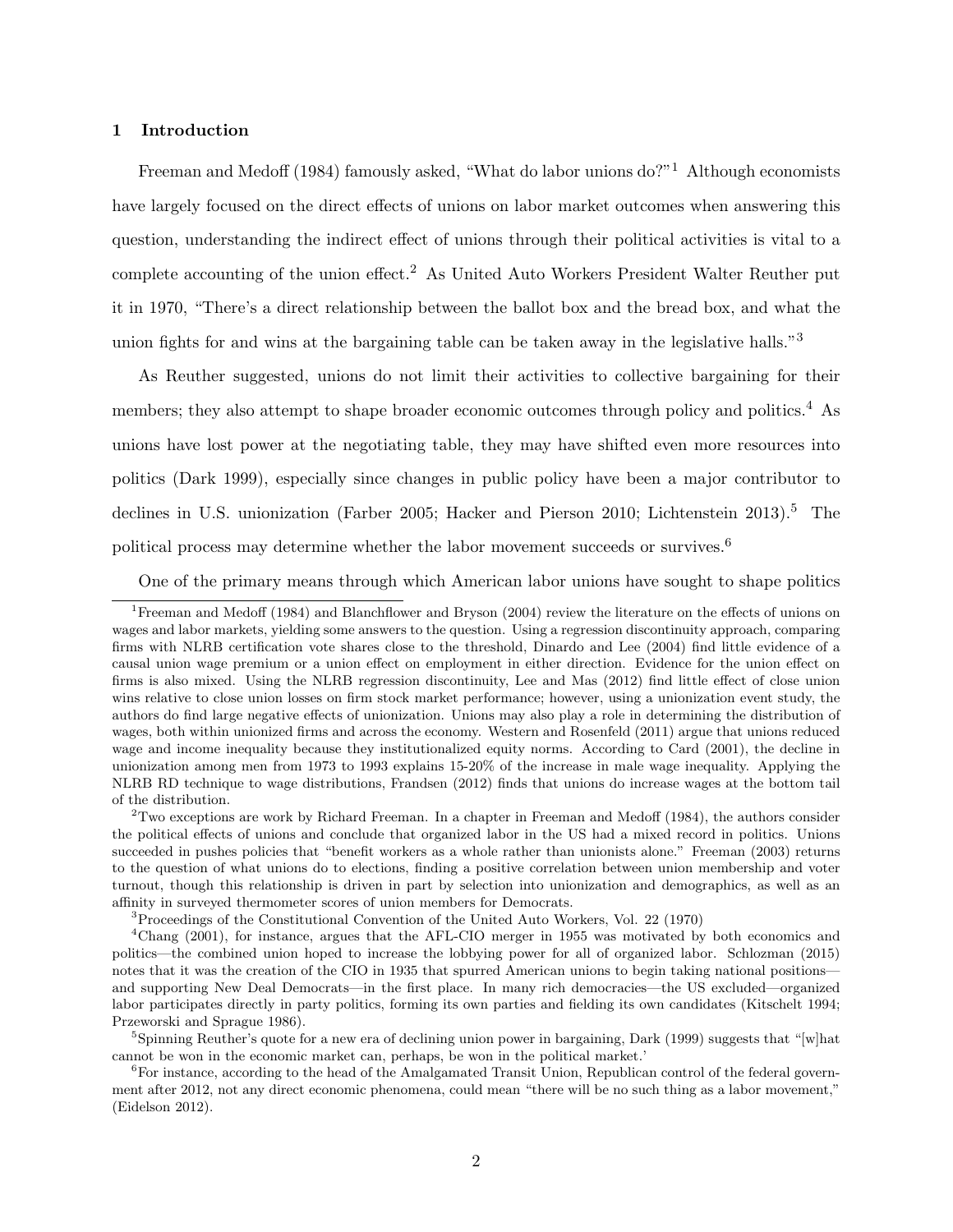is by forging an "enduring alliance" with the Democratic party [\(Dark 1999\)](#page-50-1). That relationship has been well-documented in both the academic and popular press, and involves unions donating to Democratic candidates, launching grassroots mobilization in support of those candidates, shaping local, state, and national party platforms, and lobbying legislatures to pass pro-labor policies (for reviews, see [Ahlquist 2017;](#page-49-3) [Dark 1999;](#page-50-1) [Greenstone 1969\)](#page-51-2). As a result of this longstanding relationship, we should expect that stronger labor unions would result in stronger Democratic electoral prospects and more liberal policies. Figure [1](#page-31-0) illustrates bivariate support for both of these predictions, revealing a positive correlation between state-level union membership and Democratic Presidential vote shares from 1980 to 2016 [\(1a\)](#page-31-0), as well as a very strong positive correlation between union membership and a summary measure of state policy ideological liberalism [\(Caughey and](#page-49-4) [Warshaw 2016\)](#page-49-4) [\(1b\)](#page-31-0).<sup>[7](#page-3-0)</sup>

## [Figure 1 about here.]

The time series is also suggestive: as the share of private-sector workers represented by labor unions has declined [\(Farber and Western 2000;](#page-50-7) [Hirsch et al. 2001\)](#page-51-3), the electoral and political center has shifted rightward [\(McCarty et al. 2006;](#page-52-5) [Hacker and Pierson 2010;](#page-51-0) [Mann and Ornstein 2012;](#page-52-6) [Hacker and Pierson 2005\)](#page-51-4). Still, these bivariate relationships do not provide evidence of the causal effect of unions on the Democratic party's strength or on the types of policies passed. The question remains whether U.S. states are more Democratic and liberal because they have strong unions and many union members, or whether those states have stronger unions because Democrats enact more union-friendly policies.<sup>[8](#page-3-1)</sup>

In this paper, we tackle these questions, estimating the causal effects of union strength on Democratic political power and the direction of public policy. To estimate the effect of unions on politics and policy, we take advantage of the enactment of state-level right-to-work (RTW) laws, which directly affect the organizational clout of labor unions, and compare Democratic vote share and voter turnout in neighboring counties across RTW state borders from 1980 to 2016. The neighboring counties are politically, demographically, and economically similar before RTW laws

<span id="page-3-0"></span><sup>7</sup>These estimates of state policy liberalism come from dynamic latent-variable models applied to data on 148 state policies. [Caughey and Warshaw](#page-49-4) [\(2016\)](#page-49-4) describes the methodology in detail. We find similar results using [Grumbach](#page-51-5) [\(2017\)](#page-51-5)'s alternative state policy score approach.

<span id="page-3-1"></span><sup>8</sup>[Beland and Unel](#page-49-5) [\(2015\)](#page-49-5), for instance, find no effect of Democratic governors on the change in unionization rates or union wages, exploiting close elections where Democratic candidates narrowly defeated their Republican opponents.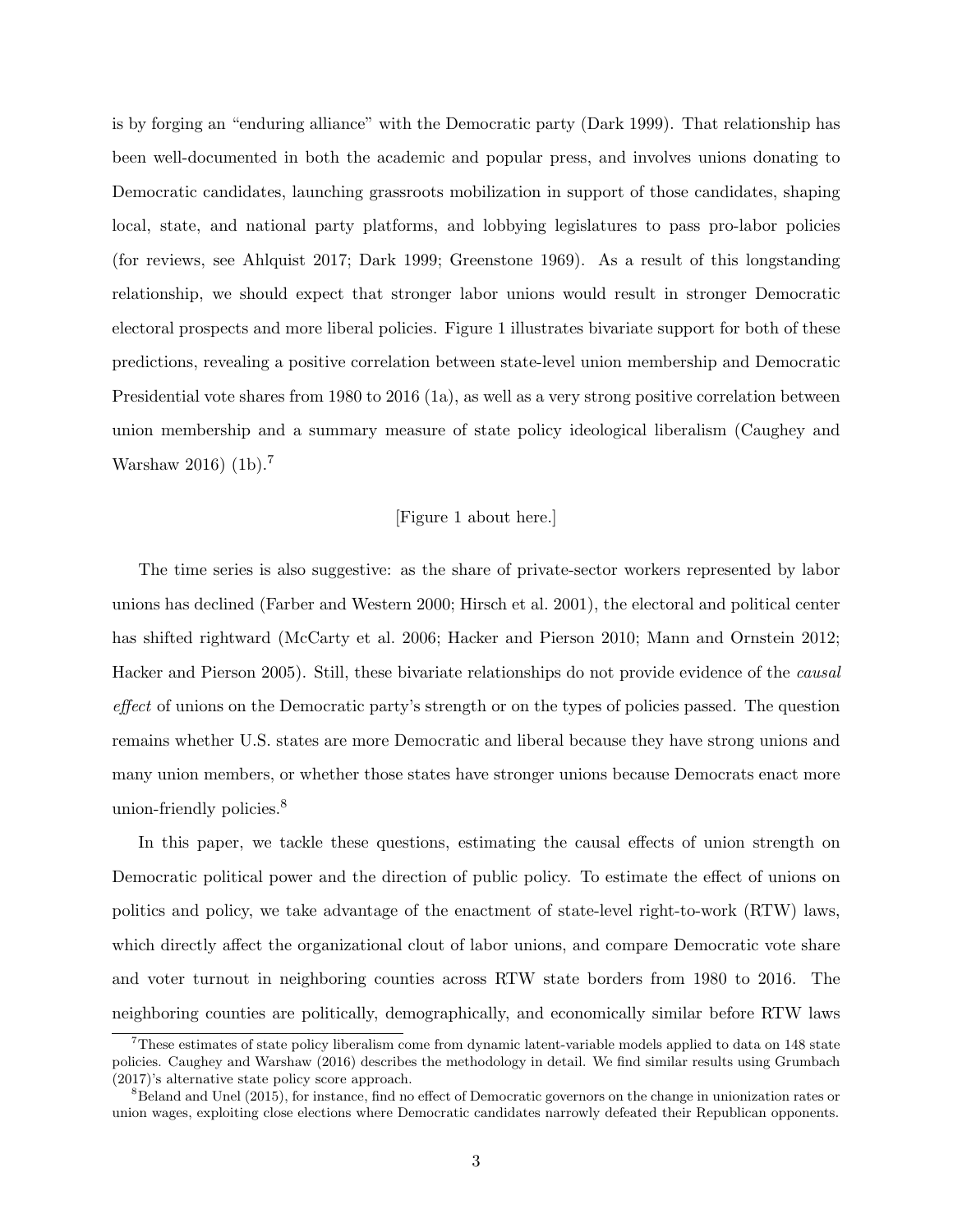pass, and we interpret differential changes in political outcomes in one neighbor county compared to another after RTW passes as the effect of RTW—and more generally of weaker unions—on political outcomes.

Twelve years after the passage of the National Labor Relations Act in 1935 that recognized the right of private-sector unions to bargain collectively, Congress passed the Taft-Hartley Act, which greatly curtailed newly-established union rights. In one of Taft Hartley's most important provisions, Congress granted states the ability to pass so-called right-to-work laws, which permit workers in a unionized business to opt out of paying dues to the union, even if those workers reap the benefits of collective bargaining and union representation.[9](#page-4-0) After Congress approved Taft-Hartley, a number of state legislatures, largely in the South, quickly passed laws instituting RTW.[10](#page-4-1) Figure [2](#page-32-0) summarizes the states with RTW laws in the United States as of 2016 and the years in which they were enacted.<sup>[11](#page-4-2)</sup>

#### [Figure 2 about here.]

What are the direct effects of RTW laws? As with the broader literature on labor unions, most research to date on RTW laws has focused on their contribution to labor market outcomes. These studies, focusing on the consequences of RTW laws for the union wage premium, manufacturing employment and wages, and union density, have produced a mixed picture at best, with scholars finding increases, decreases, and no effect at all depending on their empirical specifications and state and year samples (Moore  $1998$ ).<sup>[12](#page-4-3)</sup>

<span id="page-4-3"></span> $12$ In a sampling of the literature, [Kalenkoski and Lacombe](#page-51-6) [\(2006\)](#page-51-6) find small increases in the share of workers in

<span id="page-4-0"></span><sup>&</sup>lt;sup>9</sup>Proponents of RTW laws argue that workers should not be compelled to contribute to labor organizations they might oppose—and more strategically, conservative activists have backed RTW measures as a means of weakening the strength of organized labor in general. Opponents of RTW measures argue that such laws permit free-riding, allowing workers to reap the benefits of a union (including collective bargaining and grievance protections) without supporting the union financially. Labor advocates are also quick to point out that RTW measures seem designed to weaken unions' overall power, defunding their organizations of valuable revenues while forcing them to represent a broader pool of workers.

<span id="page-4-1"></span> $10$ Although several states had passed RTW laws before Congress enacted Taft-Hartley, their legality was in question until the passage of the law.

<span id="page-4-2"></span> $11$ How comparable are different RTW statutes across states? Although individual statutes do vary in their coverage of workers and in their penalties or remedies (for instance, invoking civil versus criminal law, or different fines or penalties), we are not aware of significant differences in the legal "bite" of the laws across states. As one labor lawyer for the National Right-to-Work Committee, which promotes RTW laws, explained to one of us, despite the fact that state laws differ in their exact punishment of RTW violations, "an employer or union would have to have pretty incompetent counsel to agree to include mandatory fees in a RTW state." He was not aware of litigation, moreover, indicating that unions or employers were violating open-shop provisions in RTW states. Thus, RTW proposals generally should be comparably binding on unions regardless of the exact language. Readers who are interested in these differences can consult our appendix, where we provide the exact text of the RTW statutes in the states we study in this paper.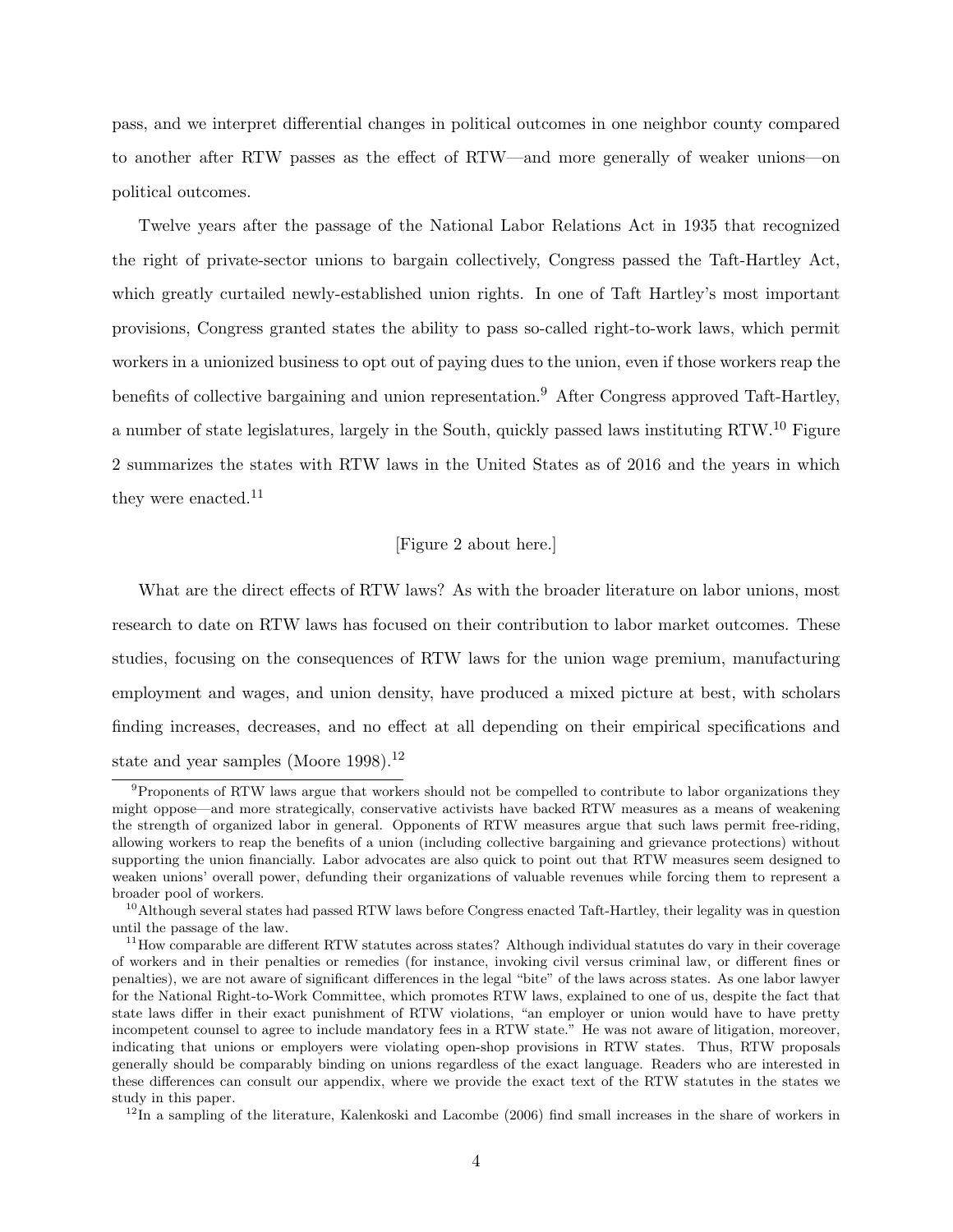One major obstacle to identifying the effects of RTW laws comes from the fact that states that pass such measures are often very different from non-RTW states across a number of important economic, social, and political dimensions that could themselves account for differences in future outcomes.[13](#page-5-0) [Holmes](#page-51-7) [\(1998\)](#page-51-7) proposed studying pairs of border counties where one county is in a RTW state and the other is not. These border counties should be more similar to one another than entire border states are to one another. We adopt this approach in our paper and, as we will show, border counties are quite similar geographically, economically, socially, and politically in both trends and levels before RTW laws are passed. We argue that any political differences that emerge after the passage of a RTW law in RTW counties are more likely to have been driven by the RTW laws. Accordingly, our estimates represent the reduced form effect of RTW laws on electoral and policy outcomes.<sup>[14](#page-5-1)</sup>

To preview our results, we find strong causal evidence for the contribution of unions to Democratic political power—and for the demobilizing effects of RTW laws—examining state and federal elections from 1980 through 2016. After the passage of RTW laws, county-level Democratic vote shares in Presidential elections fall by 3.5 percentage points relative to bordering counties without RTW laws in place. Presidential-level turnout is also 2 to 3 percentage points lower in RTW counties compared to non-RTW bordering counties after the passage of RTW.[15](#page-5-2) RTW laws gener-

<span id="page-5-1"></span><sup>14</sup>[Holmes](#page-51-7) [\(1998\)](#page-51-7) argues that RTW are just one of many pro-business policies a state might pass. If RTW laws are a common proxy for a suite of other new pro-business and anti-union policies, our estimates, like Holmes', represent the overall effect of such policies. However, we do not view this as a threat to our identification. Our interest, ultimately, is in the effect of unions on politics and policy and any such policies that affect unions enable us to estimate just that effect. More problematic to our interpretation of our results would be if RTW laws are passed along other conservative wish list items that might reduce Democratic vote share or increase Republican vote share. We show later that RTW laws are not usually passed alongside restrictions on voting (namely, strict voter ID laws) that may disadvantage Democratic electoral prospects. Further, we show that our results are robust to controlling for other common conservative laws including those written and promoted by the American Legislative Exchange Council [\(Hertel-Fernandez 2014,](#page-51-8) [2017\)](#page-51-9). Finally, we also show that RTW laws do not have direct effects on the political participation of other members of the modern Democratic party coalition, including African Americans or younger voters, which we might expect to happen if our RTW effects merely reflected the coincidence of RTW laws with other anti-Democratic party legislation.

<span id="page-5-2"></span><sup>15</sup>We consider our Presidential results to be our preferred specification. With the same candidates running in every state for President, the year fixed effects effectively control for candidate quality and relative positions on labor and

manufacturing after the passage of RTW laws. [Ellwood and Fine](#page-50-8) [\(1987\)](#page-50-8) suggest that RTW laws are more "symbol" rather than "substance" but find some decrease in union organizing after passage. [Farber](#page-50-9) [\(1984\)](#page-50-9) also argues that RTW laws are more symbolic. [Eren and Ozbeklik](#page-50-10) [\(2016\)](#page-50-10) use a synthetic control method to compare Oklahoma with synthetic Oklahoma before and after the passage of the state's 2001 RTW law. They find a reduction in private sector unionization rates but no effects on total employment or wages. [Matsa](#page-52-8) [\(2010\)](#page-52-8) finds that RTW laws change the relationship between labor unions and corporate leverage.

<span id="page-5-0"></span><sup>&</sup>lt;sup>13</sup>[Zullo](#page-52-9) [\(2008\)](#page-52-9) finds a negative relationship between RTW laws and Presidential-level turnout at the county level during the 2000 election, which is consistent with our results. However, because that study only uses one year of data and examines all counties in the United States, we cannot be certain that there are not other state-level differences between RTW and non-RTW states that are confounding these estimates of the political effects of RTW laws.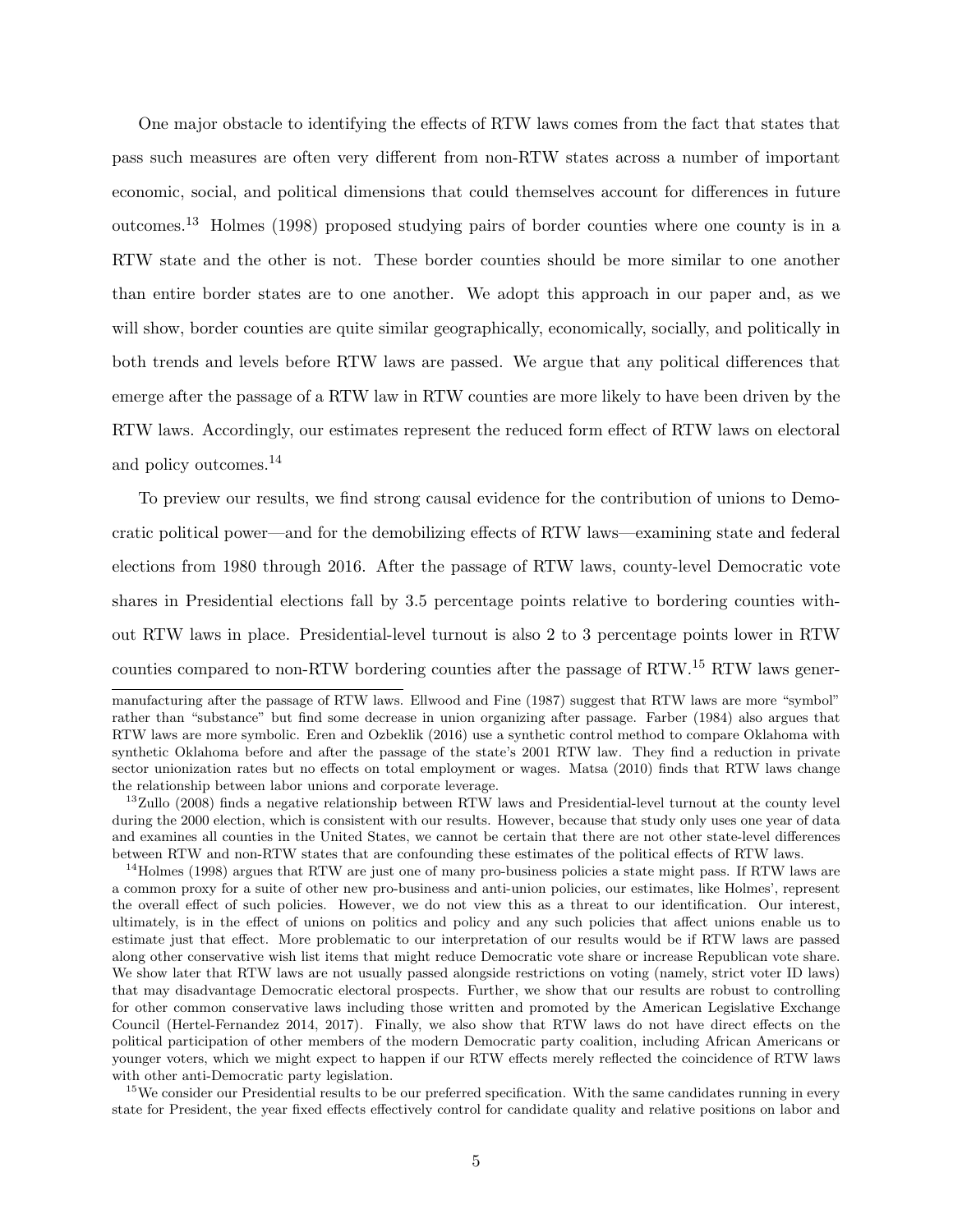ally reduce Democratic vote share and turnout in US Senate and House elections, as well as state Gubernatorial races. Democratic seat shares in state legislatures fall after the passage of RTW laws as well.<sup>[16](#page-6-0)</sup> These results are robust to a number of alternative specifications, including using different time periods, adding additional county-level controls, and excluding different regions of the country. In particular, our RTW effects are robust to controlling for the contemporaneous passage of strict voter ID laws and other ALEC-aligned bills that might drive down Democratic vote share and turnout.

We explore several mechanisms through which RTW laws and weakened unions might impair Democratic electoral performance and show that in states with RTW laws, the total share of campaign contributions flowing from unions falls by about 1.25 percentage points following the passage of RTW laws. The share of overall contributions collected by Democratic candidates also falls following the enactment of RTW laws. Democrats thus appear unable to replace union funding from other sources, and they raise and spend less money after RTW laws pass. Drawing on data from national election surveys, we also find that Democratic would-be-voters and non-professional workers are less likely to report that they had been contacted about turning out to vote in states after the passage of RTW laws.

Third, we consider the downstream consequences of weakened labor unions on state and federal politics and find that RTW laws have large effects on both who runs for office and the substance of state public policy. We observe that in RTW states, state legislators and U.S. Representatives are less likely to have a working-class background, drawing on biographical data from [Carnes](#page-49-6) [\(2013\)](#page-49-6) and [McKibbin](#page-52-10) [\(1997\)](#page-52-10). State legislative policy also shifts to the right after the passage of RTW laws, both on labor issues and other dimensions.<sup>[17](#page-6-1)</sup>

economic issues. In contrast, Gubernatorial, Senate, and House races are all subject to issues of differential candidate quality and positions. House elections also introduce additional concerns related to redistricting and the staggered and longer terms of US Senators mean that our sample of potential border-county pairs is considerably reduced. A similar issue is at play with Gubernatorial elections; the varying length of Gubernatorial terms and varying timing of elections across states again reduces our sample of potential border-county pairs.

<span id="page-6-0"></span><sup>&</sup>lt;sup>16</sup>Because we measure state legislature seat share at the state level, we are unable to use the border RD method to estimate the effect of RTW laws on state legislatures. Instead, we run difference-in-difference specifications, comparing RTW states with their neighbors, before and after the passage of the laws. We expand on the identification assumptions in the results section.

<span id="page-6-1"></span> $17$ As we explain below, we use two measures of state policy liberalism and find similar results in both cases. One measure comes from the work of [Caughey and Warshaw](#page-49-4) [\(2016\)](#page-49-4), who use Bayesian item response theory to estimate ideal points of state policy ideology based on a battery of various state policies. Another measure comes from [Grumbach](#page-51-5) [\(2017\)](#page-51-5), who sums up substantively important liberal and conservative policies to produce an index of state policy ideology.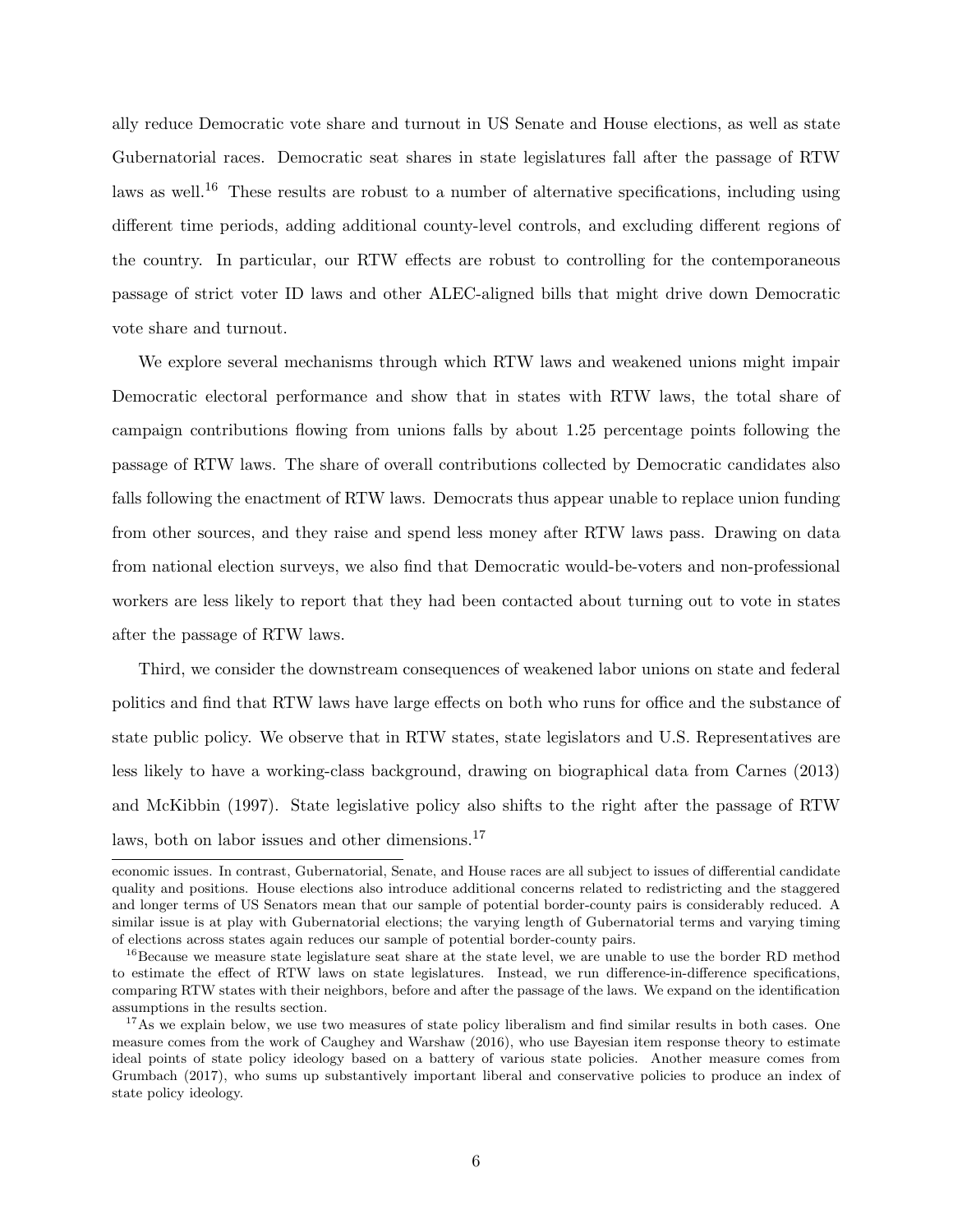Although the primary focus of our paper is on the effect of RTW laws—and through them, unions—on politics, we conclude with quantitative and qualitative evidence showing how RTW laws affect unions themselves. Specifically, we show how RTW laws force unions to reallocate resources from politics into membership recruitment and retention. By permitting workers to optout of paying dues to unions that represent them, RTW laws push unions to work harder to retain the same level of revenue and resources. That effort, we show, is not costless; it comes at the price of greater labor involvement in politics, helping to explain the RTW effects we identify elsewhere in the paper.

The decline of the American labor movement may have directly increased economic disparities by limiting wage compression in the workplace [\(Freeman 1980,](#page-50-11) [1982;](#page-50-12) [Card 2001;](#page-49-1) [Frandsen 2012;](#page-50-4) [Western and Rosenfeld 2011\)](#page-52-2). But diminished union clout may have also indirectly increased inequality by dampening the electoral prospects of Democratic candidates who push for greater redistribution.[18](#page-7-0) Changes in state labor policy that have weakened the labor movement may have durably disadvantaged the Democratic party, shifting politics and policy to the right across the U.S. and thus limiting possibilities for economic redistribution through the political system.

The rest of our paper proceeds as follows. In the next section, we review the data and methods we use in our primary analysis. In the third section, we present the main results from the RTW state border discontinuity analysis, estimating the effect of RTW laws on vote share and turnout. In the fourth section, we explore two of the mechanisms through which RTW laws might operate in politics: fundraising and campaign mobilization. In the fifth section, we document downstream effects of RTW laws, showing how they decrease state policy liberalism and reduce the number of elected officials with working-class backgrounds. In the sixth section, we document the politicsfocused and membership-focused spending trade-off unions face. The seventh section concludes the paper.

### 2 Research Design and Methodology

The central challenge to understanding the economic or political consequences of RTW laws is that there may be factors within states that both lead states to adopt RTW laws and affect

<span id="page-7-0"></span><sup>&</sup>lt;sup>18</sup>[Kelly and Witko](#page-51-10) [\(2012\)](#page-51-10) present evidence of the pre- and post-fiscal policy effect of unions on inequality across U.S. states. [Bradley et al.](#page-49-7) [\(2003\)](#page-49-7); [Huber and Stephens](#page-51-11) [\(2001\)](#page-51-11); [Korpi](#page-52-11) [\(1978\)](#page-52-11) all explore the intersection of unions, the political power of the left, and redistribution cross-nationally. We contribute to this literature by credibly pinning down the causal effect of unions on the political strength of the left party—Democrats—in the United States.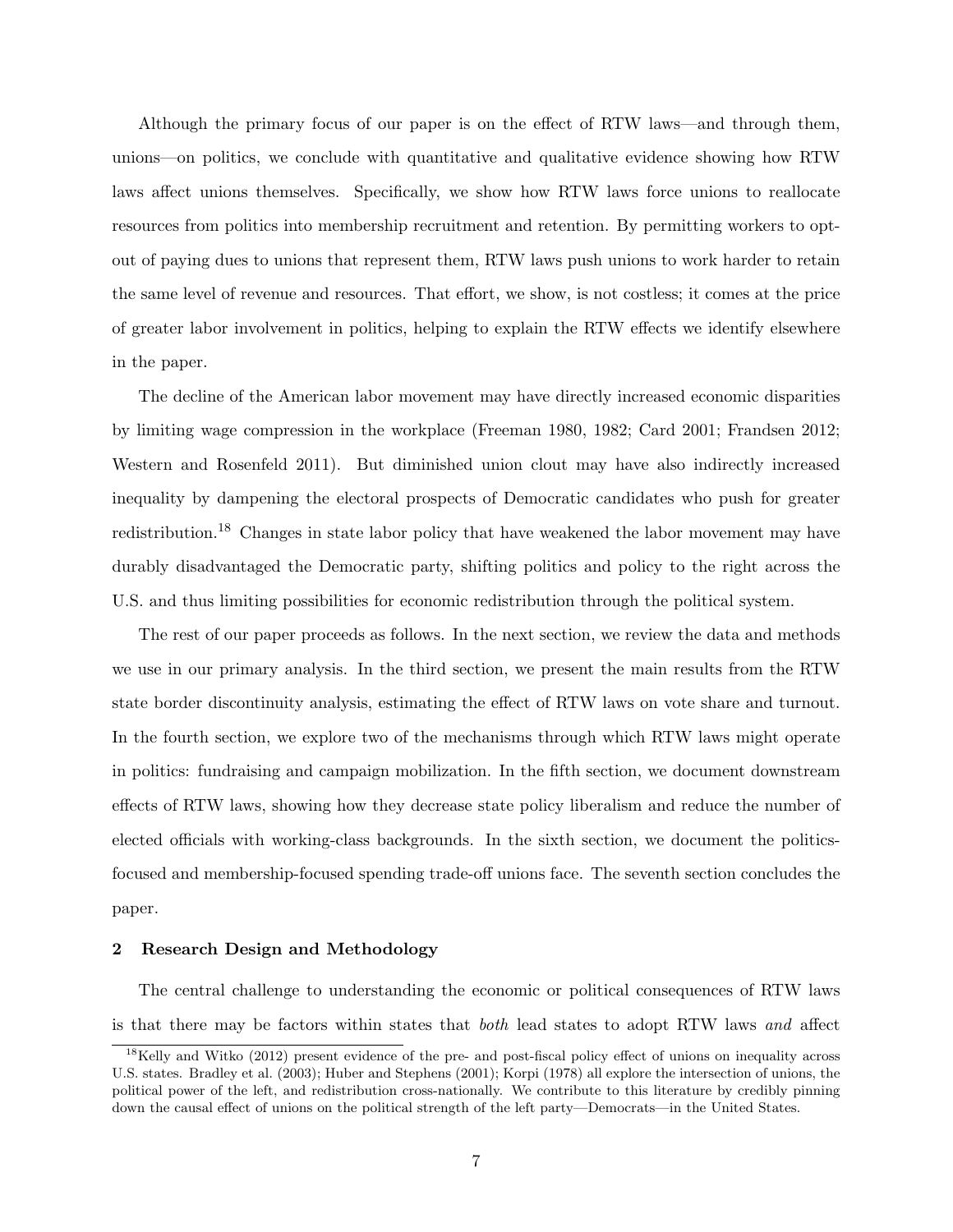outcomes of interest, here Democratic electoral prospects. For instance, public opinion in a state might shift against unions, and as a result a legislature and governor opposed to unions would gain power and then enact a RTW law. To account for this bias, our main empirical strategy involves looking at neighboring counties—the smallest geographic unit with available election and economic data—that straddle a state line separating a RTW state from a non-RTW state. In this section, we describe our sample, document the validity of the assumption that county border pairs are similar, and detail our empirical specification.

#### 2.1 County Border Pair Sample, 1980 to 2016

We focus on the 1980 to 2016 period for our analysis because of the complicated relationship between unions and Democrats before this time [\(Greenstone 1969\)](#page-51-2). Before 1980, the Democratic party coalition included many conservative Democrats, especially in the South, who vigorously opposed unions [\(Katznelson 2013\)](#page-51-12). At the same time, the Republican party coalition included moderate and even liberal politicians who supported union rights [\(Hacker and Pierson 2016;](#page-51-13) [Anzia](#page-49-8) [and Moe 2016\)](#page-49-8). As a result, it is difficult to measure the electoral consequences of unions in a straightforward manner because unions may have mobilized their workers to support candidates from both parties.[19](#page-8-0) After 1980, however, ideological sorting between the two parties was well underway, leading us to focus on the electoral implications of labor strength for Democratic electoral victories from 1980 to 2016 [\(McCarty et al. 2006\)](#page-52-5). As we will show in Figure [8,](#page-38-0) changing this starting point by one or two election cycles does not appreciably alter our results.

# [Figure 3 about here.]

Our main sample for analysis will be the pairs of counties on either side of a RTW border between 1980 and 2016. Figure [3](#page-33-0) plots the border pair counties. These counties are those that border another state with a different RTW regime in place. As Figure [3](#page-33-0) makes clear, our sample comes generally from Western, Midwestern, and Southwestern states. Northeastern counties are not included in the sample because RTW laws were never enacted in these states, offering us no opportunities to observe treatment counties in this region. Few Southern or Southeastern counties are included because RTW laws were always in place in these states, offering us no opportunities to

<span id="page-8-0"></span> $19$ In addition, as we document in Figure [2,](#page-32-0) only two states went right to work between 1960 and 1980 (Wyoming in 1963 and Louisiana in 1976) so we have limited variation in RTW status before 1980.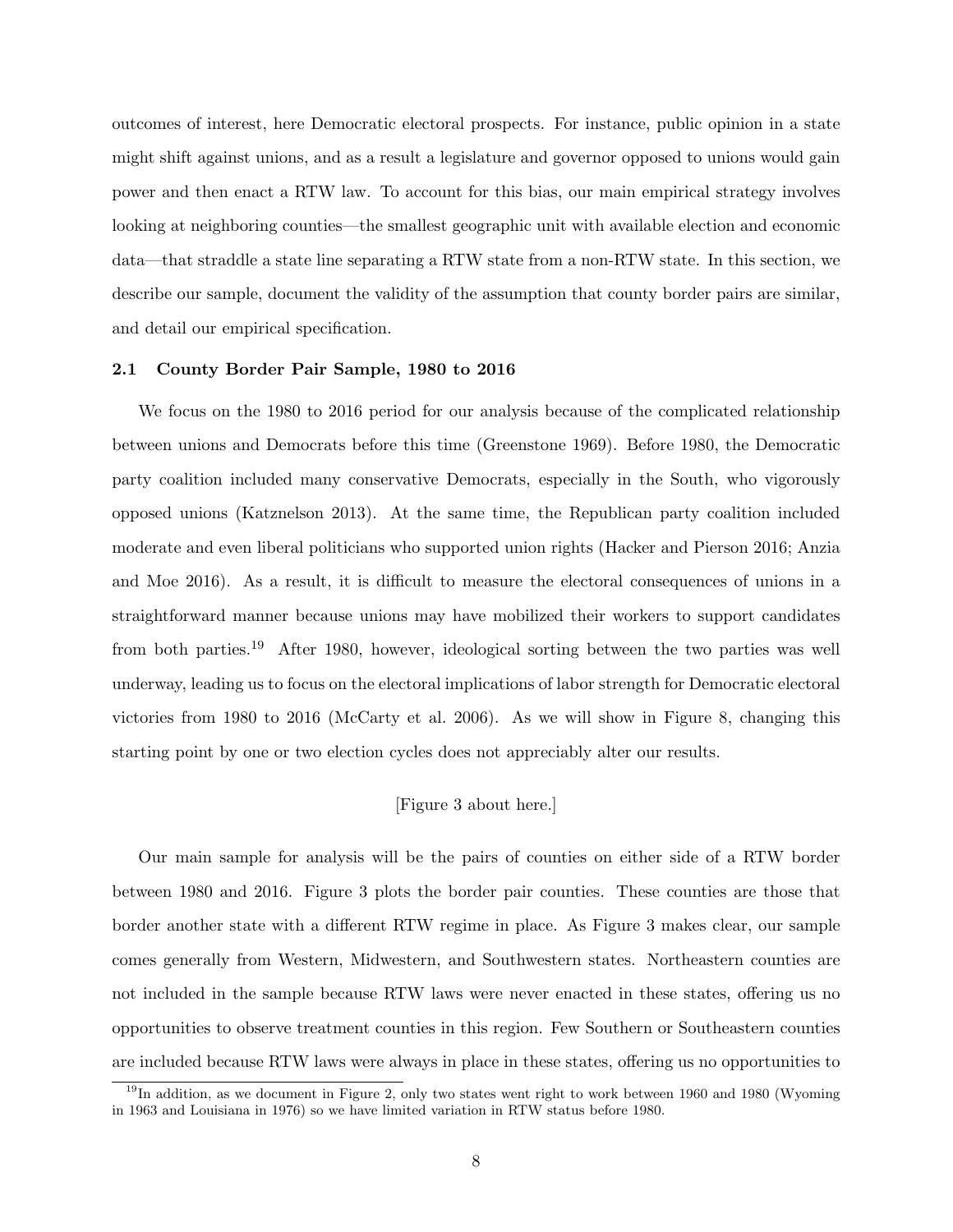observe control counties in this region. Within our sample, there are three types of border counties. One group comprises counties in which RTW was never in place; these counties are always control counties for our analysis. Another group of counties are those in which RTW was introduced during the period of our analysis (1980-2016). These counties are control counties for the period in which they did not have RTW and treatment counties for the period in which they did have RTW in place. The final group of counties include those that always had RTW in place, and these are thus the treatment counties for the whole period in our sample. In Figure [4,](#page-34-0) we plot the number of border counties paired to a county with a different RTW status in each Presidential election cycle.

# [Figure 4 about here.]

#### 2.2 How Similar Are Counties Across RTW Borders?

Counties paired across state borders ought to be much more similar than pairs of states—and therefore any changes in the differences we observe between these county pairs after RTW laws pass might be plausibly attributed to RTW laws and not other characteristics of the counties themselves. In addition to [Holmes](#page-51-7) [\(1998\)](#page-51-7) on the economic consequences of RTW laws, similar methodologies have been employed to study the effects of minimum wage laws on wages and employment outcomes (border county pairs have very similar labor markets, [Dube et al.](#page-50-13) [\(2010\)](#page-50-13)) and the effects of Medicaid expansion on political participation (citizens in border county pairs have similar baseline political attitudes, [Clinton and Sances](#page-49-9) [\(2017\)](#page-49-9)). The underlying assumption in our approach is that after controlling for year and border-pair fixed effects—which together net out any time-varying national shocks and time-invariant county-pair-specific characteristics—any political differences we observe between border county pairs between a RTW and non-RTW state are attributable to the RTW laws, and not to other characteristics of the two sets of counties.

Our border county approach is intended to compare like counties with like. Do border county pairs actually look similar to one another? Figure [5](#page-35-0) suggests this is the case. We compare the differences in means between RTW and non-RTW counties in all counties (left-hand side) and between border county pairs, after accounting for state-border effects (right-hand side) for a variety of county characteristics available from the US Census. We focus on demographic characteristics, like race and education, that might shape political participation, as well as information on the labor markets in each county. To ease interpretation of the many comparisons across different variables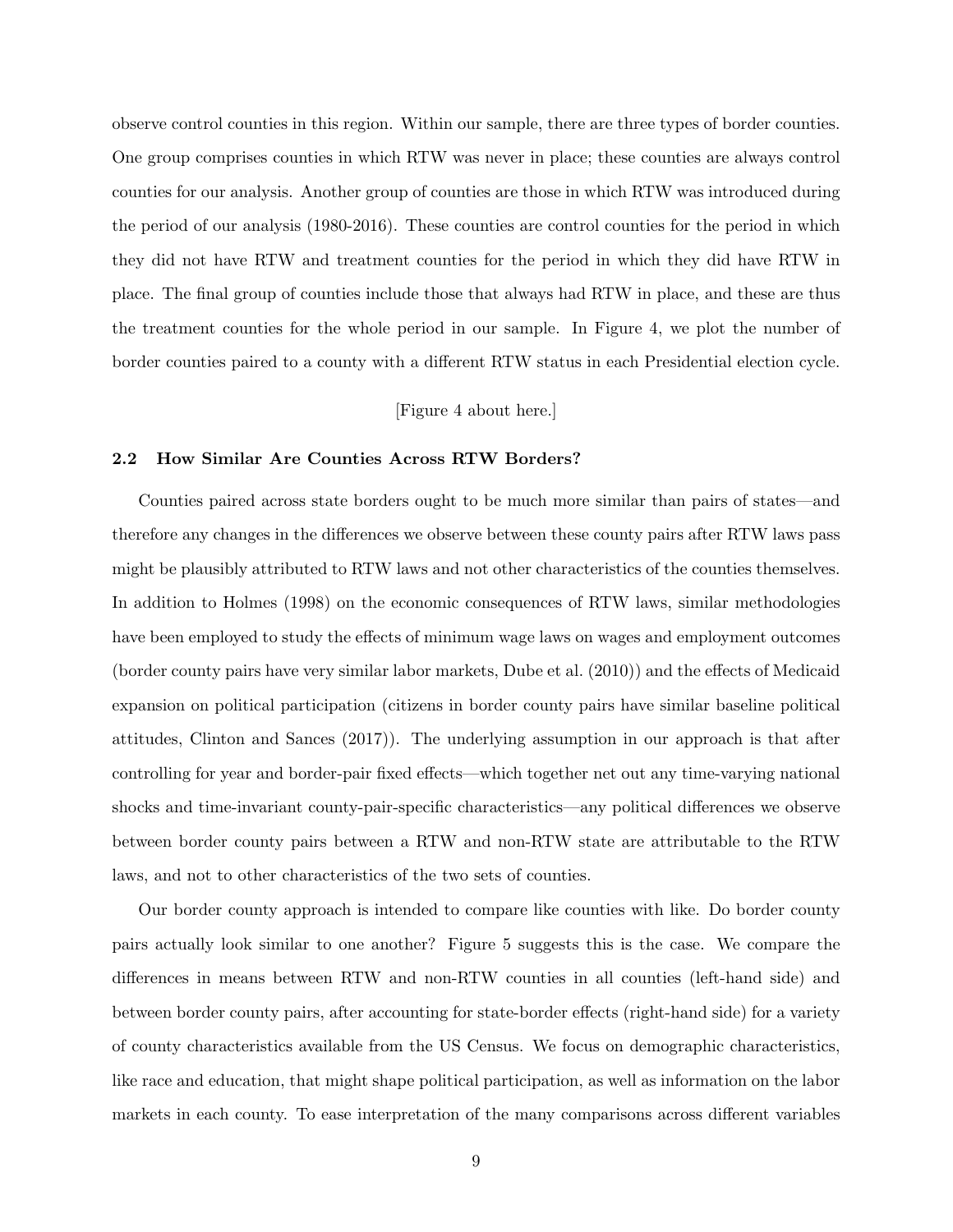with different scales, these differences in means are standardized by the standard deviation of each variable. Looking first at all counties, we see that there are some large differences between counties in RTW states and counties in non-RTW states. Counties in RTW states are less urban, have much smaller white-only populations, much larger African-American populations, and much higher rates of poverty. Clearly, then, there may be underlying differences between RTW counties and non-RTW counties that would complicate a naive comparison across all counties.

# [Figure 5 about here.]

However, we find that border county pairs are nearly identical on most characteristics we examine, shown in the right panel in Figure [5.](#page-35-0) There are four measures where there are differences between RTW and non-RTW counties: poverty, labor force participation, unemployment, and manufacturing. However, the differences are not economically large. Furthermore, these are labor market differences are plausibly driven by the RTW treatment [\(Moore 1998\)](#page-52-7). In addition, the ways in which RTW and non-RTW border county pairs differ do not point towards a clear bias one way or another for our results. RTW counties have lower unemployment, more employment in manufacturing, greater labor force participation, and less poverty compared to their neighboring non-RTW counties. In the overall sample, poverty, labor force non-participation, unemployment, and manufacturing are all correlated with higher Democratic vote shares. So while we would expect RTW border counties to have lower Democratic vote shares based on their lower levels of poverty, unemployment, and labor force non-participation, we also would expect them to have greater sup-port for Democratic candidates based on their higher levels of manufacturing employment.<sup>[20](#page-10-0)</sup> It is hard, then, to reach a single conclusion about the remaining small bias in this sample.

There is no systematic evidence that counties in states that eventually went RTW were trending differentially in economic or demographic variables from their cross-border neighbors before the passage of RTW. We plot these pre-RTW trends in Figure  $A.1<sup>21</sup>$  $A.1<sup>21</sup>$  $A.1<sup>21</sup>$  Differential pre-RTW trends might have indicated that there are other factors explaining the passage of RTW laws—factors that

<span id="page-10-0"></span><sup>&</sup>lt;sup>20</sup>Similarly, in the overall sample, poverty, labor force non-participation, manufacturing employment, and unemployment are all correlated with lower turnout. Therefore, the lower levels of poverty, unemployment, and labor force non-participation in RTW counties ought to push these counties towards having higher levels of turnout, while their lower levels of manufacturing push in the opposite direction.

<span id="page-10-1"></span> $^{21}$ We graph state border and year demeaned values of these variables against timing before the passage of RTW laws.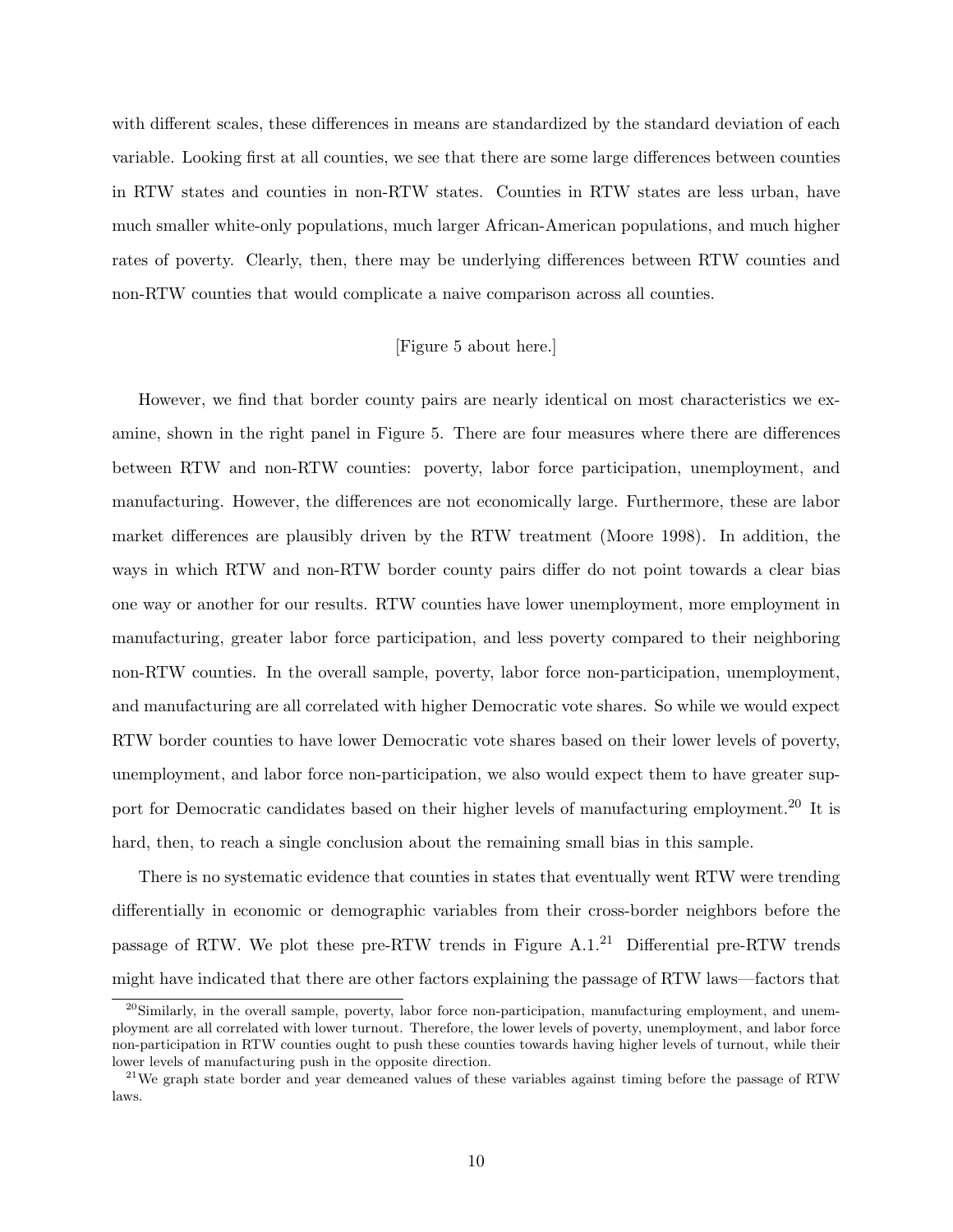could also help explain any changes in Democratic electoral performance. As the plots indicate, there is little evidence of statistically discernible trends in RTW counties on these variables before the passage of RTW one way or another.

Further, we find no evidence that the counties on the RTW side of the border were trending towards Republicans relative to their non-RTW paired county, either. In Figure [6,](#page-36-0) we plot the differences in Democratic vote share between the paired counties—treated county less control county—in the elections before RTW was passed in the treated county's state. The light lines are at the county-pair level and the darker lines are the state-level averages of the differences. Though the paired counties do not always vote for Democratic Presidential candidates in exactly the same share, there is no pattern in the levels or trends suggesting that there were large, pre-existing political differences between the paired border counties. In Appendix Figure [A.3,](#page-59-0) we show similar results for the difference in turnout across the eventual RTW border.

# [Figure 6 about here.]

#### 2.3 Empirical Specification

The empirical approach we employ is relatively straightforward. The unit of analysis is the county-year for the 10 Presidential election years from 1980 to 2016. The main explanatory variable is a binary indicator  $(RTW)$  that captures whether a particular county in a given year had a RTW law in place. We begin investigating the effect of RTW laws on all counties:

$$
Y_{cst} = \alpha + \beta RT W_{st} + \phi_c + \tau_t + \epsilon_{cst} \tag{1}
$$

where outcomes are either two-party Democratic vote share or turnout.<sup>[22](#page-11-0)</sup> We include county and year fixed effects and cluster standard errors by state because RTW laws are implemented at the state level. In our preferred specification, however, we zoom in on only counties on state borders and estimate:

<span id="page-11-0"></span> $^{22}$ We compile the two-party Democratic share of the Presidential vote in each county from Congressional Quarterly elections data from 1980 to 2012 and the US Election Atlas from 2012 to 2016. We measure voter turnout as the total votes cast divided by the voting-age population in each county, drawing voting-age population data from the US Census. Unfortunately, the age divisions reported for counties before 1990 do not allow us to calculate a true VAP so for 1980 to 1990 our VAP reflects the proportion of the population 20 years or older; our results remain similar excluding these years from the analysis.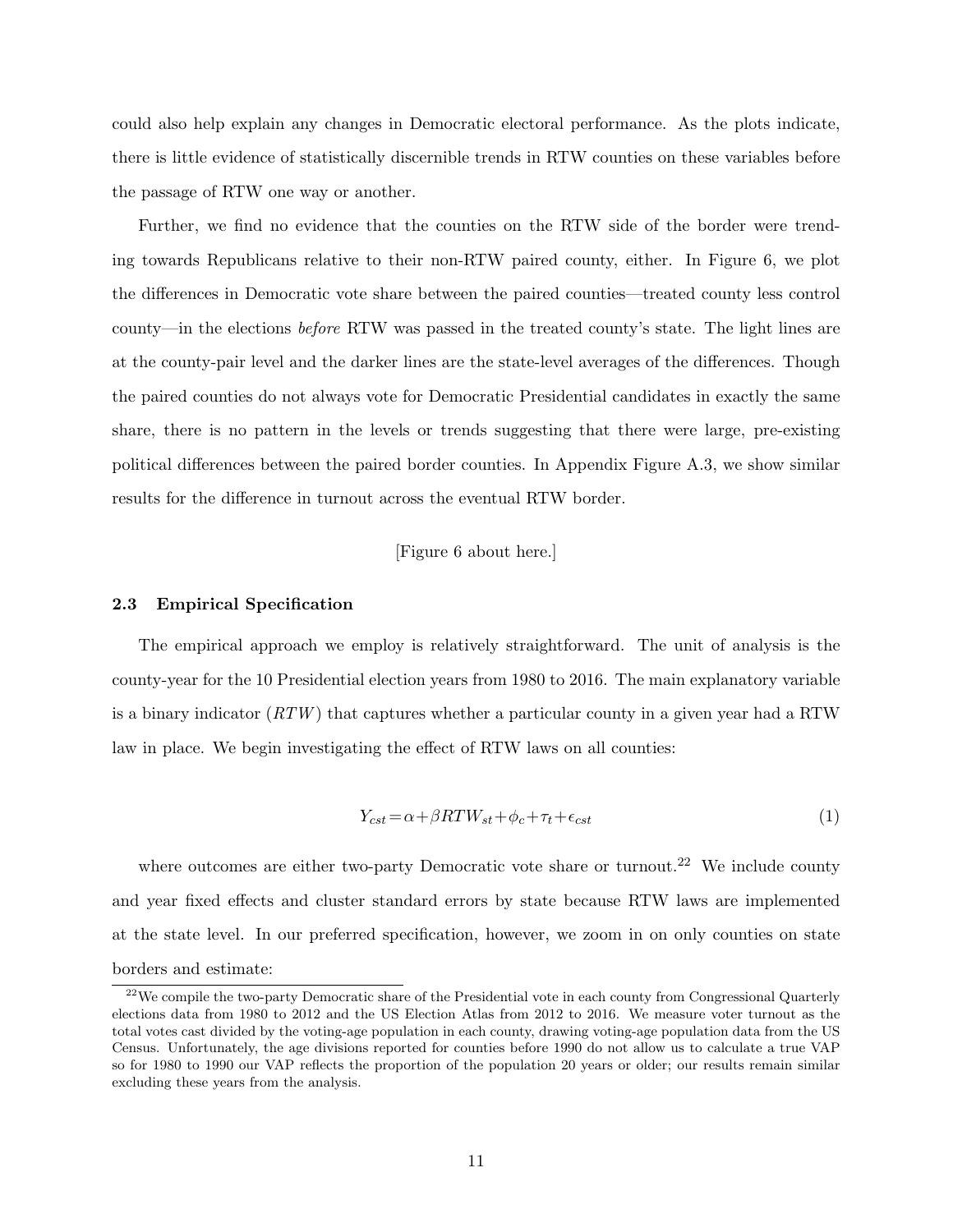$$
Y_{cspt} = \alpha + \beta RTW_{st} + \phi_c + \tau_{pt} + \epsilon_{cspt} \tag{2}
$$

which includes  $\tau_{pt}$ , year by border pair fixed effects. Thus, only the variation from county pairs with different RTW statuses identifies the main RTW effect. Here we cluster two ways, by state and by county border pair.<sup>[23](#page-12-0)</sup>

Our theoretical expectations are that RTW laws dampen the strength and mobilization of labor unions and thus the ability of unions to contribute resources to the Democratic party coalition. If true, then we should observe a drop in votes for Democratic candidates in RTW counties compared to their non-RTW counterparts. Similarly, to the extent that one of the valuable resources that unions offer to Democrats involves grassroots mobilization of voters, we ought to also observe a drop in turnout.

Our main results focus on Presidential elections, though we follow up with similar findings for Senatorial, House and Gubernatorial races.<sup>[24](#page-12-1)</sup> As we explain in the introduction, we prefer the Presidential elections specification for three reasons. First, Presidential elections have the virtue of comparing the performance of the same candidates across the entire country, holding constant the quality of those candidates (which would otherwise vary across Senate, House, and Gubernatorial races). Second, the Presidential election is not subject to redistricting, which could affect US House results and is a potential confounder and an alternative explanation for any decline in electoral performance we identify. Third, the data for Senatorial and Gubernatorial elections is much more sparse given variation across the states (and thus county border pairs) in when elections are held. Notwithstanding these concerns, the fact that we find similar effect sizes across all of these different levels of government suggests that our RTW findings are not merely capturing the idiosyncrasies of campaigns for any one particular office and reflect a more general change following the passage

<span id="page-12-0"></span> $^{23}$ Counties enter the data in pairs, p, and we follow [Dube et al.](#page-50-13) [\(2010\)](#page-50-13) in stacking the data accordingly. For counties on a state border with multiple neighbors, the county will be included multiple times, one for each pair. The county border pair clustering accounts for the stacking. In Figure [A.4,](#page-60-0) we show that our results are robust to variation in the construction of our sample. Specifically, we could have forced each county to only enter the data once, paired with only one other county. However, it is not obvious which pair for each county should be in the data and which pairs dropped. Rather than make this assumption, we bootstrap over 50,000 possible sample definitions, enforcing uniqueness such that each county only enters the data once. As we show in Figure [A.4,](#page-60-0) the effect of RTW laws on Democratic vote share and on voter turnout are not sensitive to county border pair samples.

<span id="page-12-1"></span> $24$ Unfortunately state legislative districts do not always fall along county lines, complicating the estimation of county-level vote totals for these races. In addition, we were unable to identify consistent cross-walks for state legislative districts to counties over the period we are studying (1980-2016).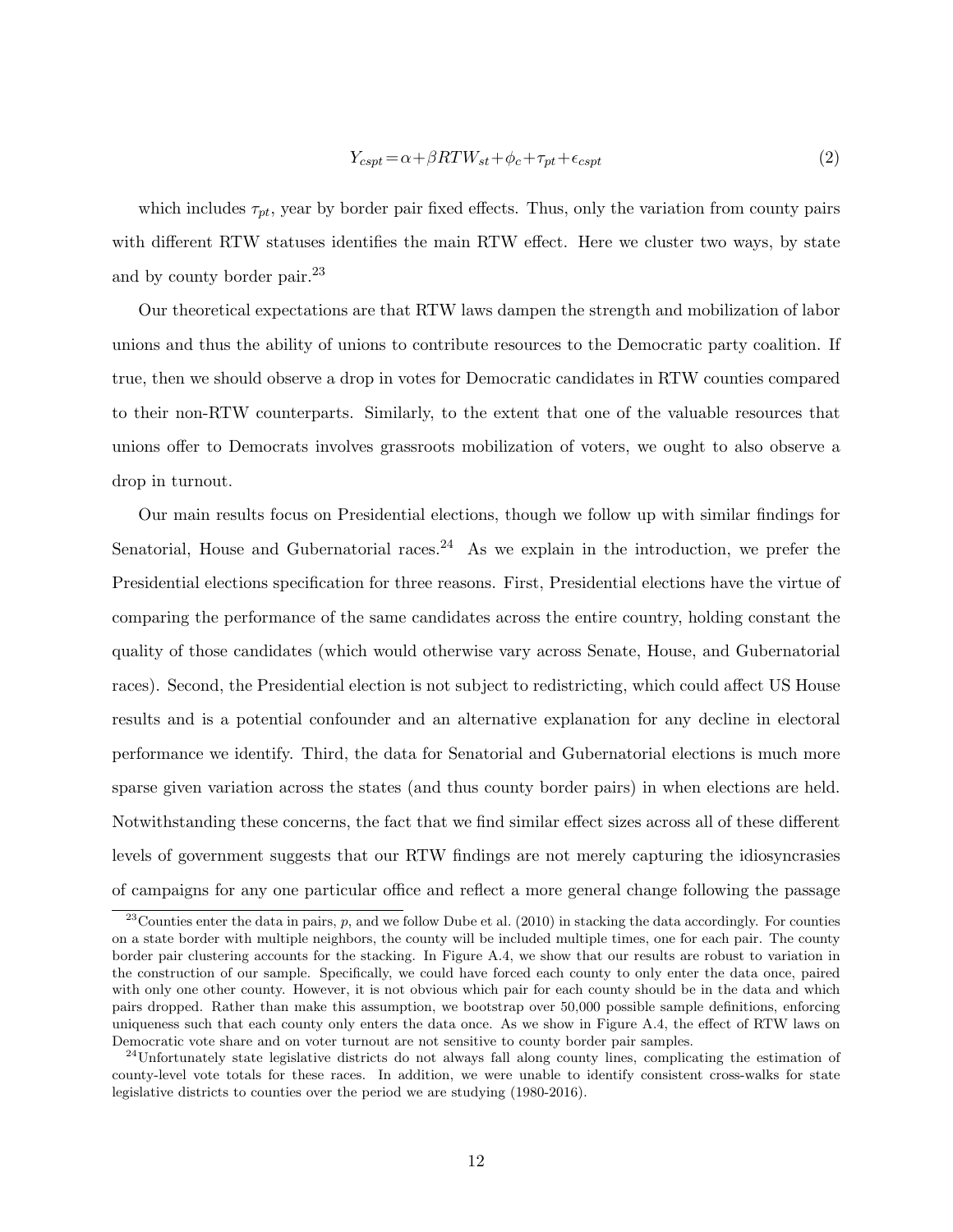of RTW.

## 3 Right-to-Work Laws and Elections

Using our county-border-pair design, we estimate a negative effect of RTW laws on Democratic vote share and turnout in Presidential elections. We also find decreases in Democratic candidate performance in other elections at the federal and state levels and in turnout for these elections. In this section, we detail our main empirical results.

Before presenting our border-pair regressions, we first offer a graphical representation of our main findings in Figure [7,](#page-37-0) indicating the change in Democratic electoral prospects in Presidential elections before and after the passage of RTW laws for all counties (in the left hand plot) and only border county pairs (in the right hand plot). As the figure shows, the pre-RTW trend in Democratic vote shares is quite similar in never-RTW and RTW counties alike, especially when restricting our focus to only border county pairs (in the right hand plot). But after RTW laws pass, as this plot suggests, Democratic electoral prospects decline—a suggestive pattern that warrants a closer inspection.

# [Figure 7 about here.]

# 3.1 Right-to-Work Laws Reduce Democratic Vote Share and Turnout in Presidential Elections

We find consistent negative and significant correlations between the passage of RTW laws and Democratic electoral outcomes and Presidential election turnout across all specifications. We document these negative effects of RTW laws on Democratic vote share and turnout in Table [1,](#page-41-0) with vote share in the top panel and turnout in the bottom panel. We begin with simple correlations in the first column, reporting only the univariate regression of Democratic vote share on RTW laws on the sample of all counties in the US from 1980 to 2016. The coefficient is negative, but clearly there are many differences between states with and without RTW. The negative relationship remains as we add county and year fixed effects and county and census division by year fixed effects in columns 2 and 3. In all of the all-county samples, we cluster standard errors at the state level. Examining only counties on state borders in Table [1,](#page-41-0) columns 4 to 6, the estimated negative effects of RTW laws persist in specifications that mirror our estimates on the full county sample.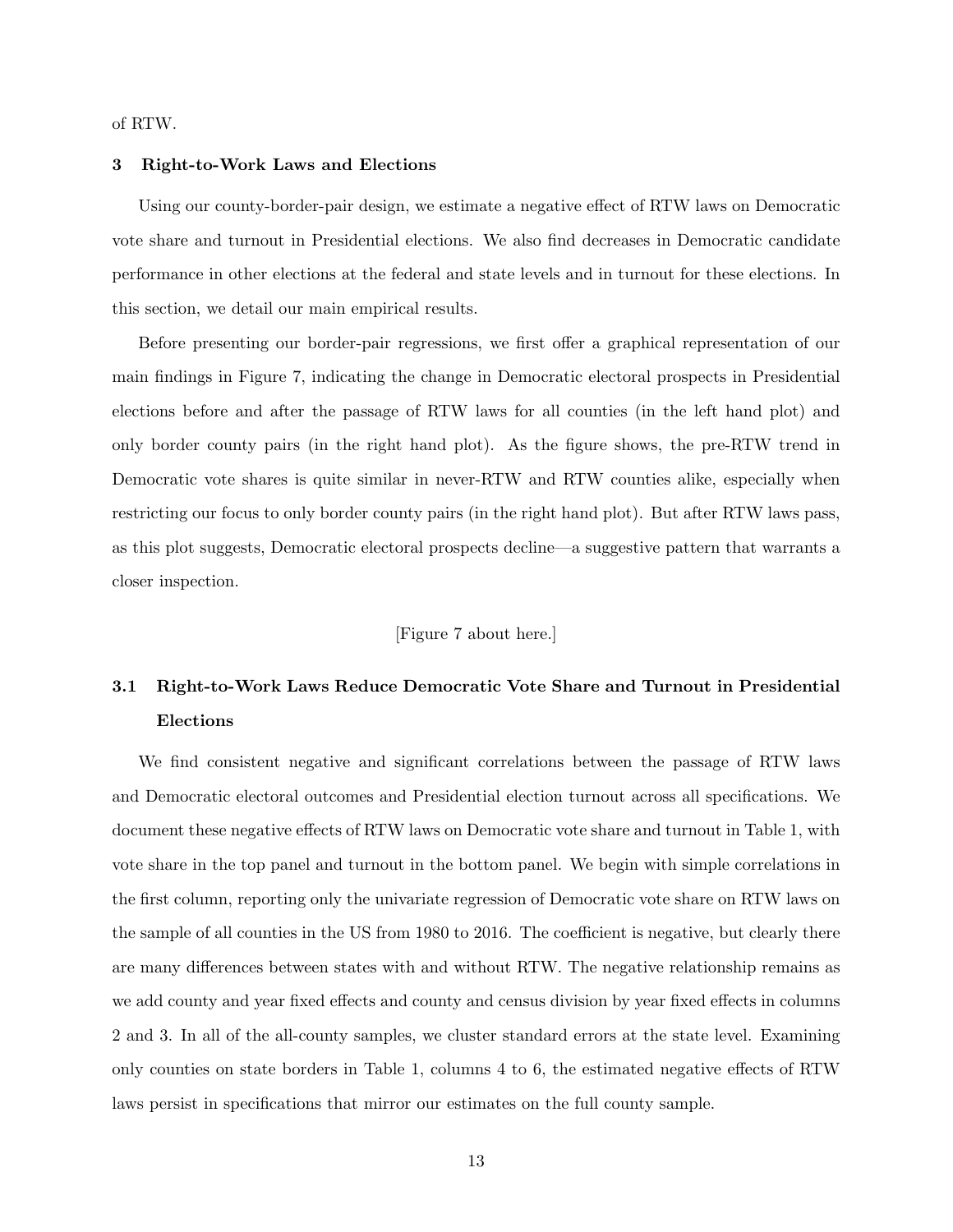### [Table 1 about here.]

But do RTW law cause Democratic vote shares to fall? To make this stronger claim, we turn to our preferred specification in column 7 of Table [1.](#page-41-0) Here, we include county and year fixed effects, but we also include border pair by year fixed effects, using only the variation across a countyborder-pair with different RTW statuses to generate our estimated effect of RTW. We find RTW laws reduce Democratic vote shares by 3.5 points.

We also find evidence that RTW laws reduce voter turnout at the county level in Panel B of Table [1.](#page-41-0) Focusing again on our preferred specification—border counties only with county and border pair by year fixed effects—we estimate RTW laws reduce turnout by 2 points.

RTW laws reduce Democratic vote share by 3.5 points and turnout by 2 points. Are these large or small effects? We argue that they are quite meaningful both in the context of tight Presidential races and relative to the literature on voter mobilization. In 2016, Hillary Clinton lost Wisconsin, Michigan, and Pennsylvania in 2016 by less than a percentage point each. In addition, these are also meaningful effect sizes based on the large experimental literature on voter mobilization and contact. One meta-analysis of 71 canvassing experiments revealed an average causal effect of about 2.5 percentage points on turnout (looking at a complier-adjusted average), in line with our RTW estimate on turnout [\(Green et al. 2013\)](#page-51-14). Overall, some estimates indicate that during the 2012 Presidential campaign, turnout in highly targeted states increased by 7-8 percentage points, on average [\(Enos and Fowler 2016\)](#page-50-14). And one analysis of the political effects of the expansion of health insurance to poor adults through Medicaid revealed a temporary increase of about three percentage points in turnout [\(Clinton and Sances 2017\)](#page-49-9). Our effects on partisan vote share are also comparable to other major policy interventions that reshape political participation. [Enos](#page-50-15) [\(2016\)](#page-50-15) estimated that the demolition of public housing in Chicago changed residential segregation patterns and the political behavior of white voters; when white Chicago voters were no longer living next to African American communities, Republican vote share fell by more than five percentage points. Our estimated effect of RTW laws from Table [1](#page-41-0) thus provide compelling evidence of the role unions have played in the election of Democratic Presidential candidates, in part by turning out voters. RTW laws have, in turn, demobilized potential Democratic supporters in Presidential races.

[Figure 8 about here.]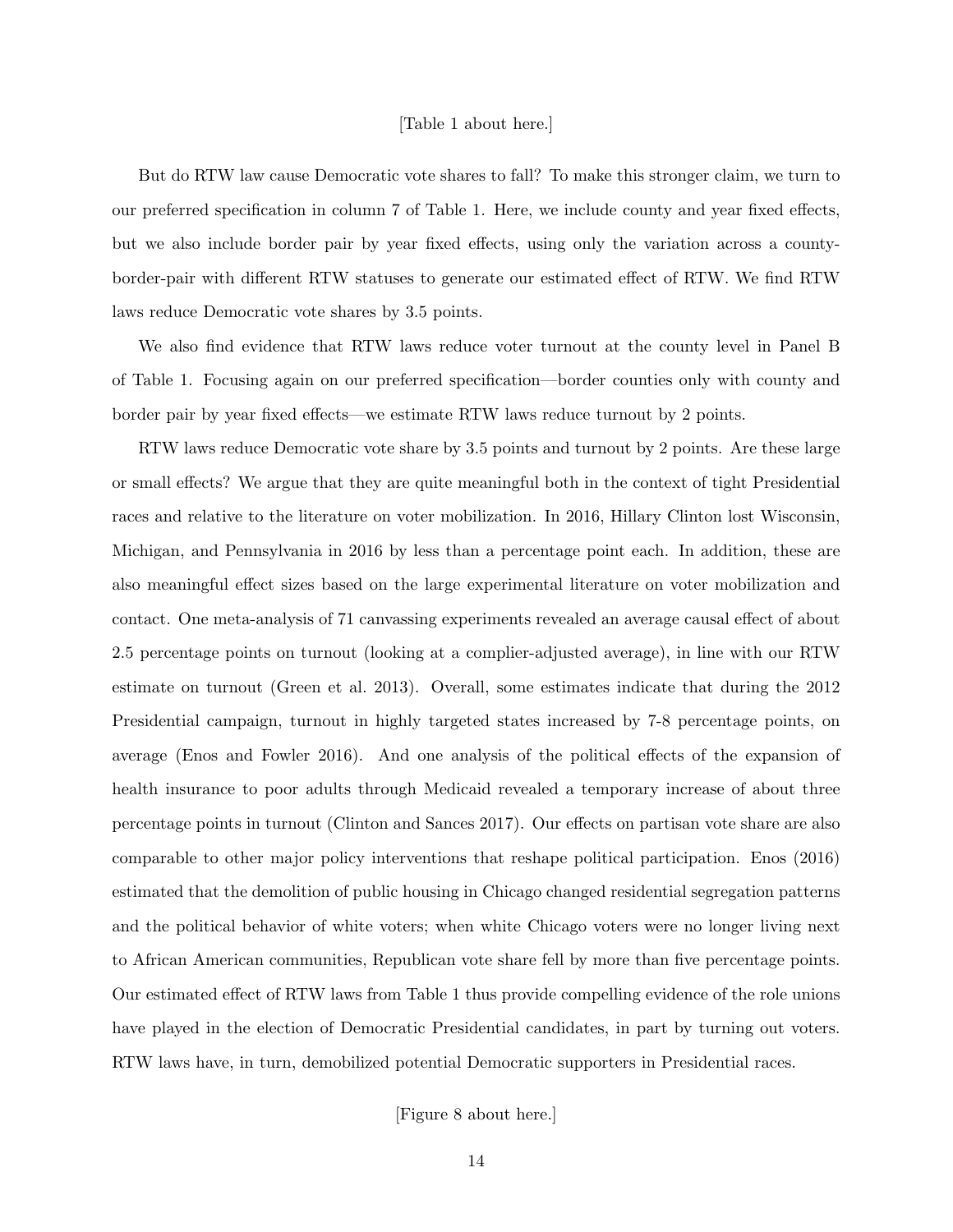Our main RTW effects are robust to a number of alternative sample definitions and to the inclusion of time-varying county-level controls, as we show in Figure [8.](#page-38-0) The first row summarizes the RTW coefficients from our preferred specifications in Table [1](#page-41-0) looking at border county pairs and adding border pair by year and county fixed effects. In the second row, we drop the 1980 and 1984 elections when—arguably—the parties were still in the process of realigning on support for and from unions. The results on Democratic vote share remain, though the turnout effects are only statistically significant at the 10% level. In the third row, we show that we can exclude the 2016 election and the negative effects of RTW laws on Democratic vote share are still evident. The fourth row of the figure excludes southern states from our analysis and little changes from the main baseline analysis. In the fifth row, we add in time-varying, county-level controls (summarized in Figure [5\)](#page-35-0). The controls improve precision, at least in the voter turnout analysis, but generally yield very similar results to our baseline specification.[25](#page-15-0) In the sixth row, we include a control for economic attitudes in the mass public, derived from public opinion surveys (originally estimated by [Caughey and Warshaw](#page-49-10) [\(2017\)](#page-49-10)). This control represents an estimated left-right policy preference among the population of each state, lagged four years before each Presidential election. The results are again substantively unchanged.

While states that adopted RTW laws may have also adopted other legislation that would have demobilized Democratic voters at the same time, either de facto or de jure, we find no evidence that these other laws affect the RTW effects we are focused on. The most recent enactments of RTW laws occurred after the GOP gained full control of state legislatures and governorships after 2010 and began enacting an array of conservative policy priorities. If states adopted these policies at or around the same time as RTW laws and if these policies reduce the turnout of Democratic voters, we would be concerned that our main results reflect policies other than RTW laws. We address this concern in two ways. First, we consider the enactment of strict voter ID laws, which a number of fully GOP-controlled states began enacting after 2006, and especially after 2010. These provisions require voters to present state-approved forms of identification in order to vote, and there is good evidence to suggest that these measures were designed to demobilize traditionally

<span id="page-15-0"></span><sup>&</sup>lt;sup>25</sup>The controls include the share of the population living in urban areas, white share of the population, native-born share of the population, college educated share of the population, median family income, labor force participation, unemployment, manufacturing share of the labor force, transportation share of the labor force, and public administration share of the labor force.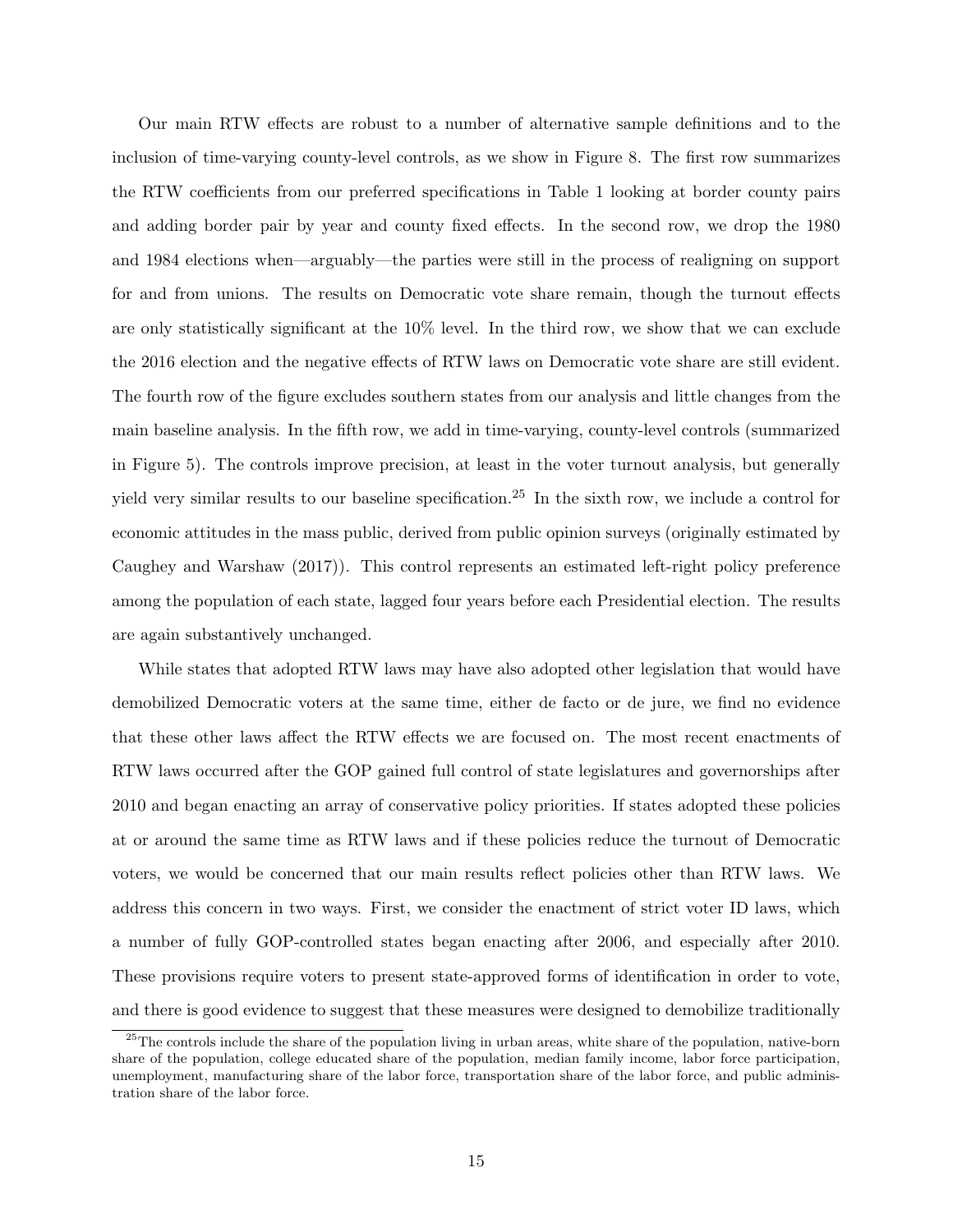Democratic constituencies, like college students, minorities, and poorer voters [\(Bentele and O'Brien](#page-49-11) [2013;](#page-49-11) [Berman 2015\)](#page-49-12). We estimate regressions that include an indicator for whether or not a state had a strict voter ID law in place alongside our RTW indicator. The results shown in the second to last row of Figure [8](#page-38-0) indicate that controlling for voter ID laws does not appreciably change our findings.[26](#page-16-0) In the appendix, we also show, using individual-level survey data, that racial and ethnic minorities were no less likely to report turning out to vote following the passage of RTW laws. If voter ID laws passed in the same years as RTW laws, then we might expect to see depressed turnout of racial and ethnic minorities following the passage of  $RTW$ —yet this is not what we observe.<sup>[27](#page-16-1)</sup>

Second, beyond strict voter ID laws, we also show that other conservative legislation—often intended to hobble Democrats—do not diminish the RTW effect. The American Legislative Exchange Council, or ALEC, is an association of state lawmakers, conservative activists, and private-sector business representatives that formulates and distributes right-leaning, business-friendly policy proposals. Operating since 1973, ALEC has had great success in enacting many of its model bills across the states and at its peak in the early 2000s counted between a third and a quarter of all state legislators as members. ALEC has promoted both RTW and voter ID laws, along with a slew of other measures intended to strengthen the political position of conservatives [\(Hertel-Fernandez](#page-51-8) [2014,](#page-51-8) [2017\)](#page-51-9). Drawing an enacted ALEC bill dataset from 1996 to 2013 [\(Hertel-Fernandez 2017\)](#page-51-9), we created a binary indicator of whether states enacted an ALEC bill in a given year (excluding ALEC bills related to labor unions). As the final row of Figure [8](#page-38-0) indicates, the effect of RTW laws on Democratic vote share remains similarly sized to the other specifications. The turnout results, on the other hand, shrink a bit and are much less statistically precise, though this may be driven by the smaller sample size.

Together, the voter ID and ALEC controls make us more confident that there were not other changes, especially in recent years, that coincided with RTW law passage that could explain the decline in Democratic vote share and turnout that we observed in Presidential elections. In the appendix, we show that our results are robust to controlling for media market variation across county and state borders (Table [A.4\)](#page-67-0), controlling for contemporaneous political power in each state (Figure [A.5\)](#page-61-0), and our stacked border pair sample (Figure [A.4\)](#page-60-0).

<span id="page-16-1"></span><span id="page-16-0"></span> $^{26}$ Our record of strict voter ID laws comes from the [National Conference of State Legislatures.](http://www.ncsl.org/research/elections-and-campaigns/voter-id-history.aspx)

<sup>&</sup>lt;sup>27</sup>More generally, it is worth noting that many RTW states did not adopt strict voter ID laws and vice versa. In our dataset only 19% of state-year observations had both RTW and voter ID in place.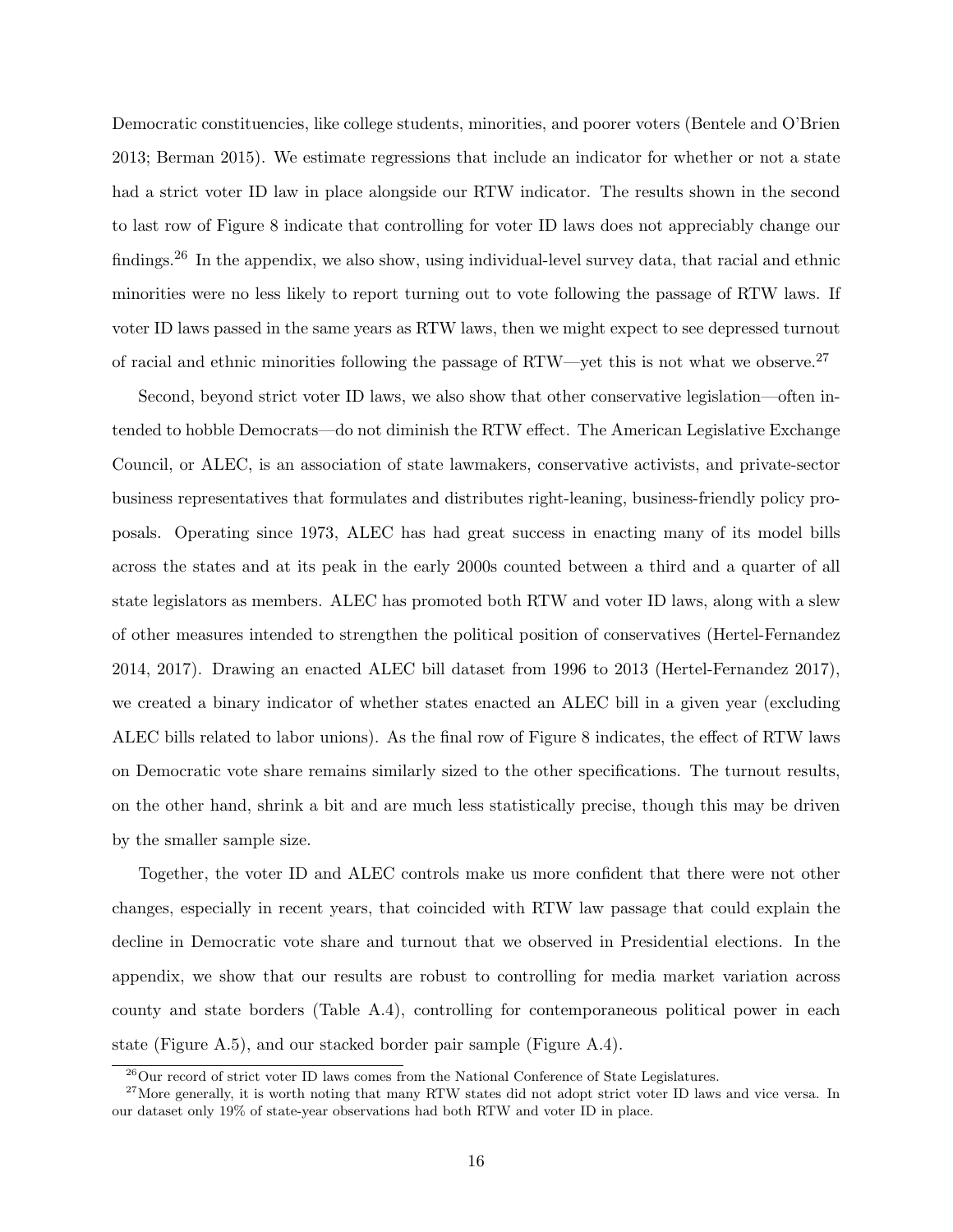#### 3.2 Effects of Right-to-Work Laws on Other Elections

Our results indicate that RTW laws lead to lower levels of Democratic votes and turnout in Presidential elections. What about other state and federal offices? As we explained earlier, we prefer the Presidential level results for both substantive and methodological reasons. However, these concerns aside, in the results presented in Table [2,](#page-42-0) we show similar negative effects of RTW laws on Democratic vote share and turnout at state Gubernatorial, US House, and US Senate level. The results for Democratic vote share are less precise for the non-Presidential elections, though both the Senate and Governor effects (-3.3 and -2.5) are close in magnitude to the Presidential effect. The negative effects of RTW on congressional elections may be more concentrated in the relatively low turnout and low information off-cycle, non-Presidential election years, but our results are too noisy for us to be confident about this finding. The turnout effect of RTW, though not significant for Senate or Gubernatorial elections, is similarly stable in magnitude, ranging from -1.1 to -2.5.

# [Table 2 about here.]

We have shown that RTW laws dampen Democratic electoral prospects in federal elections as well as Gubernatorial elections. Do RTW laws also shape control of state legislatures? Unfortunately, we cannot answer this question with the same degree of causal credibility as in the preceding analyses: state legislative districts do not fall neatly along county border lines and the vote totals are rarely reported at the county level.[28](#page-17-0) This prevents us from applying the countyborder-pair comparison as before. However, we can still exploit variation in the timing of RTW laws across states to examine their effects on statewide legislature control. If RTW laws indeed depress turnout among Democratic constituencies during elections, then we ought to see that the proportion of legislative seats held by Democratic politicians falls after the enactment of RTW policies.

Examining Democratic legislative seat shares from 1980 to 2016 before and after RTW enactment and including state and year fixed effects, we see a very strong correlation between the presence of laws hobbling labor unions and state legislative control. Our results, summarized in

<span id="page-17-0"></span><sup>&</sup>lt;sup>28</sup>State legislative district shapefiles are also not available for most of the years in our sample.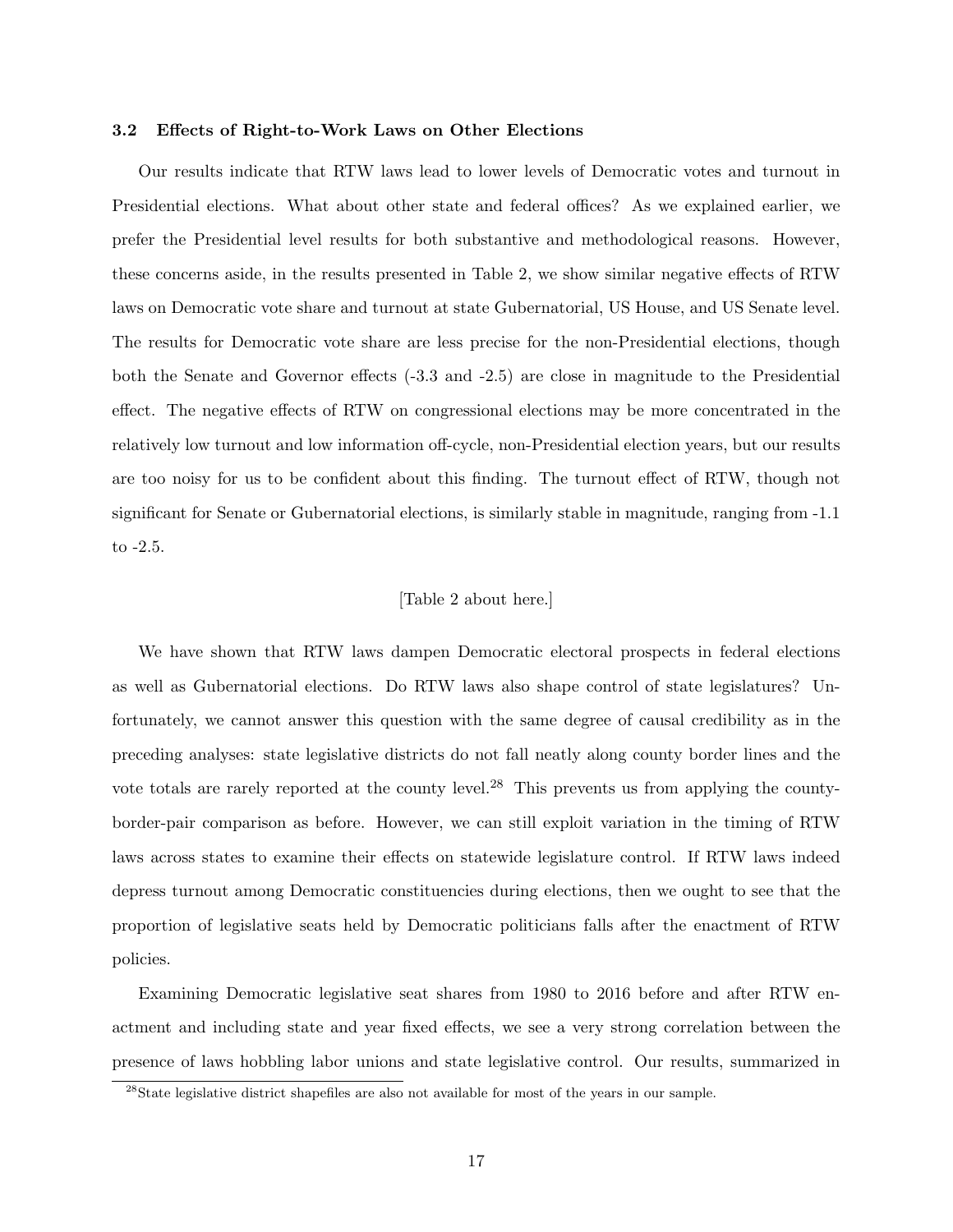Table [3,](#page-43-0) suggest that Democrats control about 5 to 11 percentage points fewer seats in state legislatures following the enactment of RTW laws. These losses are felt by Democrats in both upper and lower chambers of state houses. While we reiterate that we cannot interpret these results in the same causal manner as the county-border pair models presented earlier, this difference in difference analysis strongly suggests that in addition to disadvantaging Democratic candidates for federal office and state governorships, RTW laws appear to hamper Democratic aspirants for state legislatures as well.

# [Table 3 about here.]

# 4 Mechanisms for the Right-to-Work Effect: Campaign Mobilization and Contributions

Why do RTW laws reduce Democratic vote share? What do unions do to drive voters to the polls and towards Democrats? In this section, we find support for the importance of unions as both a get-out-the-vote driver and a campaign funder to Democrats.

The advantage to the border-county analysis used in the previous section is that it enables us to credibly make causal inferences about the effect of RTW laws on election outcomes. However, data limits—little data on campaigns are collected at the county level—prevent us from applying it to reveal the mechanisms that drive the relationship between unions and election outcomes. Using a difference in difference analysis, comparing states before and after RTW laws are enacted, we can undertake this analysis of mechanisms. We find RTW laws reduce the share of voters receiving GOTV contact—particularly among potential union members—and limit unions as a fund-raising source for Democrats.

#### 4.1 Campaign Contact

Following the passage of RTW laws, workers who would be most likely to be mobilized by unions—non-professional, non-managerial workers—are less likely to report being contacted by a GOTV effort. To explore this potential mechanism of our main RTW election effect, we turn to individual-level data from the American National Election Studies (ANES) time series cumulative file.

Though the design of the ANES survey prevents us from replicating our county-border design,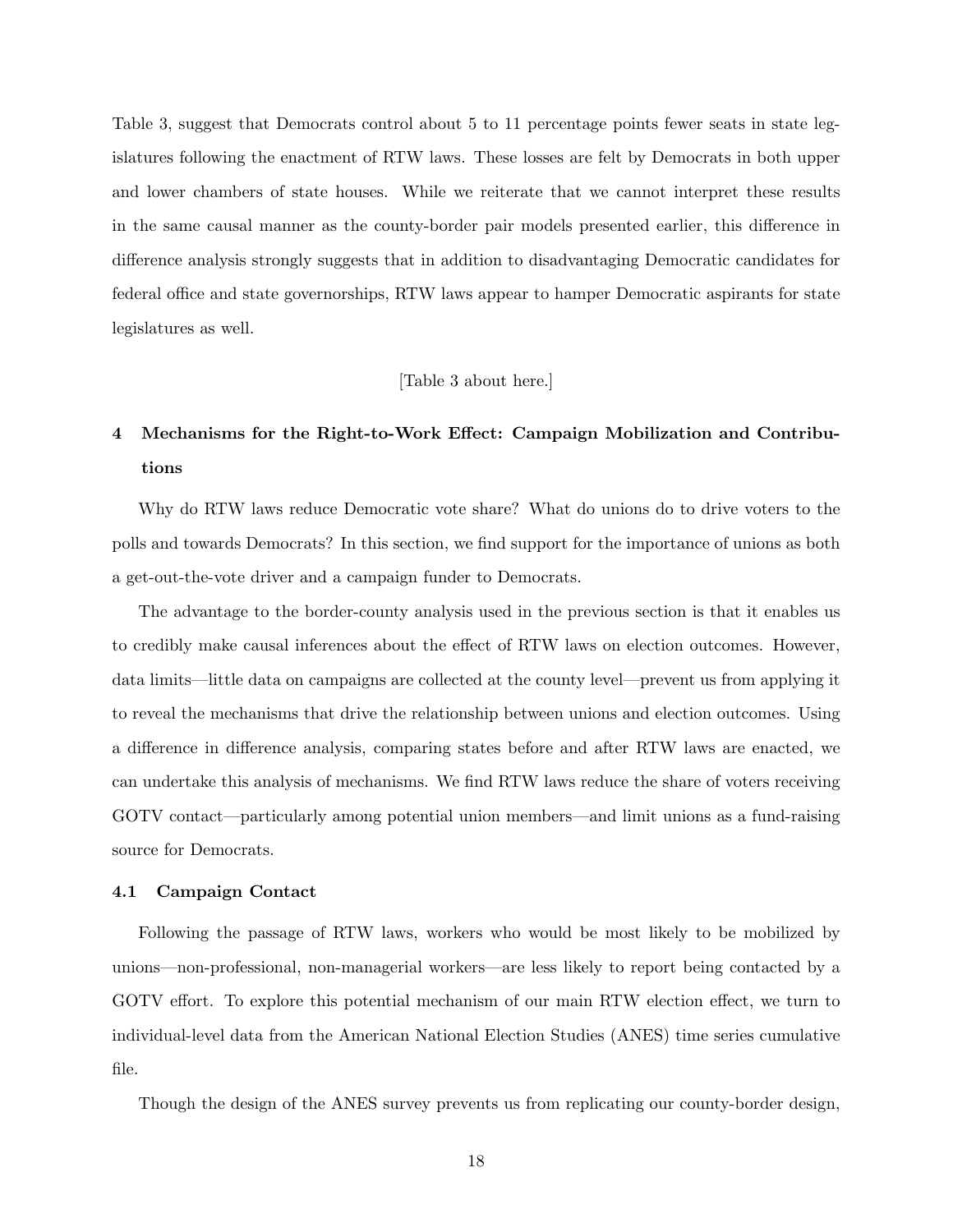the rich individual-level data allows us to measure the RTW effect for specific groups of potential voters who are more or less likely to be affected by the laws. The ANES is a series of high-quality representative surveys of Americans in election-years, starting in 1948. These surveys include a range of questions about Americans' voting habits and overall participation in politics. In the ANES data, we can observe political participation at the individual-level and study the effects of RTW laws on get-out-the-vote recruitment among non-professional, non-managerial workers.[29](#page-19-0) The disadvantage to the ANES, however, is that sample sizes range from 1,000 to 2,000 in each election year. Thus, we cannot employ the same border county pair research design. Instead, we study RTW laws at the state level with a difference in difference analysis. The trade-off we make is between understanding the mechanisms driving the results we identified earlier and cleaner causal inference.

Why might RTW laws lead to lower turnout among non-professional workers? Our countylevel analysis indicated that RTW laws reduced turnout, thus suggesting that weaker unions might mean lower turnout of reliably Democratic voters, but we could not test this mechanism directly in aggregate data. Individuals are more likely to participate in politics when they are asked to participate by someone else—and that includes voting in elections [\(Verba et al. 1995;](#page-52-12) [Green and](#page-51-15) [Gerber 2008\)](#page-51-15). After the passage of RTW laws, unions may be less-well positioned to mobilize workers to participate in politics, including elections. The ANES permits us to evaluate this question with the following item, asked from 1984 to 2012: "During the campaign this year, did anyone talk to you about registering to vote or getting out to vote?"

We estimate linear probability models of a respondent indicating get-out-the-vote contact in an election year:

$$
GOTV_{ist} = \beta_0 + \beta_1 RTW_{st} + \beta_2 RTW_{st} \times NonProfessorlessional_{ist} + \beta_3 NonProfessorlessional_{ist} + \phi_s + \tau_t + \epsilon_{ist}
$$
\n
$$
\tag{3}
$$

with an indicator for whether the ANES respondent resides in an RTW state, an indicator for whether a respondent was employed in occupations excluding managers or professional workers, a

<span id="page-19-0"></span> $^{29}$ In the ANES from 1980 to 2012, the unionization rate among non-professional, non-managerial workers is 15.4%, compared to 12.9% among the balance of the sample.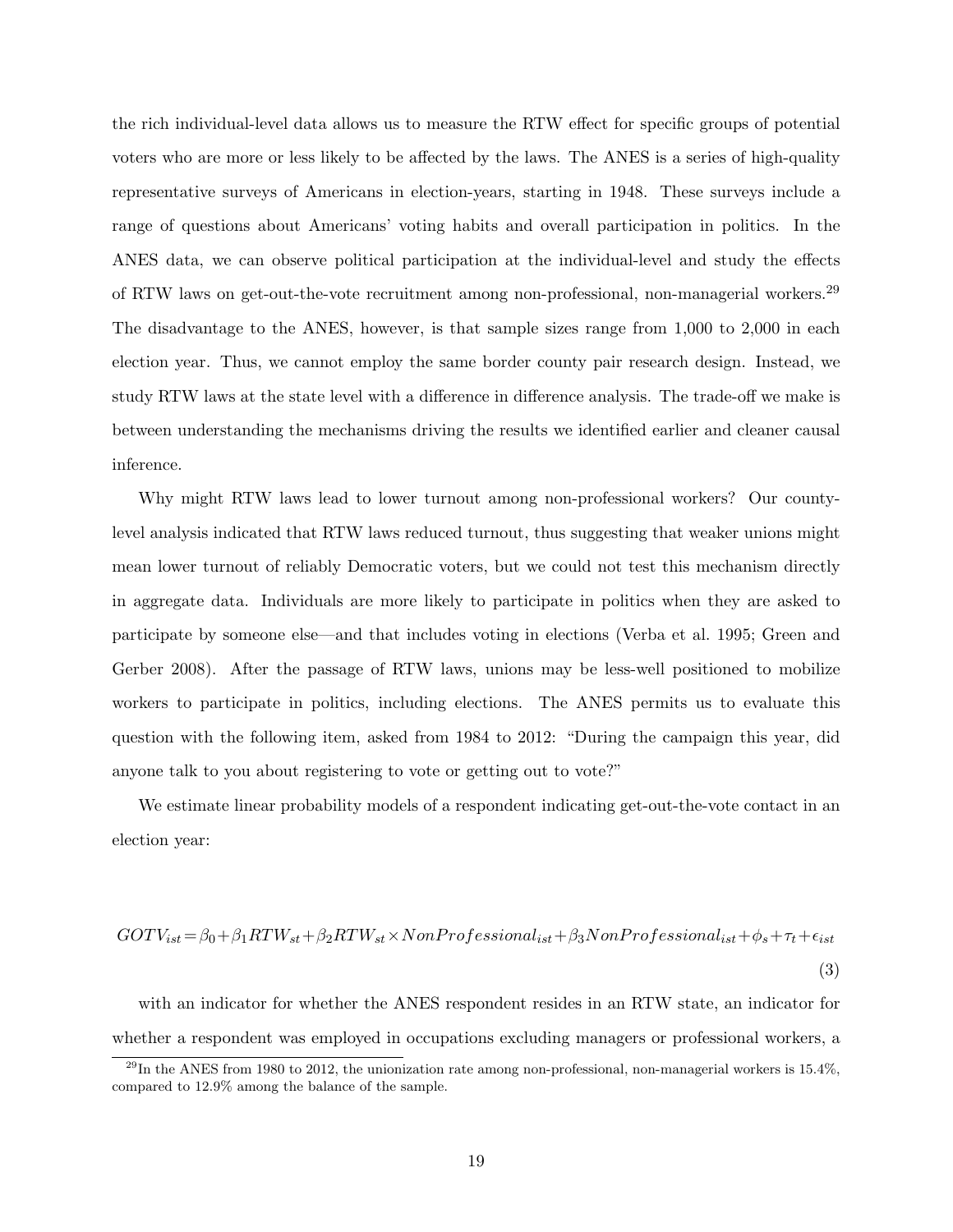category we call Non-Professional Workers, and an interaction. We also include state and year fixed effects and a vector of individual controls.<sup>[30](#page-20-0)</sup> The Non-Professional Workers are the most likely potential union members we can identify in the ANES since managers and professional workers are likely to be ineligible to form or join unions. It should thus be the Non-Professional Workers who would be most likely to be affected by the decline in unions. We apply ANES survey weights and cluster standard errors by state. In all, our data permits us to examine elections from 1980 to 2012.

# [Table 4 about here.]

We find that RTW laws are associated with a reduction in the probability that non-professional workers—but not professional workers—report get-out-the-vote contact during the campaign. Table [4](#page-44-0) presents the results of this analysis, with a binary indicator for GOTV contact during the last campaign as the outcome. In the model with individual controls, we find that RTW laws reduce the probability that a non-professional worker reported GOTV contact by 11 percentage points but had no discernible effect on professional and managerial workers. Table [4](#page-44-0) thus presents strong evidence that RTW laws dampen turnout among rank-and-file workers by reducing the likelihood that they will be recruited into politics around elections.<sup>[31](#page-20-1)</sup> We also find somewhat stronger effects of the RTW laws on GOTV in Presidential election years than in midterms, comparing columns 3 and 4 with columns 5 and 6.

## 4.2 Union and Campaign Fundraising

The analysis thus far has focused on voting and turnout, suggesting that following RTW laws unions might have fewer resources to invest in get-out-the-vote canvassing and thus dampening Democratic vote shares. In this section, we show that by weakening unions, RTW laws also limit unions' campaign fundraising clout.

Unions have long been one of the most important donors to political candidates in both federal and state races [\(Dark 1999\)](#page-50-1). Indeed, the first major political action committee in all of American politics belonged to the precursor to the AFL-CIO, and it was that committee's heavy electoral

<span id="page-20-0"></span><sup>&</sup>lt;sup>30</sup>The full battery of individual control variables includes age and age squared, gender, education (high school or less, some college, or college or more; high school or less is the excluded category), indicators for race and ethnicity (non-Hispanic white, non-Hispanic black, Hispanic, and other; other is the excluded category), church attendance (in five categories of frequency), interest in political campaigns (in three categories), and a dummy variable for strong partisanship.

<span id="page-20-1"></span> $31$ We find no evidence that the non-turnout political activity of workers, non-professional or professional, changes after RTW laws, using the standard ANES batteries of political participation questions as outcome variables.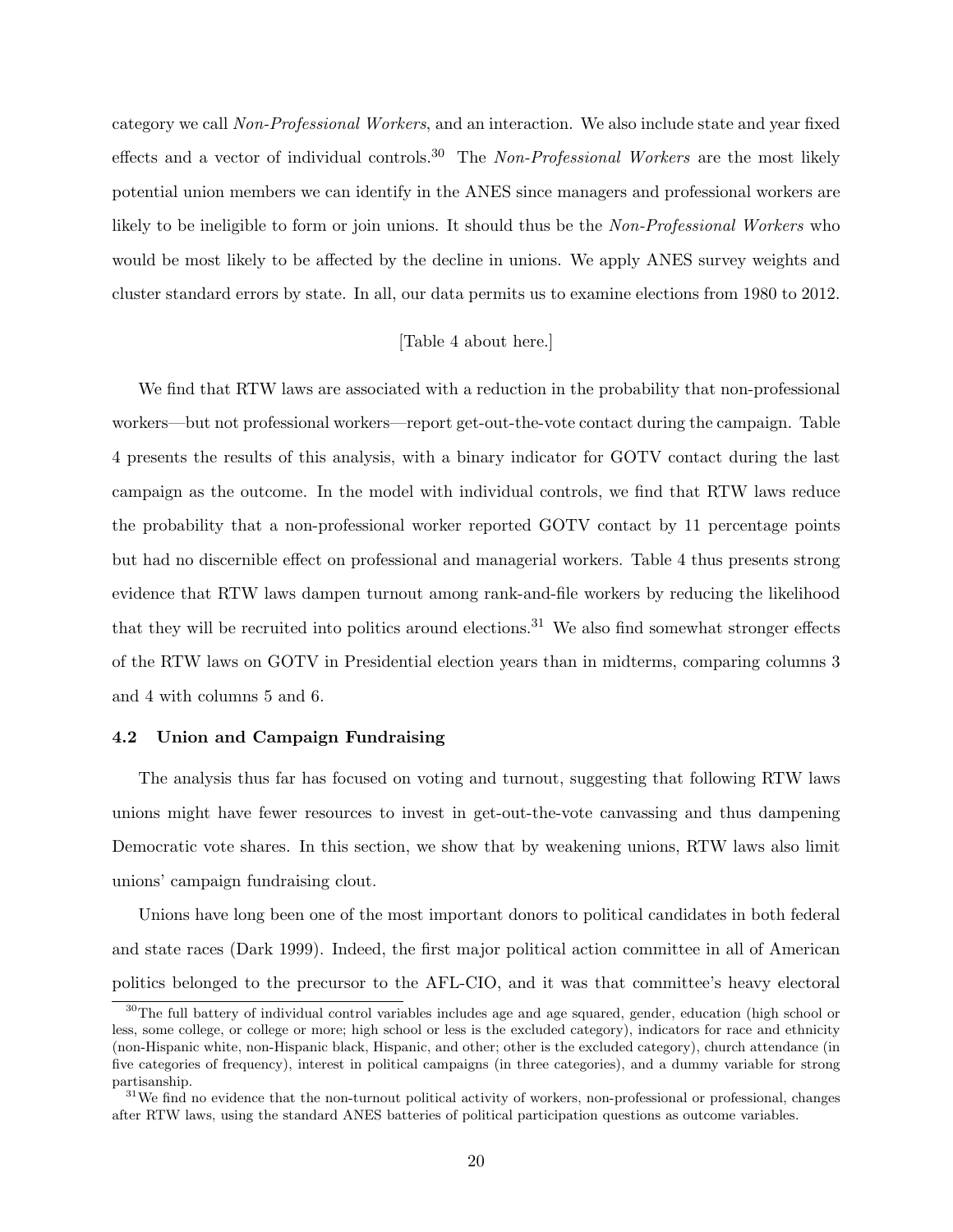involvement that in part inspired the business community to adopt its own strategy of campaign investment [\(Waterhouse 2013\)](#page-52-13).

Pooling available data on state and local campaign contributions from 1996 to 2016 from the Institute on Money in State Politics, we estimate a difference in difference analysis at the state and year level to measure the effect of RTW laws on union campaign contributions. We find that RTW laws reduce campaign contributions from unions, as measured as the share of total campaign spending (Table [5\)](#page-45-0). Once again, we are limited by contribution data at the state, rather than county, level and unable to utilize our cross-RTW-state-line county-border set-up. The pretrends or lack thereof—we show in the Appendix  $(A.6)$  give us some confidence that the difference in difference is still informative. Further, in the regression we are able to include state and year (or Census division by year) fixed effects to account for state-specific, time-invariant characteristics (like public attitudes), as well as election-specific, state-invariant shocks (like wave elections or onand off-year cycles).

## [Table 5 about here.]

RTW laws reduce private sector union contributions by 1 to 2 percentage points (Table [5\)](#page-45-0). There may also be a negative effect on public sector unions, because total contributions from all unions falls by 2.5 to 3 points. The decline in labor contributions appears to have strongly disadvantaged Democrats. As we show in columns 5 and 6 of [5,](#page-45-0) the share of all state and local contributions flowing to Democrats falls in RTW states following the enactment of RTW laws, though the estimate is not significant adding Census division by year fixed effects. It thus appears that Democrats may be unable to replace the funding they are losing from labor unions following the passage of RTW laws, and that the balance of campaign funding tilts in favor of the Republican party.

#### 5 The Downstream Political Consequences of Right-to-work Laws

RTW laws weaken unions' abilities to intervene in politics by turning out voters and contributing to candidates, thus lowering the electoral prospects for Democrats running for state and federal office in RTW states. But by durably weakening the relationship between labor unions and the Democratic party, are there other, long-term political consequences of state RTW laws? We test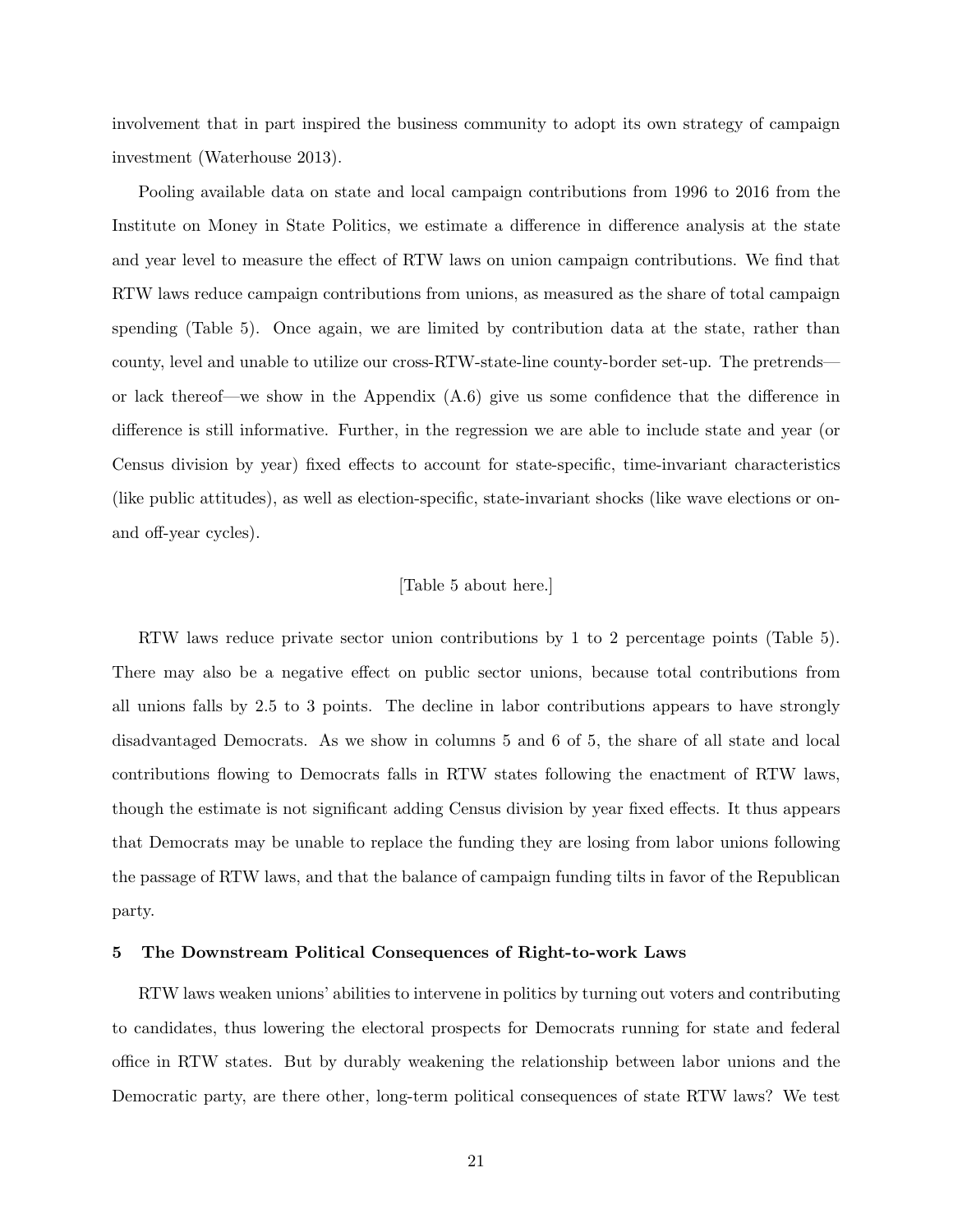two such consequences in this section, looking at the socioeconomic backgrounds of legislators and the overall ideological liberalism of state policy. We find that working class candidates are less likely to hold elected office and that state policy moves to the ideological right following the passage of RTW laws.

#### 5.1 The Effect of RTW Laws on Who Serves in Legislatures

Why might RTW laws affect the class background of state legislatures—and why would that matter in the first place? There is increasing evidence, much of it from political scientist Nicholas Carnes, that politicians who came from working class or blue-collar occupations act differently from politicians who spent their careers in white-collar jobs [\(Carnes 2013\)](#page-49-6). Carnes shows that working class politicians, independent of party and ideology, are more likely to support redistributive economic policies than are their peers from white-collar professions. Within Congress, for instance, the few working class politicians who serve have been more likely to back progressive economic policies, and across the states, legislatures with a greater proportion of blue-collar workers serving in office are more likely to enact redistributive social programs and labor market regulations.

Working class politicians are dramatically underrepresented at all levels of government, though there is considerable variation across states. Between 50% and 60% of Americans might count as working class people, yet working class lawmakers have made up only 2% or less of Congress throughout the twentieth century [\(Carnes 2013\)](#page-49-6). The comparable figures for state legislatures in 2007, the last year for which there is data on the occupational characteristics of those lawmakers, was 3% [\(Carnes 2013\)](#page-49-6). These rates varied, however, from 0% (in California) to 10% (in Alaska) in state legislatures in 2007.

Why might RTW laws reduce the number of working class politicians? The barrier to working class representation is not that voters dislike these candidates or that workers have fewer of the political skills necessary to run for office [\(Carnes 2013\)](#page-49-6). Rather, traditional electoral "gatekeepers" primarily local party leaders—simply do not encourage working class politicians to run for office in the first place [\(Carnes 2016\)](#page-49-13). A vibrant labor movement, on the other hand, might well encourage greater representation of the working class in political office. Unions might do this indirectly, by fostering ambition and political aspirations among working class union members, or directly, by encouraging their members to run for office and then supporting those workers through grassroots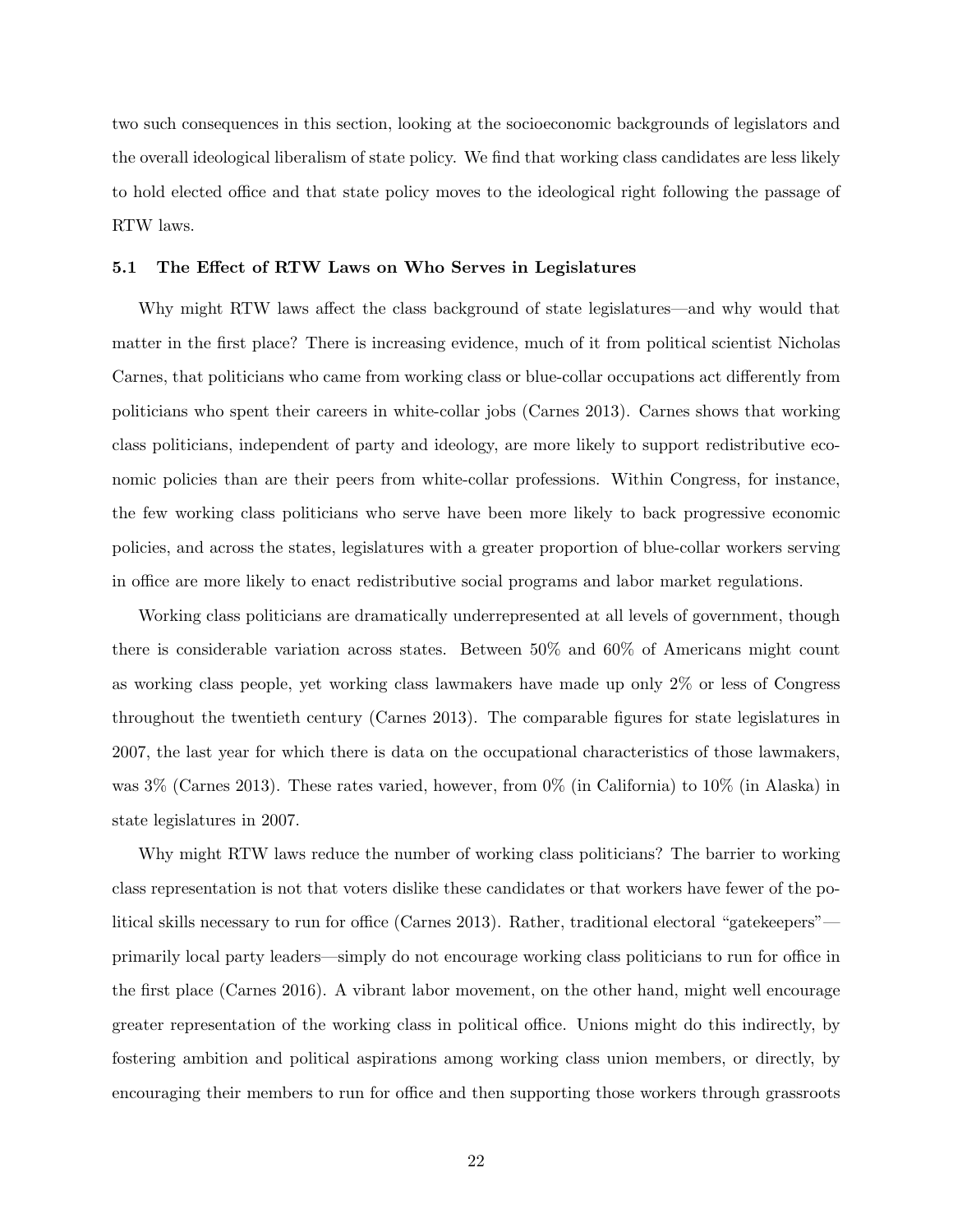voter mobilization and campaign contributions. There is strong correlational evidence that workers are more likely to serve in elected office when unions representing them are larger and more encompassing: for instance, police officers are more likely to serve in state legislatures when police unions in that state are stronger; construction workers are better represented in legislatures when construction and building trades unions are stronger in that state [\(Sojourner 2013\)](#page-52-14). In addition, union density is positively related to the proportion of working class members of state legislatures [\(Carnes and Hansen 2016\)](#page-49-14).

By weakening union membership and political clout, do RTW laws thus reduce the representation of the working class? Drawing on the data first analyzed by [Carnes and Hansen](#page-49-14) [\(2016\)](#page-49-14), who examined the state-level correlates of working class representation, we find states with RTW laws have lower shares of working class state legislators. As we show in Table [6,](#page-46-0) states with RTW laws have 1 to 3 percentage points fewer working class representatives.<sup>[32](#page-23-0)</sup> Our unit of analysis is a state-year. Unfortunately, the occupational backgrounds of state lawmakers are only available for four years (1979, 1993, 1995, and 2007) and so we are more econometrically limited than in previous analyses. However, the correlation between RTW laws and lower shares of legislators with working class backgrounds is strong and negative throughout, whether we include year fixed effects, the many controls in the original [Carnes and Hansen](#page-49-14) [\(2016\)](#page-49-14) analysis, or state fixed effects. We cluster standard errors at the state level in all models.

# [Table 6 about here.]

We also find evidence to suggest that RTW laws reduce working class representation in Congress. Unfortunately, we are limited by the available data here as well. We use two different sources. From 1999 to 2008, Carnes coded the careers of all Members of Congress, indicating the proportion of their pre-Congress work spent in blue-collar occupations [\(Carnes 2013\)](#page-49-6). Around 6% of Congress over this period spent any time in a blue-collar occupation before arriving in Washington. Over a slightly longer period from 1980 to 1996, Carroll McKibbin and the ICPSR staff compiled the jobs that Members of Congress held immediately before serving in Congress [\(McKibbin 1997\)](#page-52-10). Less than 1% of Congress served in working class occupations immediately before coming to Congress

<span id="page-23-0"></span> $32$ The other categories in the data aside from workers include technical workers, business owners/executives, business employees, farm owners/managers, politicians, lawyers, and service-based professionals. See [Carnes and Hansen](#page-49-14) [\(2016\)](#page-49-14) for more information.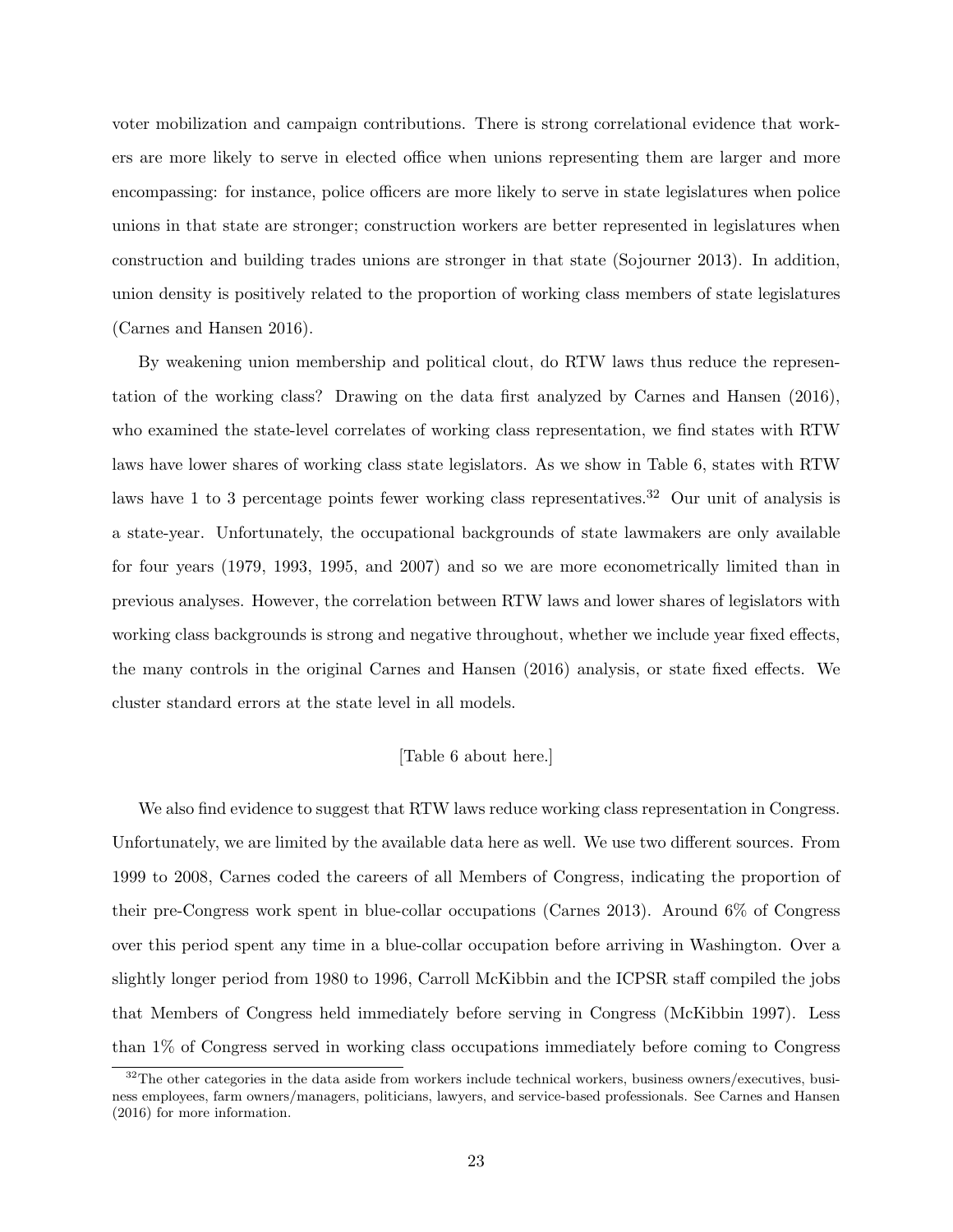over this period.

We estimate difference in difference OLS regressions for both datasets, where the unit of analysis is a Member serving in a specific Congress and the main explanatory variable is a binary indicator for whether the state had a RTW law in place during the previous election year. We also add state and election year fixed effects and cluster our results by state. We focus only on the US House given how rare working class Senators are in this period.

# [Table 7 about here.]

As Table [7](#page-47-0) indicates, we generally find that RTW laws are related to lower working class representation in the US House, though the estimates are noisy and not always significant at conventional levels across different specifications that include Census region by year fixed effects. On average, RTW states are three percentage points less likely to elect a US Representative with any blue-collar work experiences than are non-RTW states in the Carnes data, following Members of Congress from 1999 to 2008 (Panel A; slightly over six percent of the House had a working class background over this period). Shares of years in blue-collar or working-class occupations also fall after RTW is passed (Panel B). Looking at the earlier period from 1980 to 1996, we find that RTW states similarly are less likely to elect blue-collar Representatives: RTW states were about 0.4 to 0.8 percentage points less likely to elect a Representative who had worked in a blue-collar job immediately before joining Congress (Panel C). While that may not seem like a large effect on its face, only about 1% of the House had such work experience over this period. Though noisy, the effects of RTW laws on blue-collar backgrounds are negative for both Democrats and Republicans across most of our specifications.

Taken together, we find evidence at both the state and federal level that RTW laws—by weakening unions—diminished the representation of working class Americans in elected office. With fewer working class politicians in office, RTW states and the Congress as a whole may be less likely to pursue redistributive economic policies, a question we turn to in the following subsection.

#### 5.2 RTW Laws Reduce State Policy Liberalism

By weakening the relationship between Democrats and unions, we anticipate that RTW laws will drive state policy—including, but not restricted to labor policies—in a rightward direction.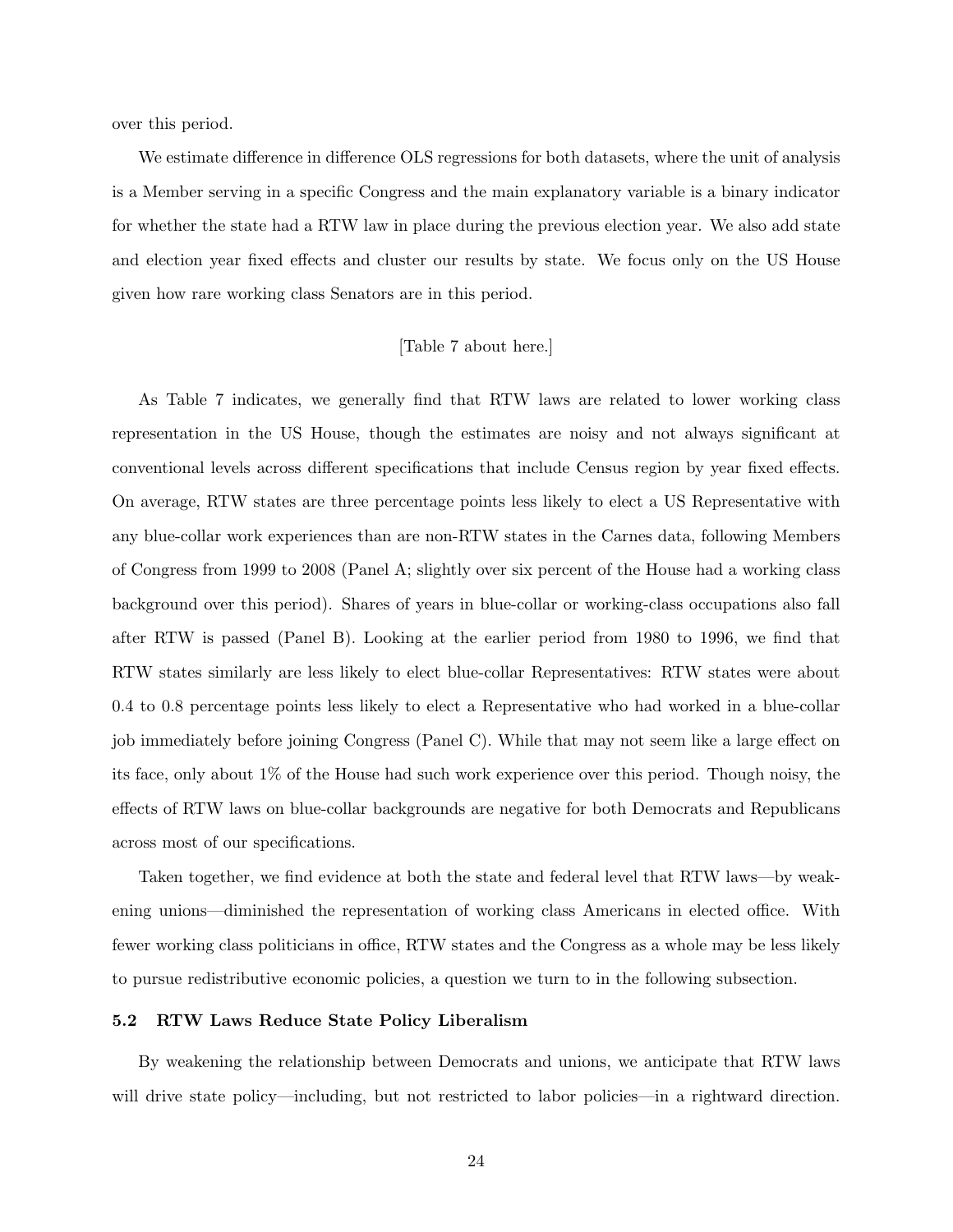This rightward shift could be the product of the direct electoral effects of RTW laws: by favoring the election of GOP candidates to state legislatures and governorships, states with RTW laws in place will be more likely to have partially or fully Republican-controlled governments. But RTW laws should also move policy to the right even when states are fully or partially controlled by Democrats. With labor unions a less central member of the Democratic party coalition, we expect that Democrats will have less reason to pursue left-leaning economic policies favored by labor unions (e.g. [Bawn et al. 2012\)](#page-49-15). And to the extent that RTW laws make it harder for working class state legislative candidates to win office, as we documented in the previous section, that should also move state policy to the right.

# [Figure 9 about here.]

Using the [Caughey and Warshaw](#page-49-4) [\(2016\)](#page-49-4) measure of state policy ideology, we find that average state policy liberalism falls following the passage of RTW laws, indicating that state policies tend to move right, as we show in Figure [9.](#page-39-0) In that figure, we plot [Caughey and Warshaw](#page-49-4) [\(2016\)](#page-49-4)'s estimates of state policy liberalism, available from 1980 through 2014, against indicators for years before and after the passage of state RTW laws. As we explained earlier, these measures use a dynamic latent-variable model on 148 state-level policies to produce an estimate of the overall ideological tilt of state policies. The Caughey and Warshaw dataset includes RTW laws, so the passage of RTW laws could themselves be mechanically driving some of the effect we observe. The right plot of Figure [9](#page-39-0) excludes state RTW laws from the estimation of state policy liberalism scores and shows a nearly identical pattern: after the passage of state RTW laws, state policy moves in a much more conservative direction.[33](#page-25-0)

The size of the post-RTW rightward shift in state policy is sizable and substantively relevant. The difference implied by by the right panel of Figure [9](#page-39-0) is a shift of 1.49 units on the state policy liberalism scale, which is more than a standard deviation of change in state policy liberalism from 1980 to 2016. It also roughly corresponds to the average difference in state policy liberalism over this period between Connecticut and West Virginia—two states that have taken very different directions in governance over the past three decades. While our difference in differences analysis is

<span id="page-25-0"></span><sup>&</sup>lt;sup>33</sup>This analysis also provides an important test for our main argument, showing that there are not clear pre-trends in policy liberalism before the passage of state RTW laws.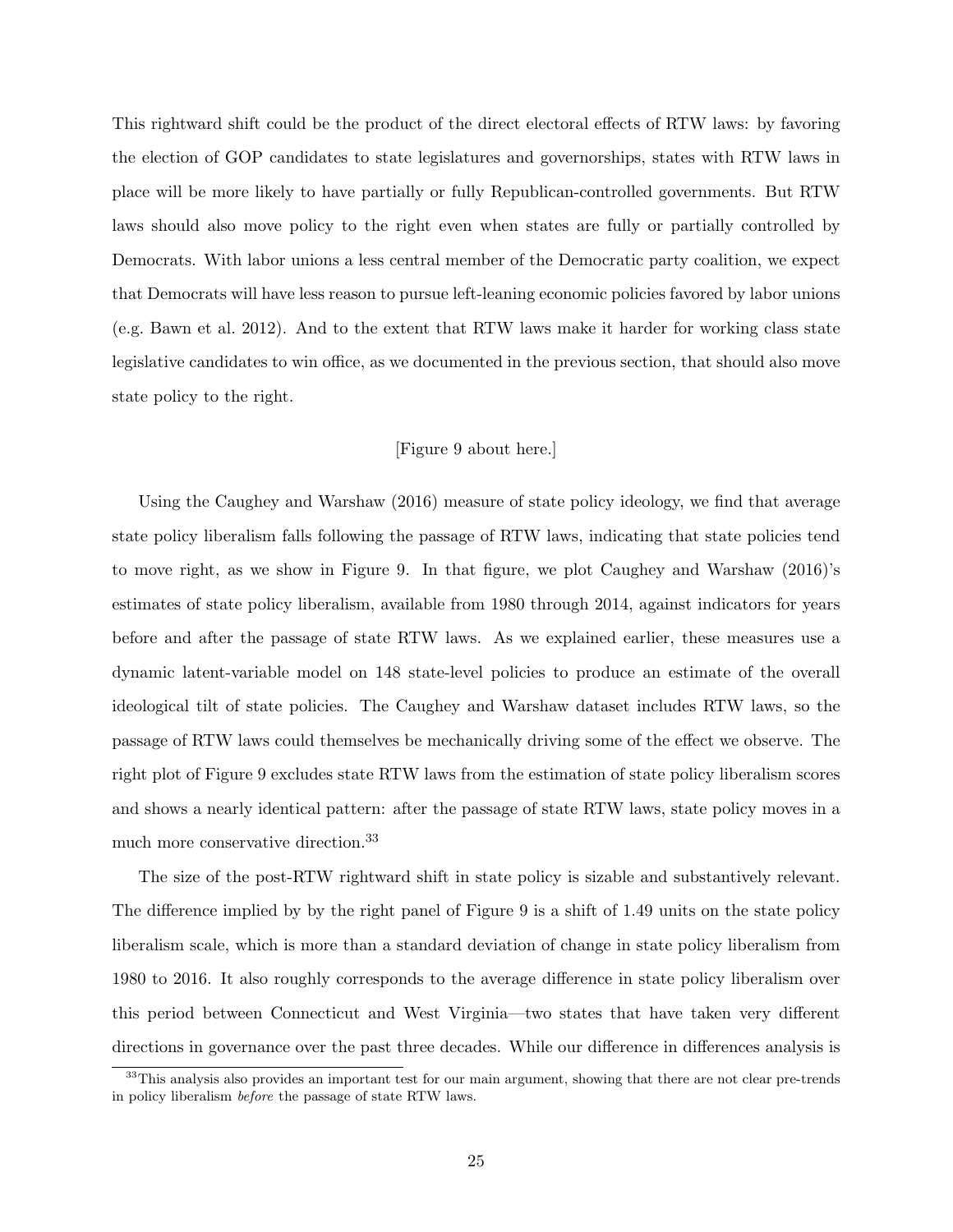not as strong as our county-border design and we are careful in interpreting these effects, they are consistent with our theoretical expectation that state policy should shift rightward following the passage of RTW laws (see Appendix Table [A.6](#page-69-0) for full regression specifications).

We also find similar effects using an alternative measure of state policy liberalism produced by [Grumbach](#page-51-5) [\(2017\)](#page-51-5), who uses an additive index of substantively important liberal and conservative policies. One advantage to this scale is that we can easily separate out social and economic policies. Doing so, we see that ideological liberalism of both social and economic policies falls after the passage of RTW laws (see Figure [A.7](#page-63-0) in the Appendix).

Lastly, we probed the effect of RTW laws on individual state policy outcomes that we think unions might plausibly shape, settling on three different sets of policies: state and local minimum wages; prevailing wage laws; and top income tax rates on individuals and corporations. We see prevailing wage laws and minimum wage laws as being issues that are closer to unions' core political interests while top-end tax rates are a more distant concern, especially for private-sector unions. Prevailing wage laws require government contractors to pay local labor market wage and benefit rates, thereby ensuring that union-won gains in working standards are not undercut by public works projects. Minimum wages serve a similar role for unions, making it harder for non-union employers to undercut unionized firms. In contrast, top income tax rates are only indirectly related to unions' political objectives.

Across state-year OLS regressions shown in Table [8,](#page-48-0) we see noisy but negative correlations between the passage of RTW laws and minimum wages, as well as prevailing wages. In Panel A, we see that RTW states are less likely to have state-level minimum wage rates that exceed the federal level, as well as city-level minimum wages that exceed the state level, following the passage of RTW laws. The results in Panel B suggest a similar relationship between RTW laws and prevailing wage statutes, though again with a considerable degree of uncertainty in our coefficient estimates. Lastly, we find only weak and inconsistent results for tax rates. There is no clear relationship between the passage of RTW laws and top individual state income tax rates, and a positive correlation with top corporate tax rates. In sum, we view the results in Table [8](#page-48-0) as being suggestive of the effect of RTW laws on policies of particular concern to the labor movement, though we reiterate that we are more confident in our results when looking at aggregate measures of state policy ideology in Figure [9.](#page-39-0)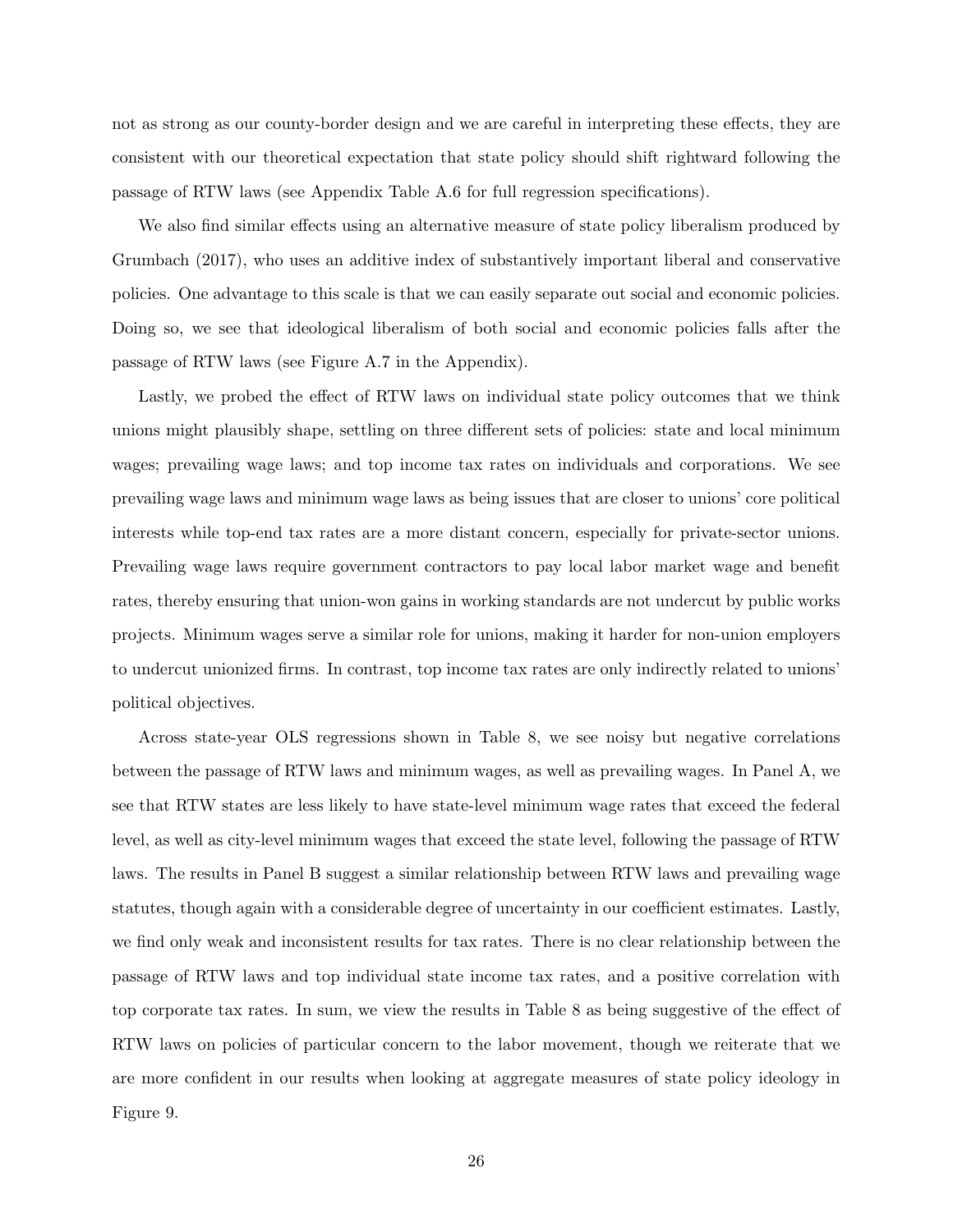## [Table 8 about here.]

#### 6 RTW and the Membership-Politics Tradeoff

The focus of our paper is on the effect of RTW laws—and through them, unions—on politics. In this final section, we present evidence suggesting that RTW laws weaken unions' involvement in politics by forcing unions to choose between membership recruitment and retention and broader political mobilization. We hypothesize that RTW laws force unions to reallocate scarce internal resources, including staff time and money, between these two categories since they can no longer count on a steady stream of dues from all workers they represent. Because RTW laws eliminate the requirement that workers pay dues to unions, even if that union represents the workers through collective bargaining agreements and grievance protections, unions have to expend additional effort to sign up workers as voluntary members to collect their dues and retain the same financial resources they possessed before RTW.

To study the direct effects of RTW laws on union budgets—in particular, the relationship between individual unions' political spending and their efforts on membership recruitment and retention—we turn to data from LM-2 forms, filed by unions with the Department of Labor. The LM-2 forms represent a useful but somewhat limited source of information. Ideally, we would be able to examine historical data on union operations before and after the passage of RTW laws. Unfortunately, publicly accessible data on unions is limited to the information disclosed on LM-2 forms, which all but the smallest private sector unions must file with the Department of Labor each year.[34](#page-27-0) We focus on data on union political and membership representation spending available from 2006 to 2016.

The Department of Labor considers representational spending to cover "direct and indirect disbursements...associated with...the negotiation of collective bargaining agreements and the administration and enforcement of the agreements made by the labor organization" as well as "disbursements associated with efforts to become the exclusive bargaining representative for any unit of employees, or to keep from losing a unit in a decertification election or to another labor organization, or to recruit new members." Political spending covers "direct and indirect disbursements... associated with political disbursements or contributions in money," as well as "disbursements...

<span id="page-27-0"></span> $34$ Public sector unions are not directly covered by this law, but some private sector unions represent public sector workers, and so their information appears in this database indirectly.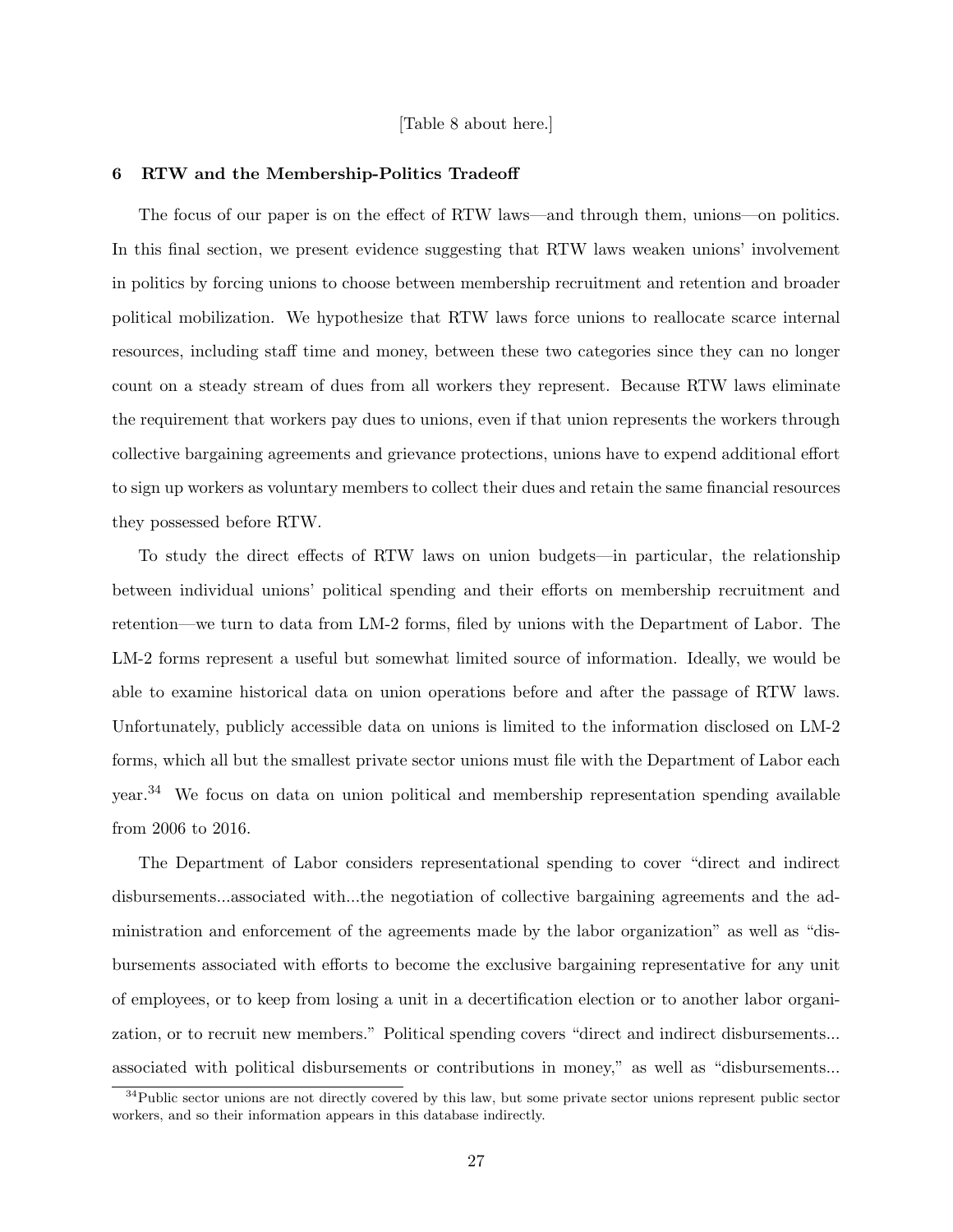dealing with the executive and legislative branches of the Federal, state, and local governments and with independent agencies and staffs to advance the passage or defeat of existing or potential laws or the promulgation or any other action with respect to rules or regulations." In short, we believe these two categories nicely capture spending related to core union representational and membership activities, as well as elections and lobbying. The remaining categories in the LM-2 filings include contributions, gifts, and grants unrelated to politics or representation, general overhead, union administration, and benefits.

We see that spending on political involvement and membership services by unions are negatively correlated (Figure [10\)](#page-40-0), aligning with our hypothesis about the resource trade-off between these two budget items of union effort. Private sector unions that expend more resources on representational activities—recruiting and servicing their members—tend to spend less on politics. That means that when unions in RTW states have to reallocate more effort to representational activities following the passage of the law, they are likely to spend less money on the political activities—like voter mobilization, candidate recruitment, and campaign spending—that we summarized above.

# [Figure 10 about here.]

The membership-politics tradeoff hypothesis also finds support in interviews we have conducted with labor leaders in states that have passed RTW in recent years. In Indiana, for instance, the head of the AFL-CIO told us that as a result of the pressure from RTW, their unions "are trying to do more one on one education, not necessarily political [work] ... [We're] trying to put our money back into our membership." Similarly, he explained that "in the beginning...we had to allocate a lot more resources and money into marketing and education [relative to other priorities]...once [right to work] had passed." He also explained that unions in his state that did not engage in extensive membership recruitment and education efforts were the ones that tended to suffer the most after RTW: "some unions did not do that [membership education], and so they're playing catch up." Examples of the extra effort that unions were putting into membership retention included traditional educational activities, like explaining to members why strong unions were in their interest. But some unions got even more creative. One union, for instance, which represents grocery store workers, many of them younger adults, underscored how membership in their union included discounts on things like cell phones and also partially subsidized college tuition. Kentucky's AFL-CIO head summed up the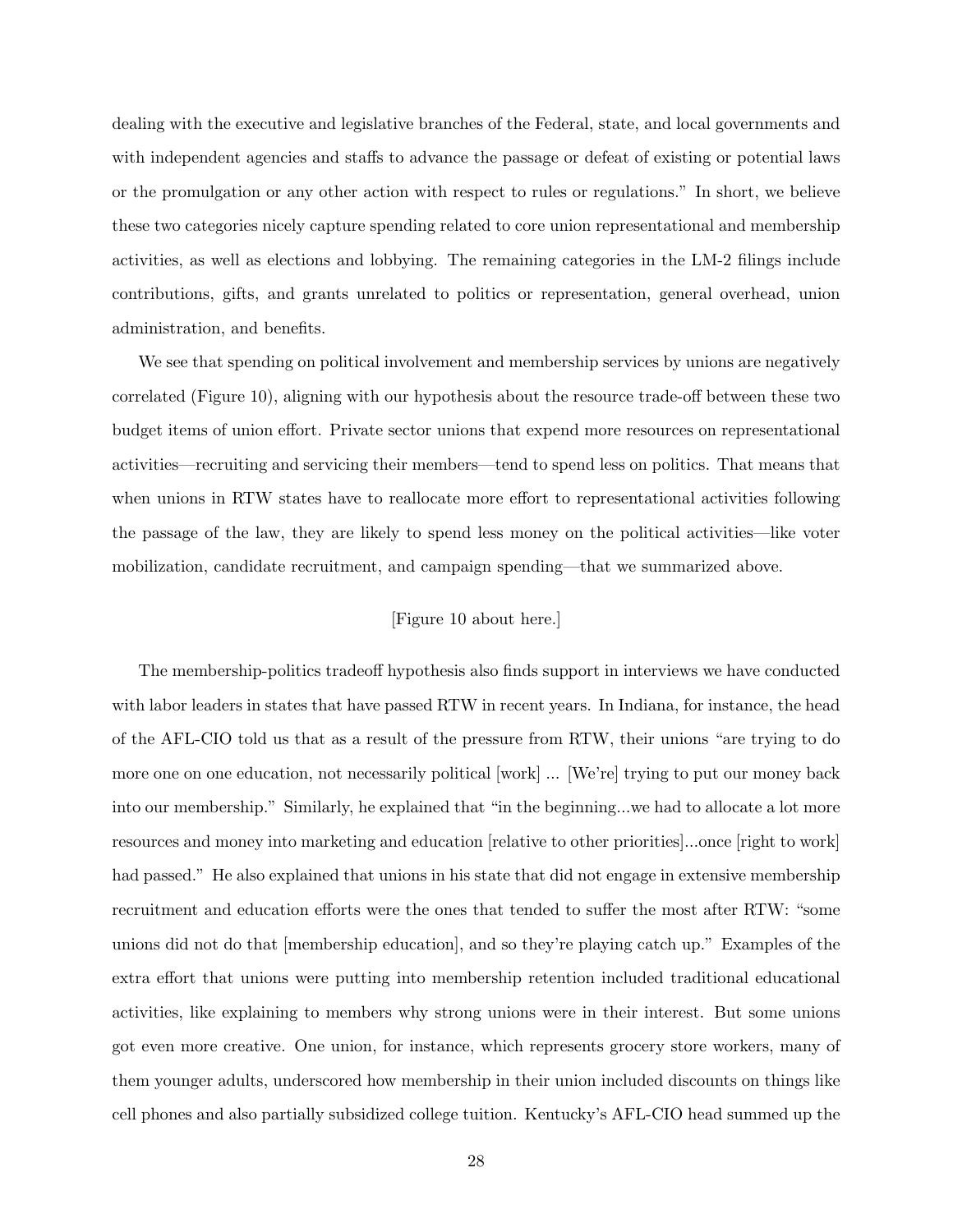situation succinctly: "We've got a lot of folks doing a lot more internal organizing...We're going to educate and inform our members and let them understand the importance of the union contract."

The qualitative evidence suggests that unions shift their focus away from politics into membership organizing and retention in RTW states—and that resource trade-off helps to explain the results that we have shown throughout this paper.

## 7 Conclusion

The anti-tax political activist Grover Norquist recently declared that while President Trump may be historically unpopular, the GOP could still "win big" in 2020.<sup>[35](#page-29-0)</sup> The secret to the Republican party's long-term success, Norquist argued, involved state-level initiatives to weaken the power of labor unions. As Norquist explained it, if union reforms cutting the power of labor unions to recruit and retain members—like RTW laws—"are enacted in a dozen more states, the modern Democratic Party will cease to be a competitive power in American politics." A weaker labor movement, Norquist reasoned, would not just have economic consequences. It would also have significant political repercussions, meaning that Democrats would have substantially less of a grassroots presence on the ground during elections and less money to invest in politics.

Norquist's theory is also shared by state-level conservative activists who have been driving the recent push to enact additional RTW laws in newly GOP-controlled state governments. Tracie Sharp runs a national network of state-level conservative think-tanks that have championed the passage of RTW laws in recent years in states such as Michigan, Kentucky, Missouri and Wisconsin [\(Hertel-Fernandez 2017\)](#page-51-9). In an interview with the Wall Street Journal, Sharp explained why she was optimistic about the long-run effects of her network's push against the labor movement, explaining that "When you chip away at one of the [liberal] power sources that also does a lot of get-out-the-vote...I think that helps [conservative activists and GOP politicians]—for sure."[36](#page-29-1) Internal documents from Sharp's organization provide an even clearer message: by passing RTW laws, the work of conservative organizations like hers was "permanently depriving the Left from access to millions of dollars...every election cycle." That meant dealing "a major blow to the Left's ability to control government at the state and national levels."[37](#page-29-2)

<span id="page-29-0"></span><sup>&</sup>lt;sup>35</sup>[Norquist, Grover. "Why Republicans \(and Trump\) may still win big in 2020 despite 'Everything.' "](http://www.ozy.com/politics-and-power/why-republicans-and-trump-may-still-win-big-in-2020-despite-everything/78775)  $oxy.com$ [May 28, 2017](http://www.ozy.com/politics-and-power/why-republicans-and-trump-may-still-win-big-in-2020-despite-everything/78775)

<span id="page-29-1"></span> $36$ [Peterson, Kyle. "The Spoils of the Republican State Conquest."](https://www.wsj.com/articles/the-spoils-of-the-republican-state-conquest-1481326770) The Wall Street Journal December 9, 2016

<span id="page-29-2"></span> $37$ Described in [Hertel-Fernandez](#page-51-9) [\(2017\)](#page-51-9), chapter 6.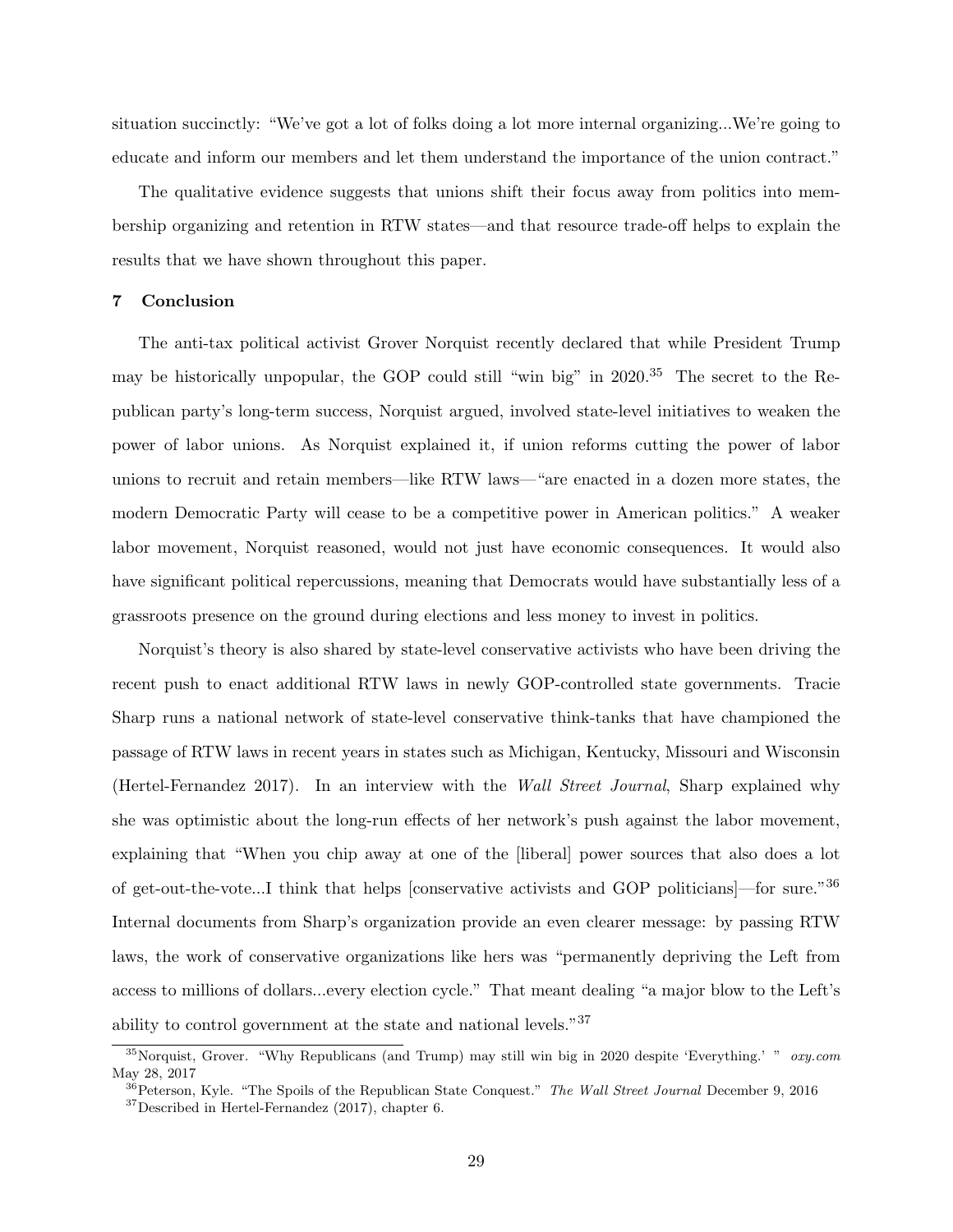In this paper, we have brought these arguments to the data, examining the short- and long-run political consequences of state RTW laws. Comparing otherwise similar counties straddling state (and RTW) borders, we find that the passage of RTW laws led Democratic candidates up and down the ballot to receive fewer votes. In Presidential elections, Democratic candidates received about 3.5 percentage points fewer votes following the passage of RTW laws in the counties on the RTW side of the border. RTW laws also lower turnout in both federal and state races. Further survey-based analysis revealed that working class Americans (but not professional workers) were less likely to report get-out-the-vote contact in RTW states following the passage of RTW laws, suggesting that weakened unions have less capacity for turning out Democratic voters. And we showed that union fundraising for state and local races (and Democratic funding in general) falls sharply following the passage of RTW laws.

The effects of RTW laws go beyond elections. We also examined how, by weakening the relationship between unions and the Democrats, RTW laws may have changed the political landscape across the U.S. states. Working class candidates—politicians most likely to be backed by the labor movement—are less likely to hold federal and state office in states following the passage of RTW laws. State policy as a whole, moreover, moved to the ideological right in RTW states following the passage of those laws.

Beyond revealing the importance of state RTW laws for a wider set of political outcomes than has been previously appreciated, our paper makes a broader contributions to the study of labor unions and the labor market. In older debates in the literature, scholars have asked what unions do in the United States. While a long line of work has shown the ways that labor unions directly affect the wage and income distributions—by compressing wages in unionized firms and industries—we emphasize the political nature of labor organizations. Beyond the bargaining table, unions affect inequality through the ballot box, through the politicians and policies they support. The capacity of unions to affect the labor market and the income distribution through this second channel may be waning as labor's strength—and political clout—diminishes in the face of unfavorable state policy, such as RTW laws.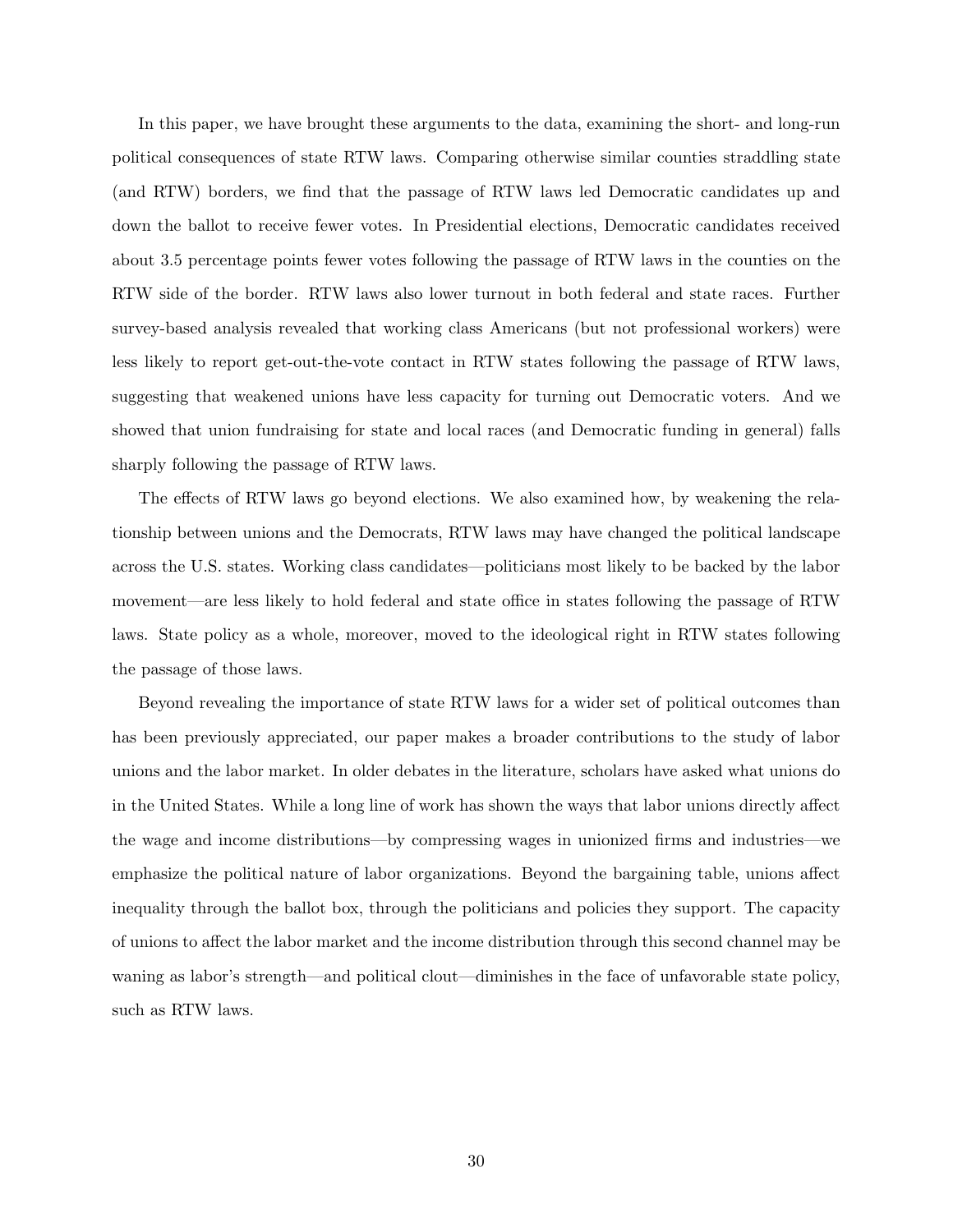<span id="page-31-0"></span>

(a) State Democratic Vote Share and Union Membership

(b) State Policy Liberalism and Union Membership

Figure 1: States with higher union density are more Democratic and more liberal. We plot the positive correlation between between state Democratic vote share for President and state union density, 1980-2016, and state policy liberalism and state union density, 1980-2014. Source of Democratic vote share is the U.S. Election Atlas. Union density from [Hirsch et al.](#page-51-3) [\(2001\)](#page-51-3), state policy liberalism from [Caughey and Warshaw](#page-49-4) [\(2016\)](#page-49-4).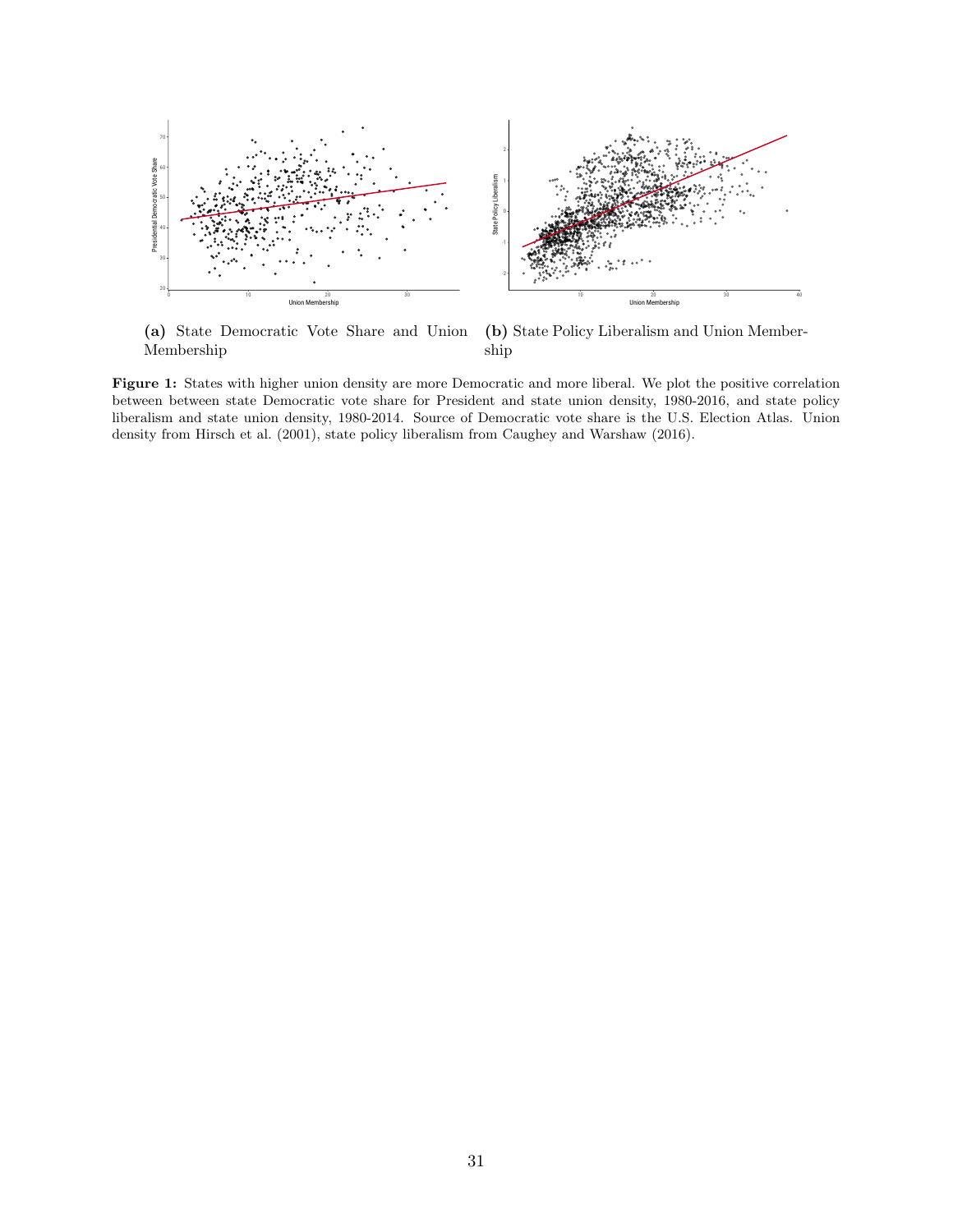<span id="page-32-0"></span>

Figure 2: U.S. state right-to-work laws as of 2016. Years indicated on the map are the first year RTW was in place in each state. Note that Indiana had RTW in place from 1957 to 1965 before passing RTW again in 2012. In 2017, after our study period, Kentucky and Missouri both passed RTW laws.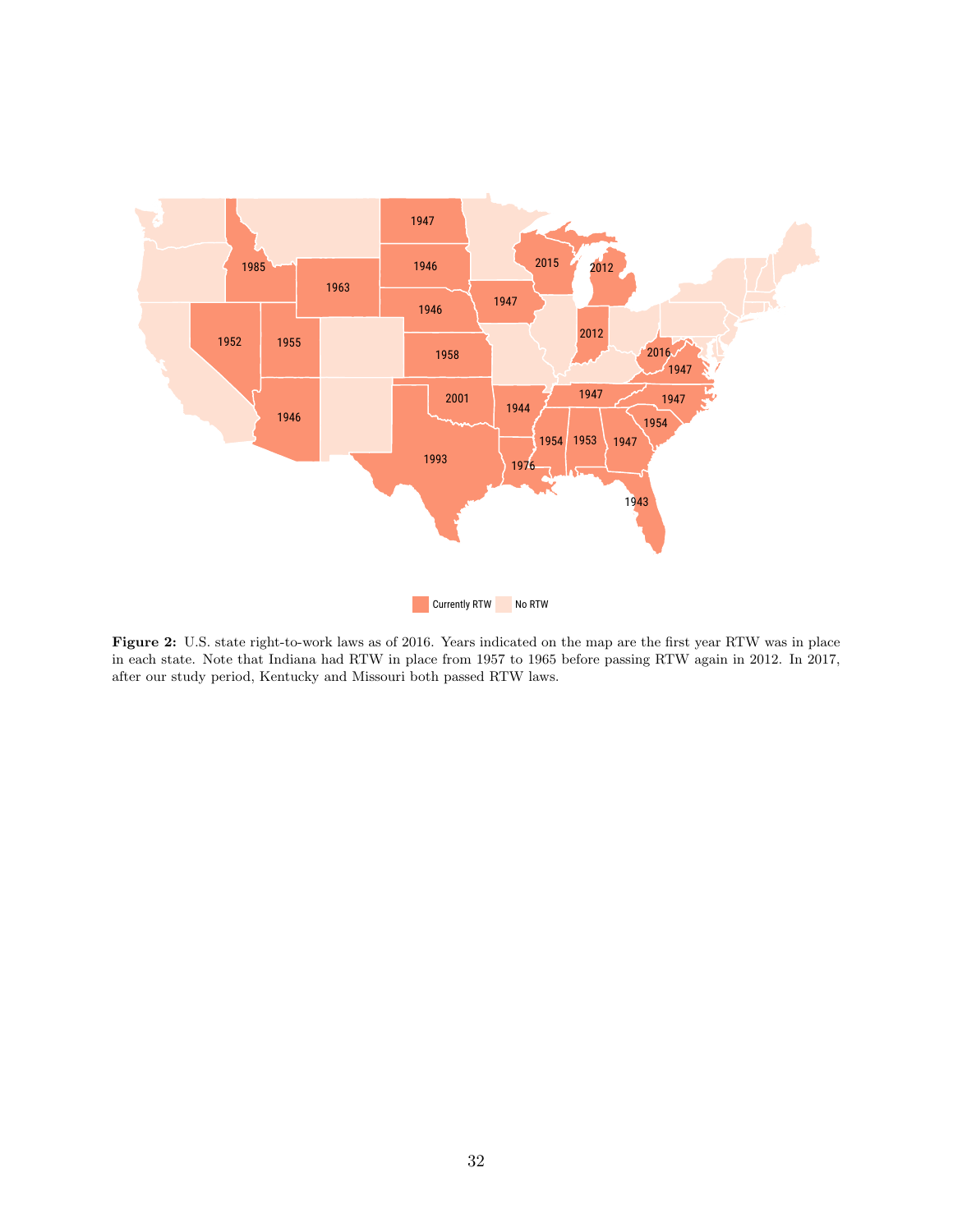<span id="page-33-0"></span>

Figure 3: Border county pairs in our main specifications examining the effect of state right to work laws on Presidential vote shares, 1980-2016.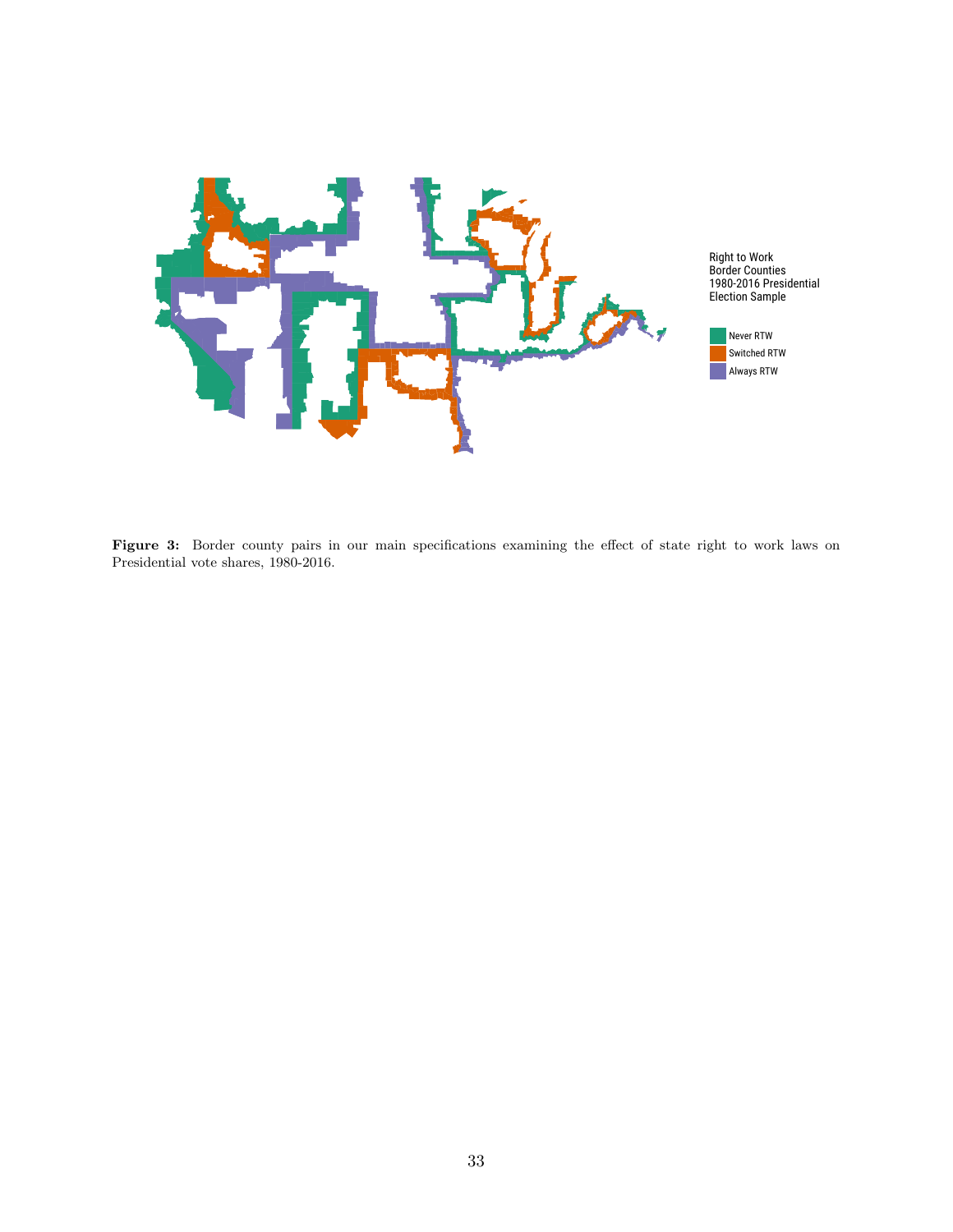<span id="page-34-0"></span>

Figure 4: The number of border counties in our sample in each election cycle where state right to work laws differ on one side of the border to the other.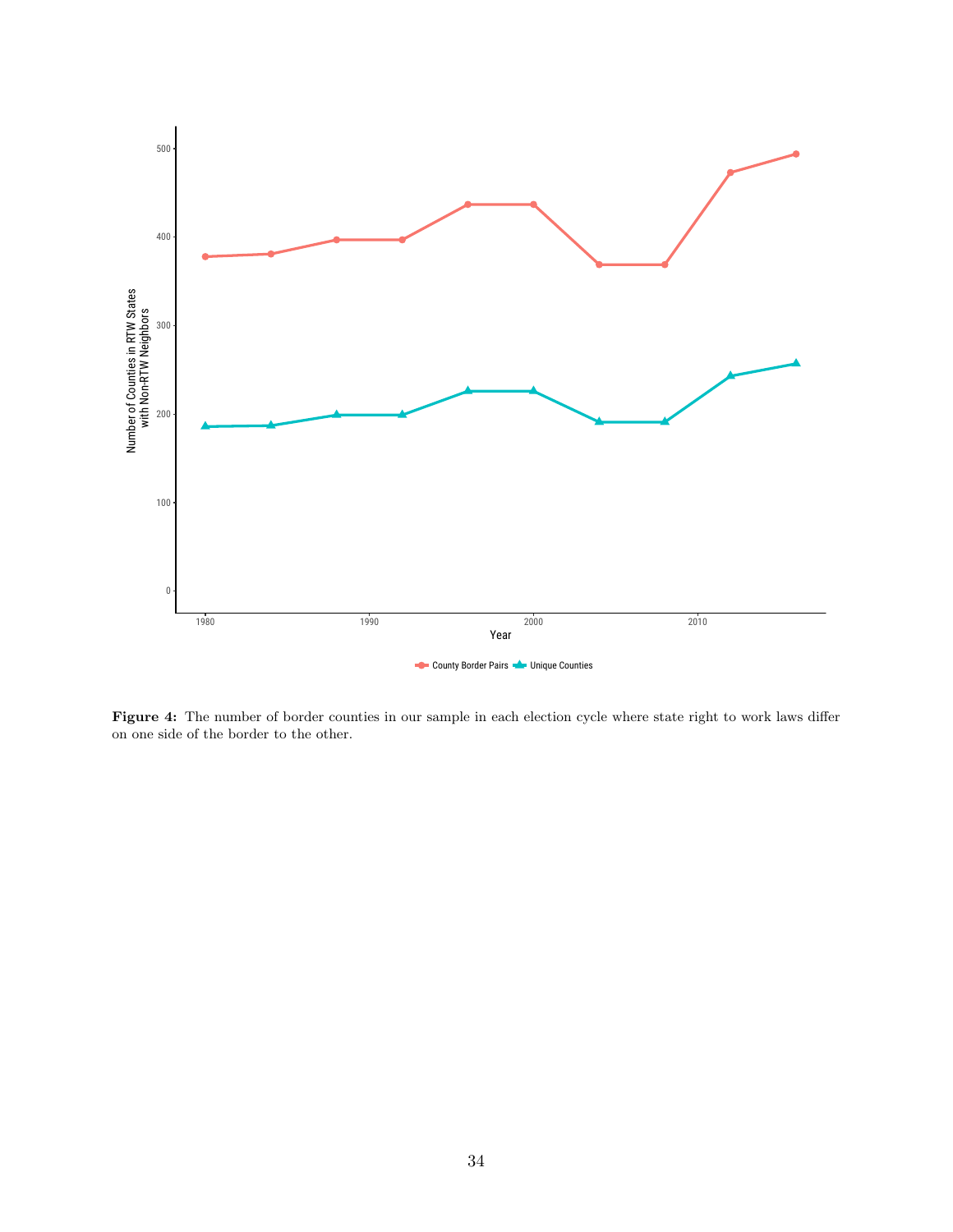<span id="page-35-0"></span>

Figure 5: Balance on covariates between right-to-work and non-right-to-work counties, examining all counties (left plot) and only border county pairs (right plot). Full 1980-2016 sample. Lines indicate 95% confidence intervals. Standard errors clustered by county in the "All Counties" analysis and by border county pair in the "Border County Pairs" analysis. Border County Pairs analysis includes state border effects. Data from the US Census for 1980, 1990, 2000, and 2010. Intercensal values carried forward from previous census year.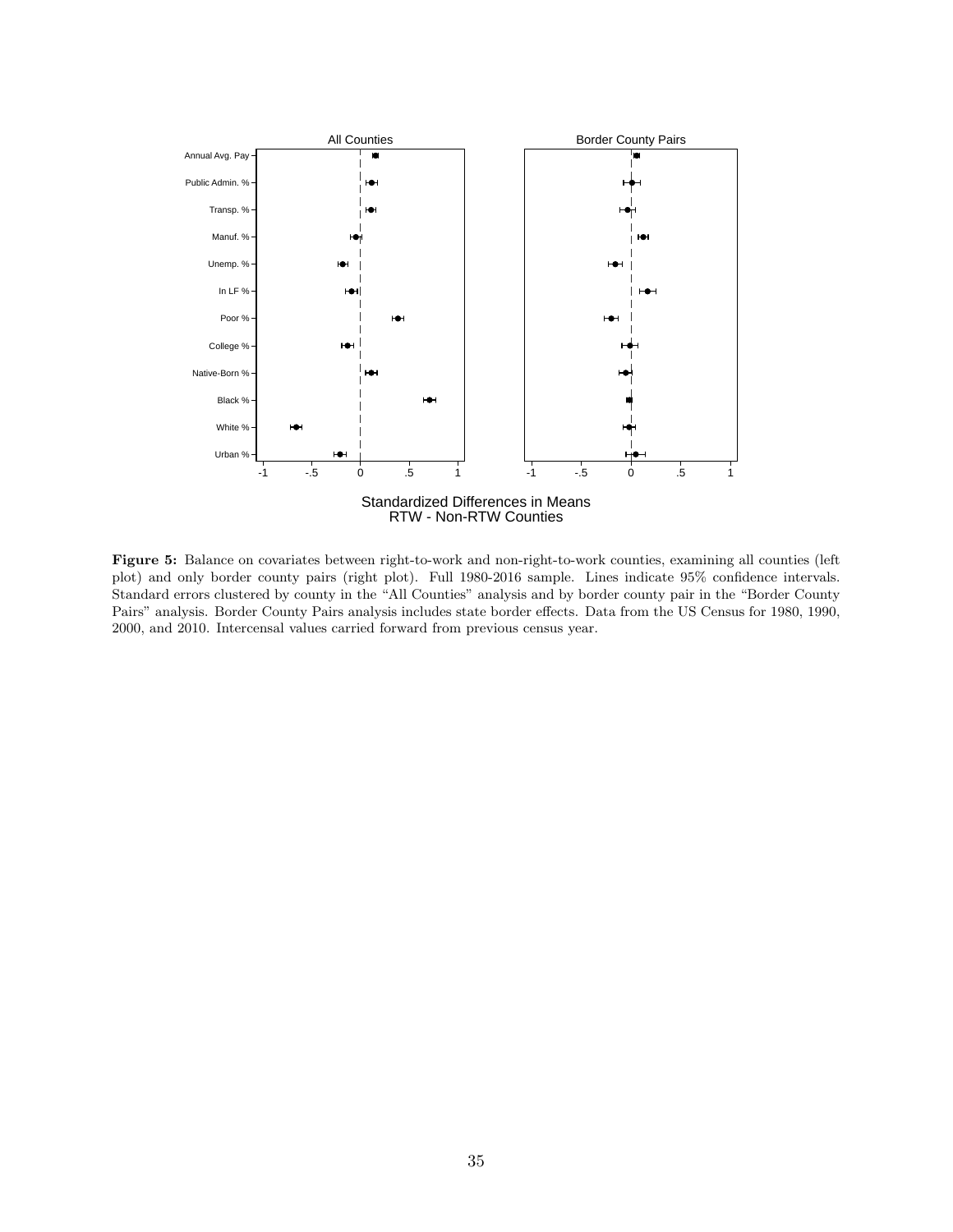<span id="page-36-0"></span>

Figure 6: No Cross-RTW Border Trend in Democratic Vote Share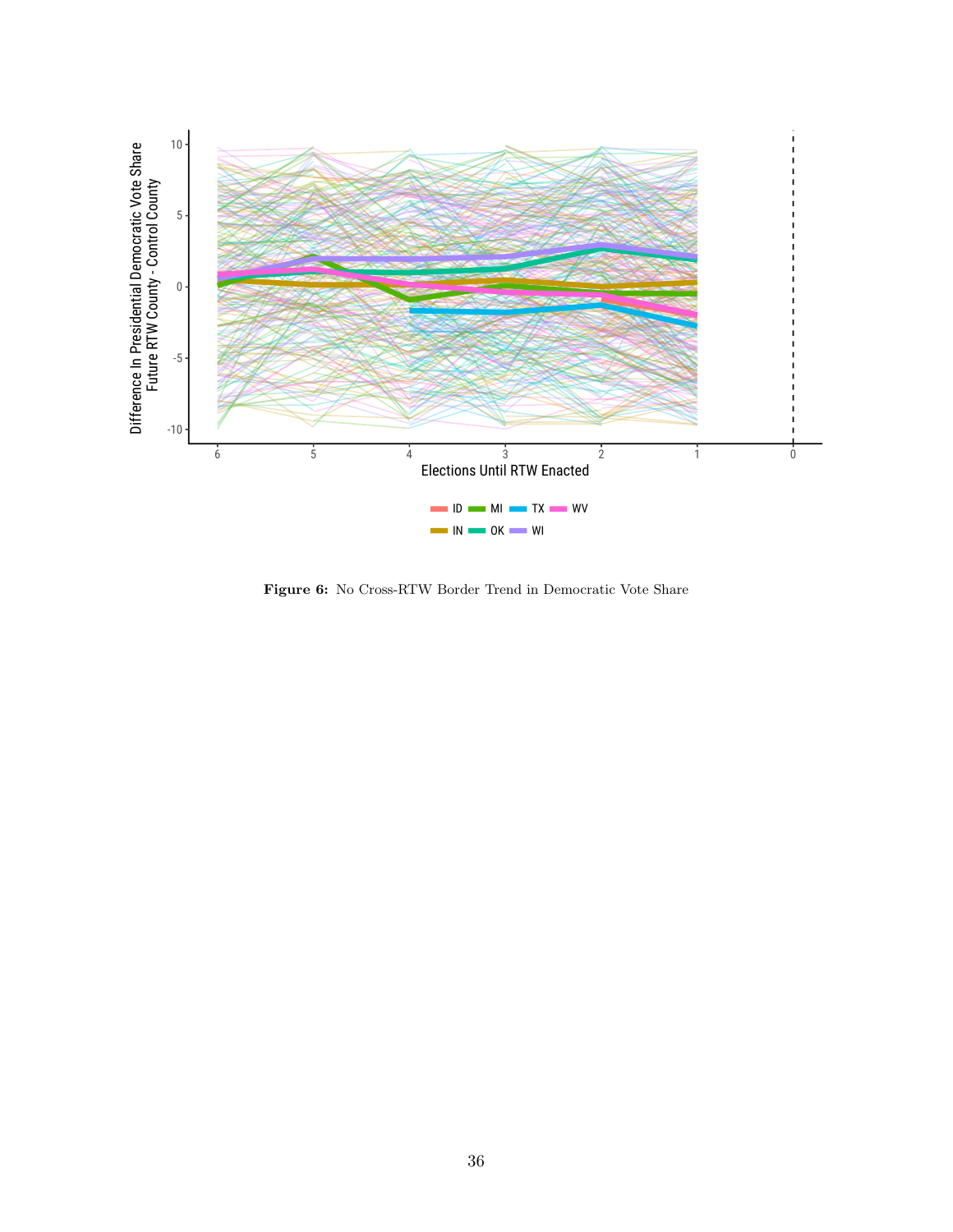<span id="page-37-0"></span>

Figure 7: Difference-in-differences summary analysis of right-to-work laws and Democratic vote share, 1980-2016. Left plot examines all counties and right plot examines only border county pairs.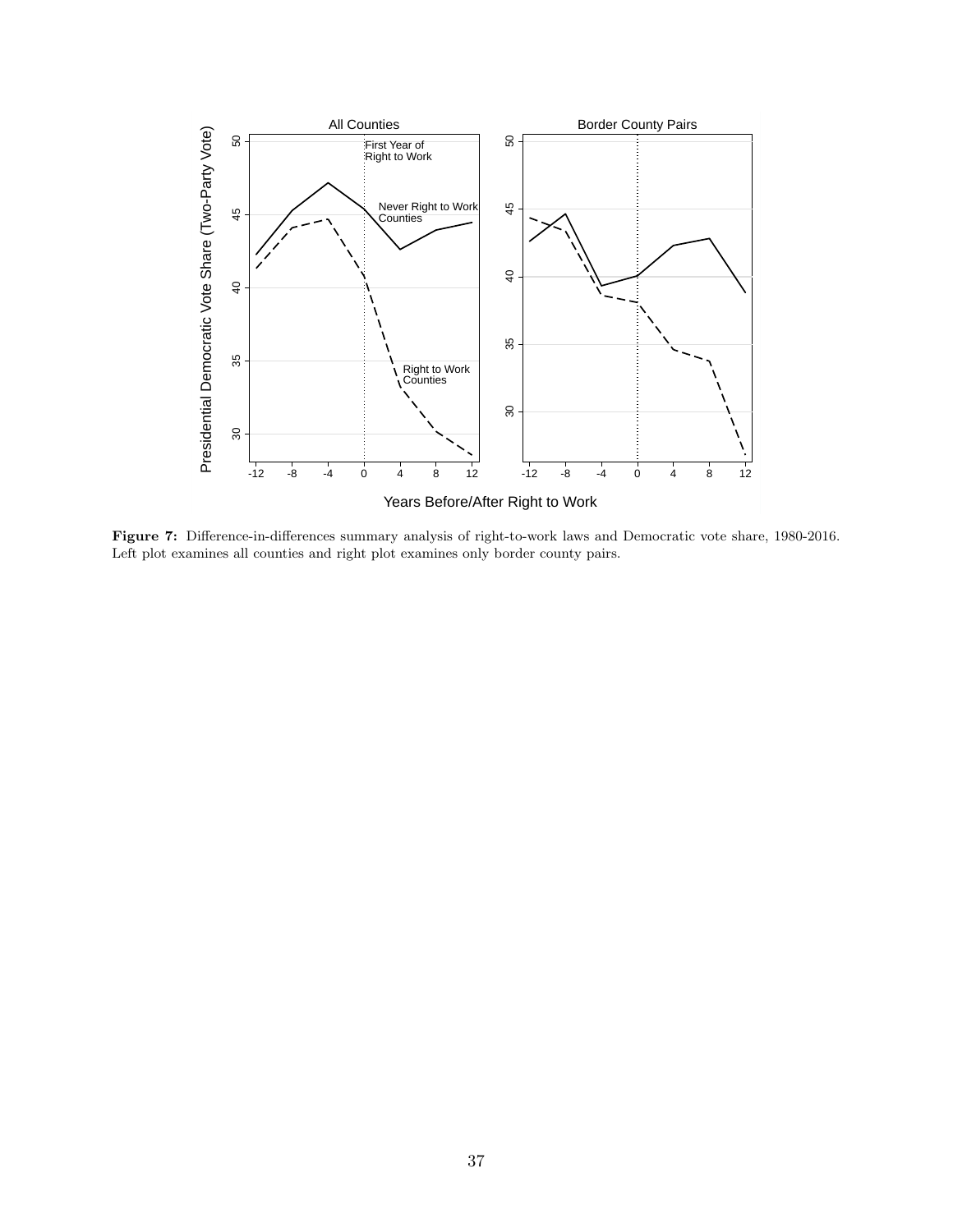<span id="page-38-0"></span>

Figure 8: The effect of state right-to-work laws on Presidential elections, robustness checks. All models include county and border pair by year fixed effects. We cluster standard errors two ways, by border pairs and by state. The sample includes only counties on state borders. Both vote share and turnout measured on 0-100 scale.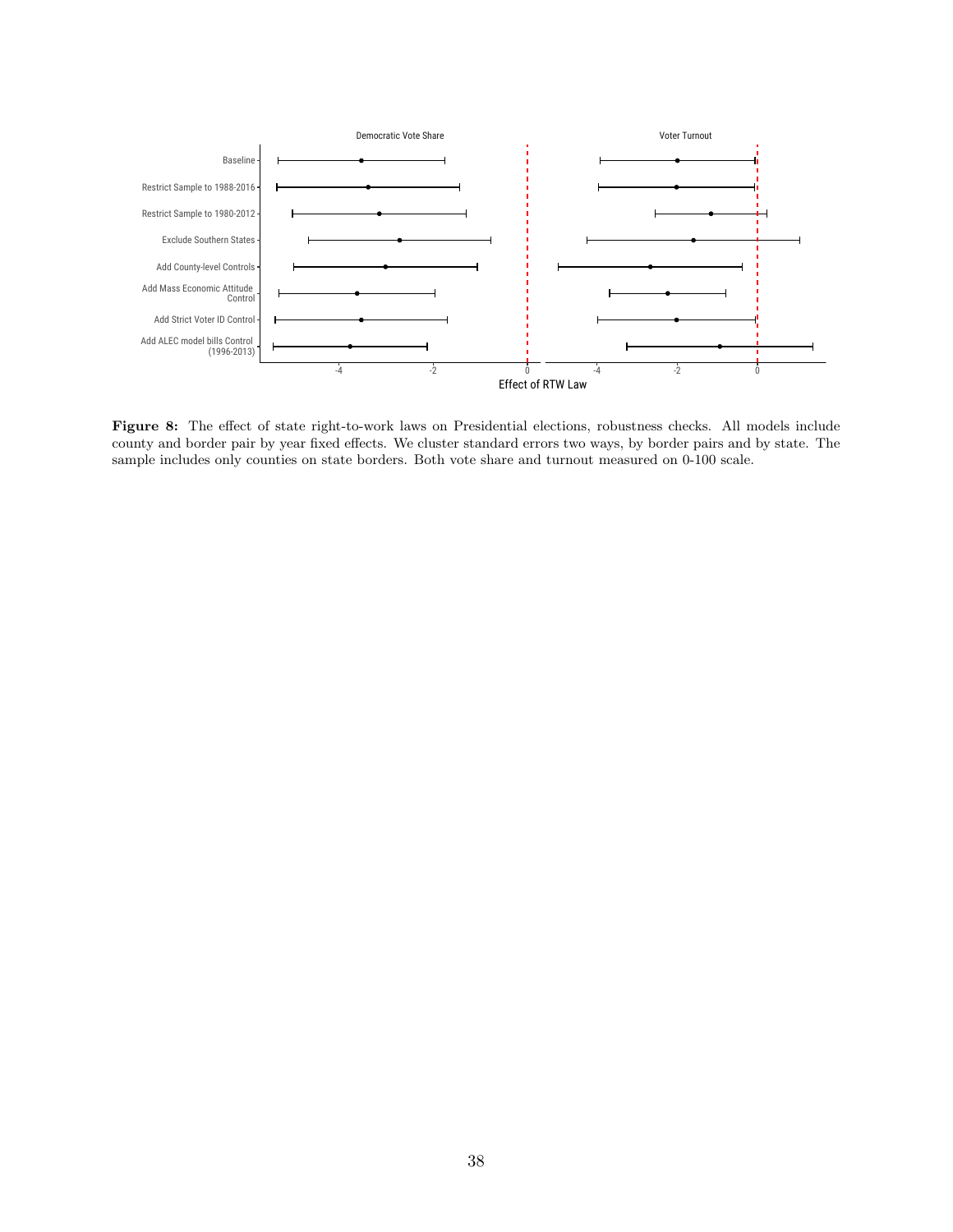<span id="page-39-0"></span>

(a) State Policy Liberalism, All (b) State Policy Liberalism, Non-RTW

Figure 9: Relationship between state policy liberalism and state right-to-work laws, 1980-2014. Figure plots median state policy liberalism in states before and after the passage of right-to-work laws. Left plot includes all policies, right plot excludes right-to-work laws from the estimation of state policy liberalism. Gray shading indicates 95% confidence intervals. State policy liberalism from [Caughey and Warshaw](#page-49-4) [\(2016\)](#page-49-4).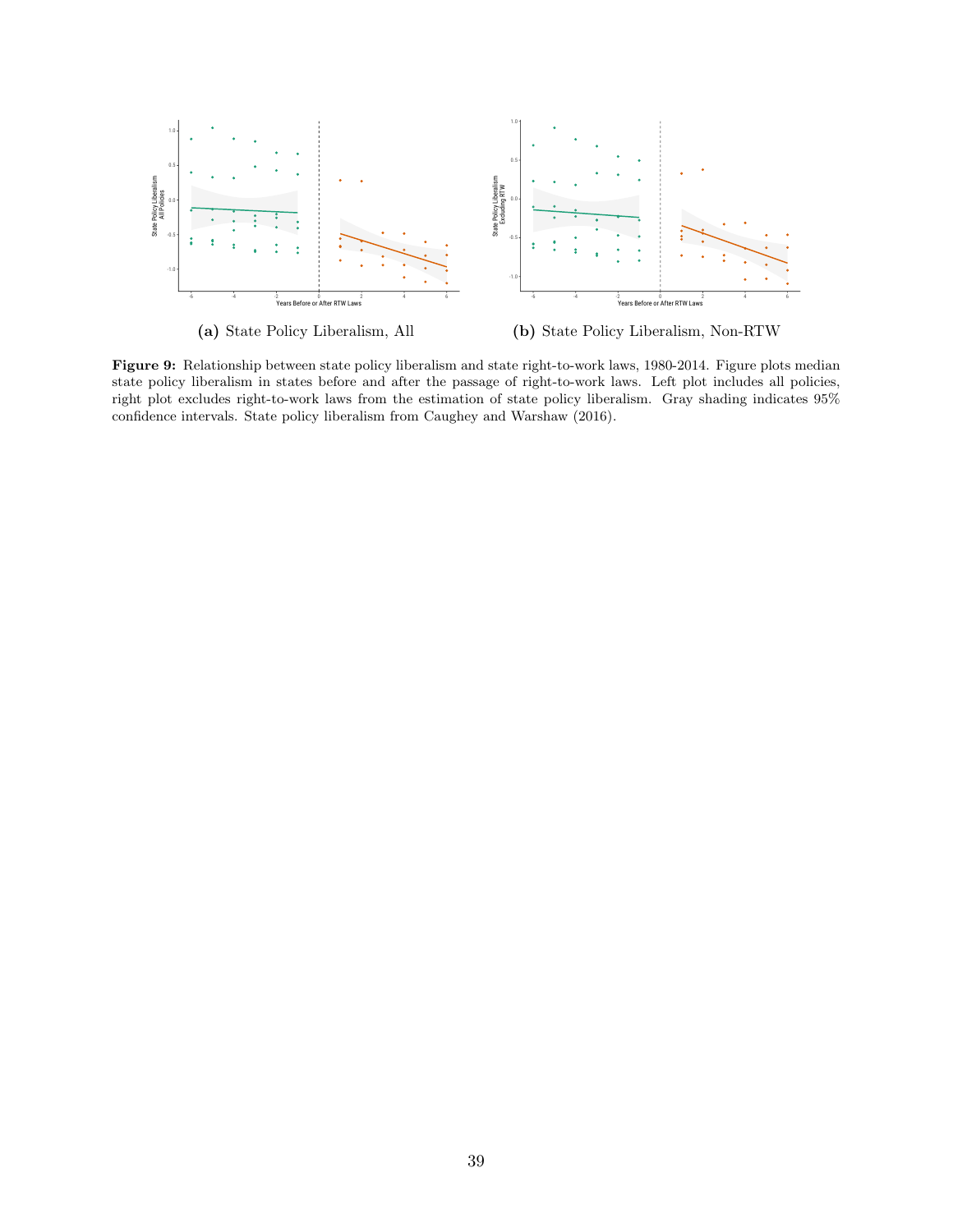<span id="page-40-0"></span>

Figure 10: Binned scatterplot between union spending on political versus membership representational activities, both expressed as a share of total union disbursements, 2006-2016 (20 bins). Data from authors' analysis of LM-2 disclosure forms from the Department of Labor. The remaining categories in the LM-2 filings include contributions, gifts, and grants unrelated to politics or representation, general overhead, union administration, and benefits.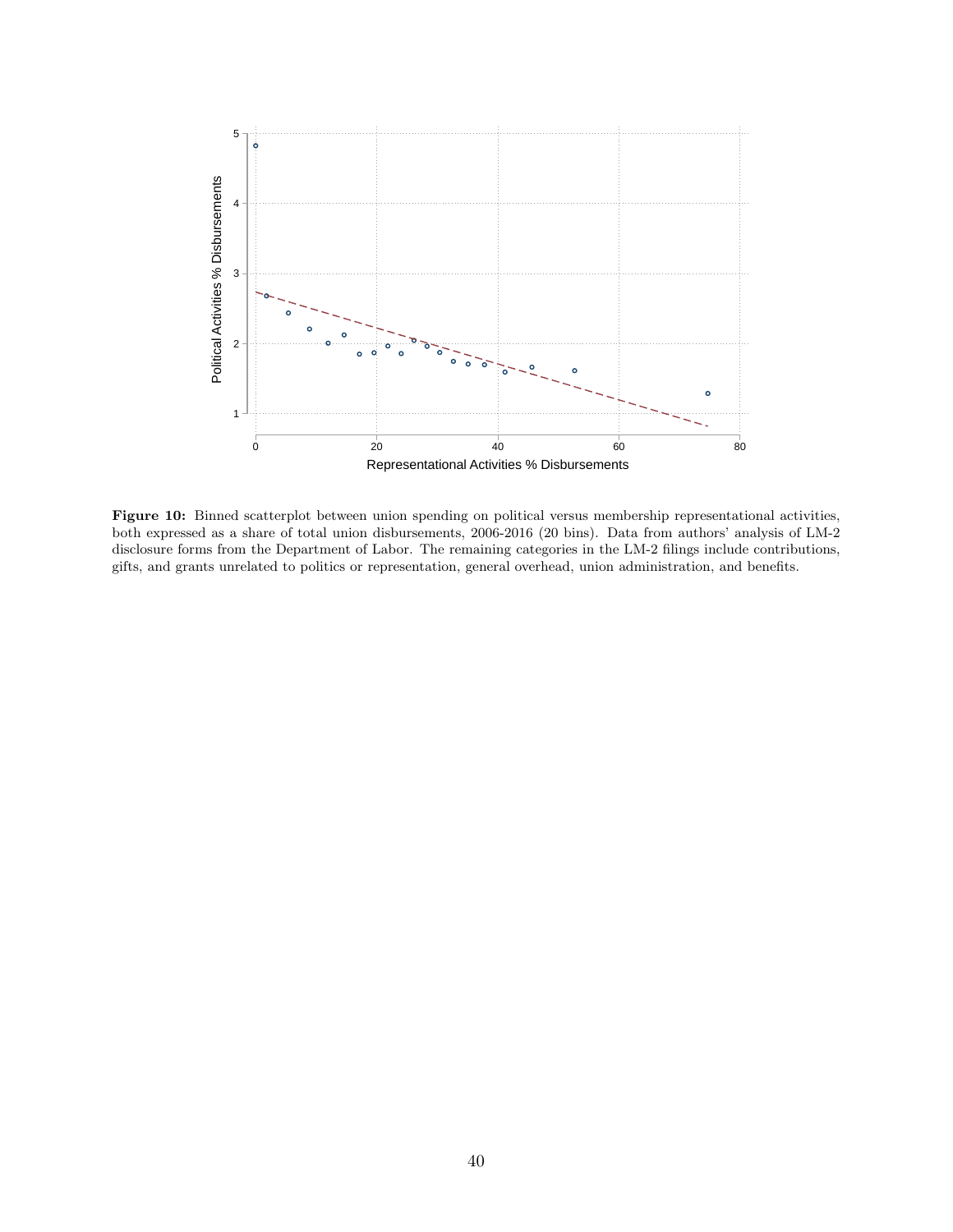<span id="page-41-0"></span>

|                                         |                        |                        |                        | Panel A. Democratic Vote Share |                        |                        |                        |  |  |  |
|-----------------------------------------|------------------------|------------------------|------------------------|--------------------------------|------------------------|------------------------|------------------------|--|--|--|
|                                         |                        | All Counties           |                        |                                | <b>Border Counties</b> |                        |                        |  |  |  |
|                                         | (1)                    | (2)                    | (3)                    | (4)                            | (5)                    | (6)                    | (7)                    |  |  |  |
| Right to Work                           | $-4.894***$<br>(1.725) | $-6.277***$<br>(2.267) | $-3.858***$<br>(1.391) | $-5.579***$<br>(1.721)         | $-6.318**$<br>(2.497)  | $-5.093***$<br>(1.403) | $-3.523***$<br>(0.902) |  |  |  |
| County FE                               | No                     | Yes                    | Yes                    | No                             | Yes                    | Yes                    | Yes                    |  |  |  |
| Year FE                                 | No                     | Yes                    | No                     | No                             | Yes                    | No                     | No                     |  |  |  |
| Census Division<br>$\times$ Year FE     | No                     | No                     | Yes                    | No                             | No                     | Yes                    | No                     |  |  |  |
| Border Pair<br>$\times$ Year FE         | No                     | $\rm No$               | No                     | No                             | No                     | No                     | Yes                    |  |  |  |
| Observations<br>Adjusted $\mathbf{R}^2$ | 30,625<br>0.032        | 30,625<br>0.770        | 30,625<br>0.831        | 25,494<br>0.040                | 25,494<br>0.800        | 25,494<br>0.855        | 25,494<br>0.922        |  |  |  |
|                                         | Panel B. Voter Turnout |                        |                        |                                |                        |                        |                        |  |  |  |
|                                         | All Counties           |                        |                        | <b>Border Counties</b>         |                        |                        |                        |  |  |  |
|                                         | (1)                    | (2)                    | (3)                    | (4)                            | (5)                    | (6)                    | (7)                    |  |  |  |
| Right to Work                           | $-3.379*$<br>(1.795)   | $-3.989***$<br>(0.850) | $-2.334***$<br>(0.851) | $-2.957*$<br>(1.754)           | $-3.364***$<br>(1.101) | $-2.662***$<br>(0.945) | $-2.019**$<br>(0.995)  |  |  |  |
| County FE                               | No                     | Yes                    | Yes                    | No                             | Yes                    | Yes                    | Yes                    |  |  |  |
| Year FE                                 | No                     | Yes                    | No                     | No                             | Yes                    | No                     | No                     |  |  |  |
| Census Division<br>$\times$ Year FE     | No                     | $\rm No$               | Yes                    | No                             | No                     | Yes                    | No                     |  |  |  |
| Border Pair<br>$\times$ Year FE         | N <sub>o</sub>         | No                     | N <sub>o</sub>         | No                             | No                     | No                     | Yes                    |  |  |  |
| Observations<br>Adjusted $\mathbb{R}^2$ | 30,616<br>0.027        | 30,616<br>0.774        | 30,616<br>0.809        | 25,483<br>0.022                | 25,483<br>0.781        | 25,483<br>0.810        | 25,483<br>0.827        |  |  |  |

Table 1: The Effect of State Right-to-Work Laws on Presidential Elections

Note: Standard errors clustered by state in the all county sample and clustered two-way by state and border-pair in the border county sample. Vote share outcomes are measured 0 to 100 percent. Following [Dube et al.](#page-50-13) [\(2010\)](#page-50-13), in the border sample, we allow counties bordering multiple other counties to pair with each and we stack the data accordingly which is why the 1173 unique counties on a state border translate to more than 25 thousand observations with 10 years of election data. The county border pair fixed effect (subsumed by the border pair by year fixed effect) identifies each separate pair and we cluster at the border-pair level to account for repeated observations.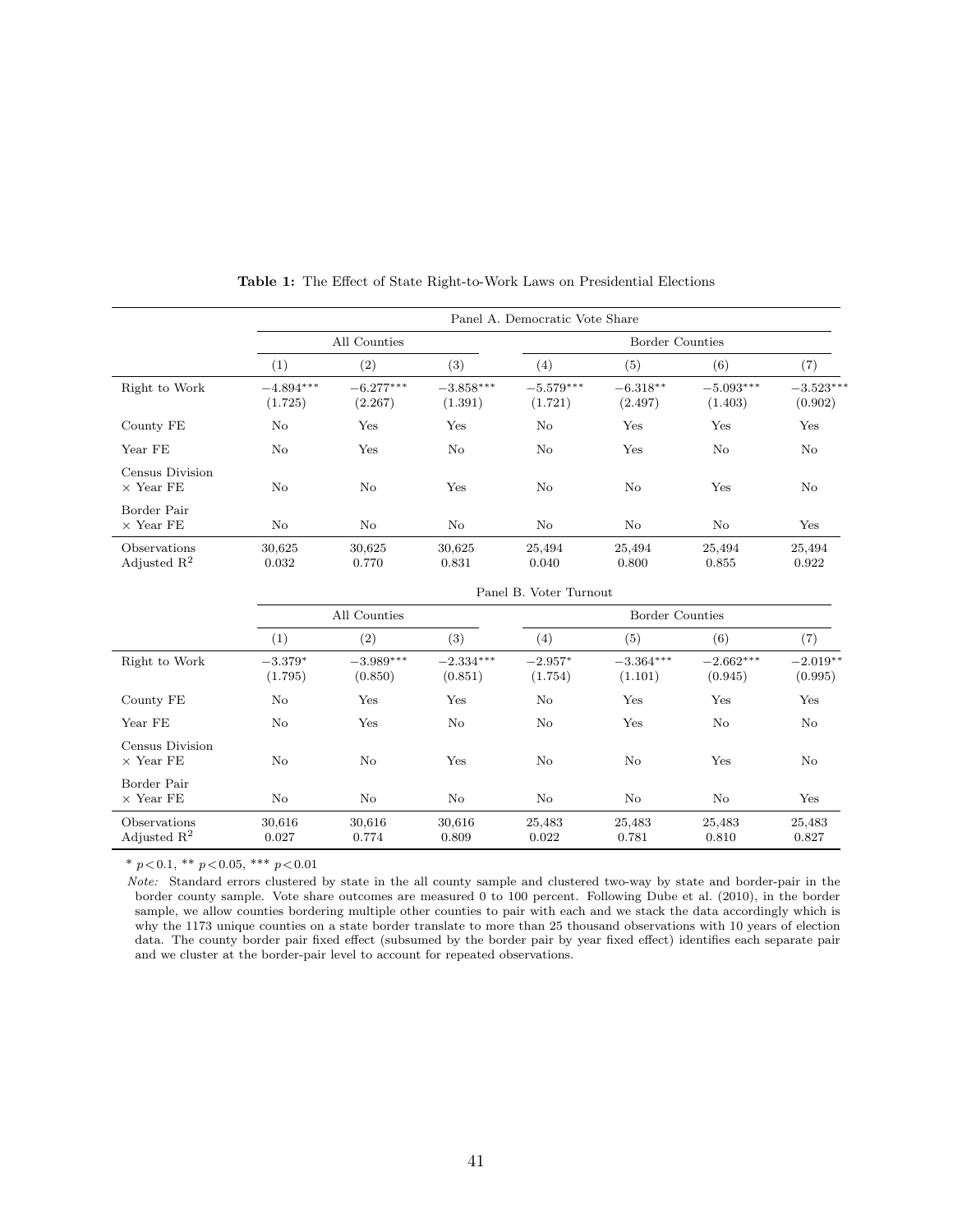<span id="page-42-0"></span>

|                                         | Panel A. Democratic Vote Share |                     |                     |                          |                          |                      |  |  |  |
|-----------------------------------------|--------------------------------|---------------------|---------------------|--------------------------|--------------------------|----------------------|--|--|--|
|                                         | Presidential                   | Senate              | Governor            |                          | House of Representatives |                      |  |  |  |
|                                         |                                |                     |                     | All Years                | On Cycle                 | Off Cycle            |  |  |  |
|                                         | (1)                            | (2)                 | (3)                 | (4)                      | (5)                      | (6)                  |  |  |  |
| Right to Work                           | $-3.523***$<br>(0.902)         | $-3.331$<br>(3.802) | $-2.450$<br>(3.441) | $-5.414$<br>(4.189)      | $-3.666$<br>(4.358)      | $-8.395*$<br>(4.971) |  |  |  |
| County FE                               | Yes                            | Yes                 | Yes                 | Yes                      | Yes                      | Yes                  |  |  |  |
| Border Pair<br>$\times$ Year FE         | Yes                            | Yes                 | Yes                 | Yes                      | Yes                      | Yes                  |  |  |  |
| Observations<br>Adjusted $\mathbb{R}^2$ | 25,494<br>0.922                | 32,445<br>0.522     | 23,832<br>0.470     | 48,629<br>0.591          | 25,490<br>0.583          | 23,139<br>0.580      |  |  |  |
|                                         |                                |                     |                     | Panel B. Voter Turnout   |                          |                      |  |  |  |
|                                         | Presidential                   | Senate              | Governor            | House of Representatives |                          |                      |  |  |  |
|                                         |                                |                     |                     | All Years                | On Cycle                 | Off Cycle            |  |  |  |
|                                         | (1)                            | (2)                 | (3)                 | (4)                      | (5)                      | (6)                  |  |  |  |
| Right to Work                           | $-2.019**$<br>(0.995)          | $-2.198$<br>(1.380) | $-1.120$<br>(2.194) | $-2.513**$<br>(1.005)    | $-2.435***$<br>(0.905)   | $-2.666$<br>(1.999)  |  |  |  |
| County FE                               | Yes                            | Yes                 | Yes                 | Yes                      | Yes                      | Yes                  |  |  |  |
| Border Pair<br>$\times$ Year FE         | Yes                            | Yes                 | Yes                 | Yes                      | Yes                      | Yes                  |  |  |  |
| Observations<br>Adjusted $\mathbb{R}^2$ | 25,483<br>0.827                | 32,430<br>0.812     | 23,821<br>0.864     | 48,614<br>0.769          | 25,486<br>0.693          | 23,128<br>0.695      |  |  |  |

Table 2: The Effect of State Right-to-Work Laws on Elections

\* $p\!<\!0.1,$ \*\* $p\!<\!0.05,$ \*\*\* $p\!<\!0.01$ 

Note: Sample limited to counties on state borders. Standard errors clustered two-way by state and border-pair. Vote share and turnout outcomes are measured 0 to 100 percent. Following [Dube et al.](#page-50-13) [\(2010\)](#page-50-13), we allow counties bordering multiple other counties to pair with each and we stack the data accordingly which is why the 1173 unique counties on a state border translate to more than 25 thousand observations with election data from 1980 to 2016 for the Presidential sample. The county border pair fixed effect (subsumed by the border pair by year fixed effect) identifies each separate pair and we cluster at the border-pair level to account for repeated observations.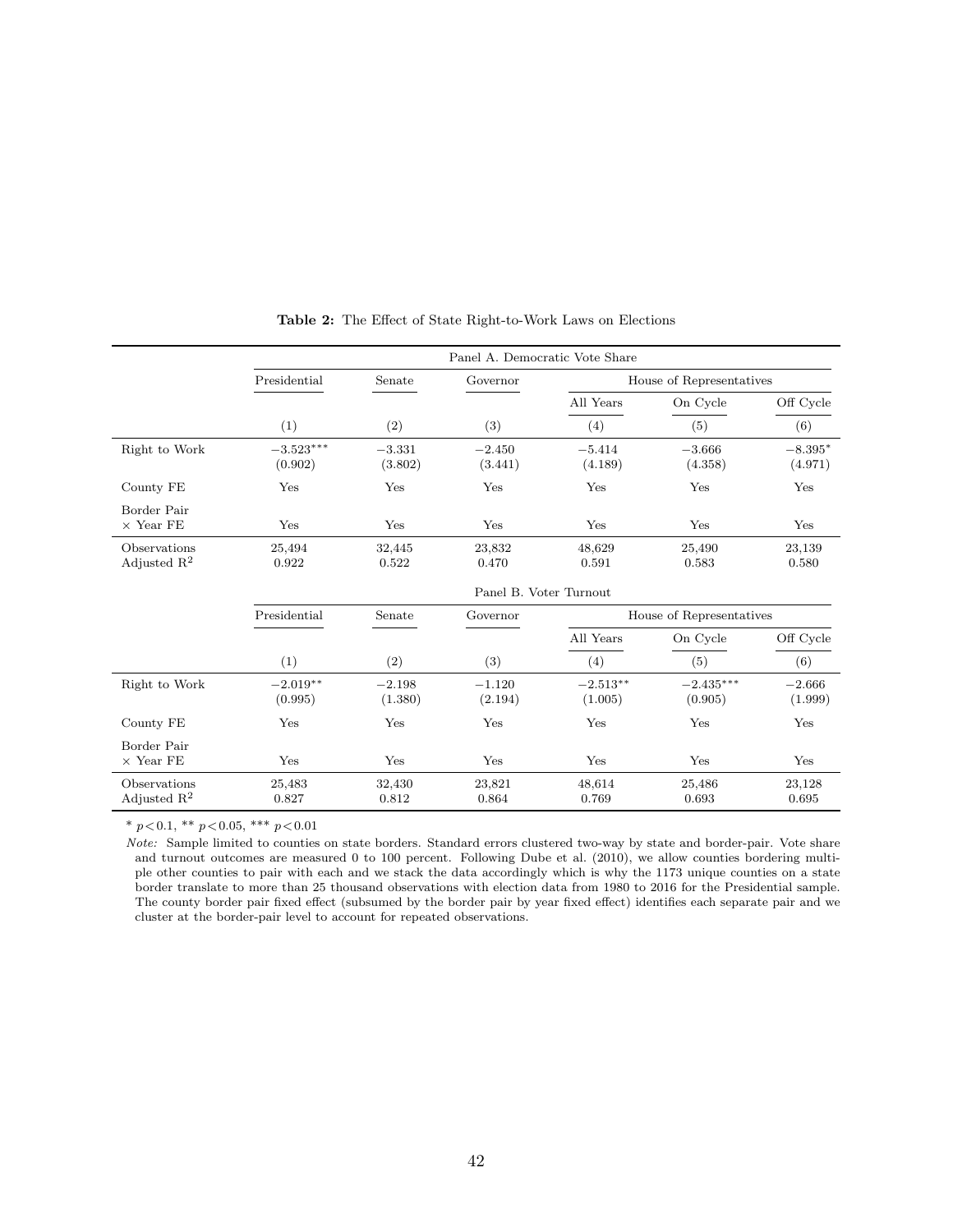<span id="page-43-0"></span>Table 3: The Effect of State Right-to-Work Laws on Democratic State Legislative Seat Shares, 1980-2016

|                                         | Share in Both Houses    |                        | State Senate            |                         | State House            |                     |
|-----------------------------------------|-------------------------|------------------------|-------------------------|-------------------------|------------------------|---------------------|
|                                         | (1)                     | (2)                    | $\left( 3\right)$       | $\left( 4\right)$       | (5)                    | (6)                 |
| Right to Work                           | $-11.009***$<br>(4.062) | $-5.088***$<br>(2.334) | $-14.921***$<br>(4.465) | $-10.331***$<br>(3.185) | $-10.057**$<br>(4.315) | $-3.387$<br>(2.175) |
| State FE                                | Yes                     | Yes                    | Yes                     | Yes                     | Yes                    | Yes                 |
| Year FE                                 | Yes                     | No                     | Yes                     | No                      | Yes                    | No                  |
| Census Division<br>$\times$ Year FE     | No                      | $_{\rm Yes}$           | No                      | Yes                     | No                     | Yes                 |
| Observations<br>Adjusted $\mathbb{R}^2$ | 1,813<br>0.765          | 1,813<br>0.870         | 1,813<br>0.721          | 1,813<br>0.825          | 1,813<br>0.763         | 1,813<br>0.861      |

Note: Standard errors clustered by state. Seat share outcomes are measured 0 to 100 percent. Unicameral Nebraska is not included in our sample, leaving 49 states in 37 years for 1813 observations.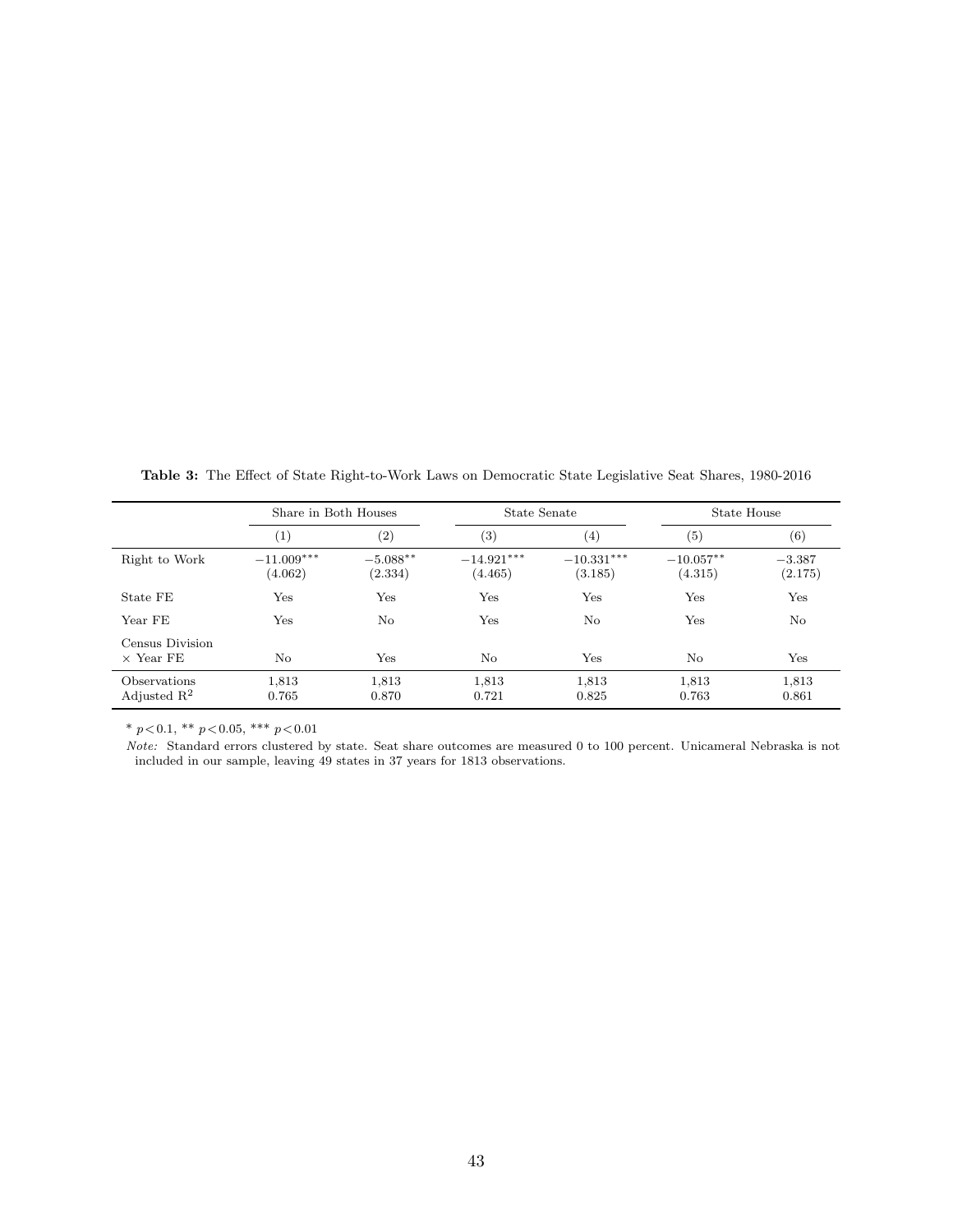<span id="page-44-0"></span>

|                                         | All Election Years     |                        | Presidential Election Year |                        | Non-Presidential Election Year |                       |
|-----------------------------------------|------------------------|------------------------|----------------------------|------------------------|--------------------------------|-----------------------|
|                                         | (1)                    | (2)                    | $^{(3)}$                   | (4)                    | (5)                            | (6)                   |
| Right to Work                           | $-0.016$<br>(0.044)    | $-0.002$<br>(0.043)    | $-0.023$<br>(0.051)        | $-0.024$<br>(0.051)    | $-0.053**$<br>(0.021)          | $-0.014$<br>(0.029)   |
| Non-Professional Worker                 | 0.010<br>(0.012)       | 0.022<br>(0.016)       | 0.016<br>(0.017)           | 0.015<br>(0.023)       | $-0.013$<br>(0.014)            | 0.021<br>(0.018)      |
| $RTW \times$<br>Non-Professional        | $-0.103***$<br>(0.031) | $-0.112***$<br>(0.031) | $-0.129***$<br>(0.038)     | $-0.123***$<br>(0.038) | $-0.027$<br>(0.022)            | $-0.053**$<br>(0.024) |
| State FE                                | Yes                    | Yes                    | Yes                        | Yes                    | Yes                            | Yes                   |
| Year FE                                 | Yes                    | Yes                    | Yes                        | Yes                    | Yes                            | Yes                   |
| Controls                                | No                     | Yes                    | $\rm No$                   | Yes                    | No                             | Yes                   |
| Observations<br>Adjusted $\mathbb{R}^2$ | 15,156<br>0.037        | 12,424<br>0.054        | 9,820<br>0.022             | 8,408<br>0.044         | 5,336<br>0.061                 | 4,016<br>0.066        |

Table 4: The Effect of State Right-to-Work Laws on GOTV Contact, 1980-2012

Note: Standard errors clustered by state. Linear probability model where the outcome is whether or not the individual surveyed in the ANES reported being contacted about registering to vote or getting out to vote. Individual controls include age and age squared, gender, education (high school or less, some college, or college or more; high school or less is the excluded category), indicators for race and ethnicity (non-Hispanic white, non-Hispanic black, Hispanic, and other; other is the excluded category), church attendance (in five categories of frequency), interest in political campaigns (in three categories), a dummy variable for strong partisanship, and union membership. Data from National Election Studies.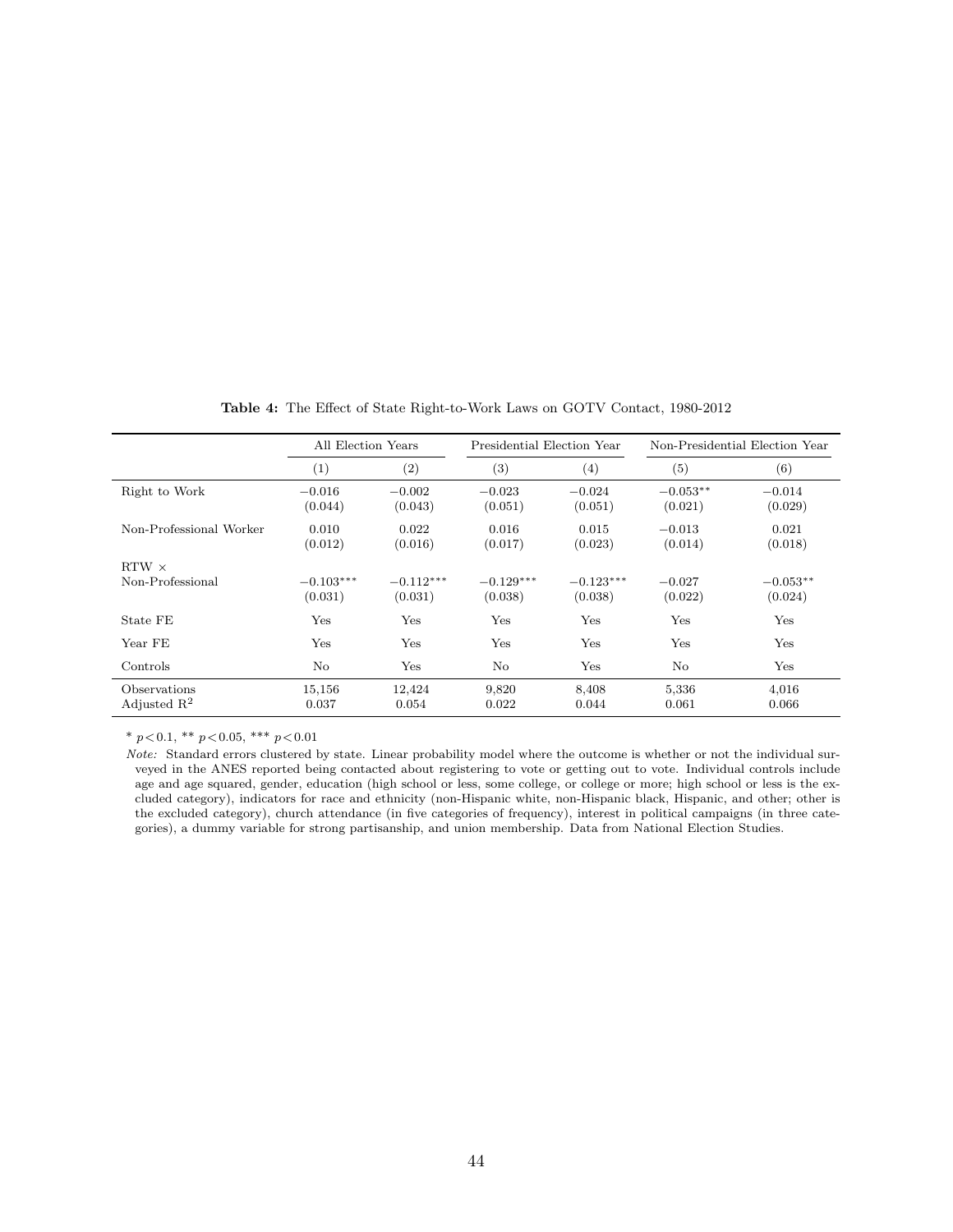|                                         |                        | Share of Campaign Contributions from Unions |                        | Party Share of Contributions |                       |                    |  |
|-----------------------------------------|------------------------|---------------------------------------------|------------------------|------------------------------|-----------------------|--------------------|--|
|                                         | Private Sector Unions  |                                             |                        | All Unions                   |                       | Share to Democrats |  |
|                                         | (1)                    | $\left( 2\right)$                           | (3)                    | $^{(4)}$                     | $\left( 5\right)$     | $\left( 6\right)$  |  |
| Right to Work                           | $-1.255***$<br>(0.449) | $-2.336*$<br>(1.235)                        | $-2.526***$<br>(0.627) | $-3.095*$<br>(1.614)         | $-7.437**$<br>(3.432) | 0.909<br>(4.764)   |  |
| State FE                                | Yes                    | Yes                                         | Yes                    | Yes                          | Yes                   | Yes                |  |
| Year FE                                 | Yes                    | $\rm No$                                    | Yes                    | No                           | Yes                   | No                 |  |
| Census Division<br>$\times$ Year FE     | No                     | Yes                                         | No                     | Yes                          | N <sub>o</sub>        | Yes                |  |
| Observations<br>Adjusted $\mathbb{R}^2$ | 671<br>0.506           | 671<br>0.591                                | 659<br>0.473           | 659<br>0.585                 | 641<br>0.446          | 641<br>0.546       |  |

<span id="page-45-0"></span>Table 5: The Effect of State Right-to-Work Laws on State and Local Campaign Contributions, 1996-2016

Note: Standard errors clustered by state. Union campaign contribution shares and share of contributions by party measured on 0-100 scale.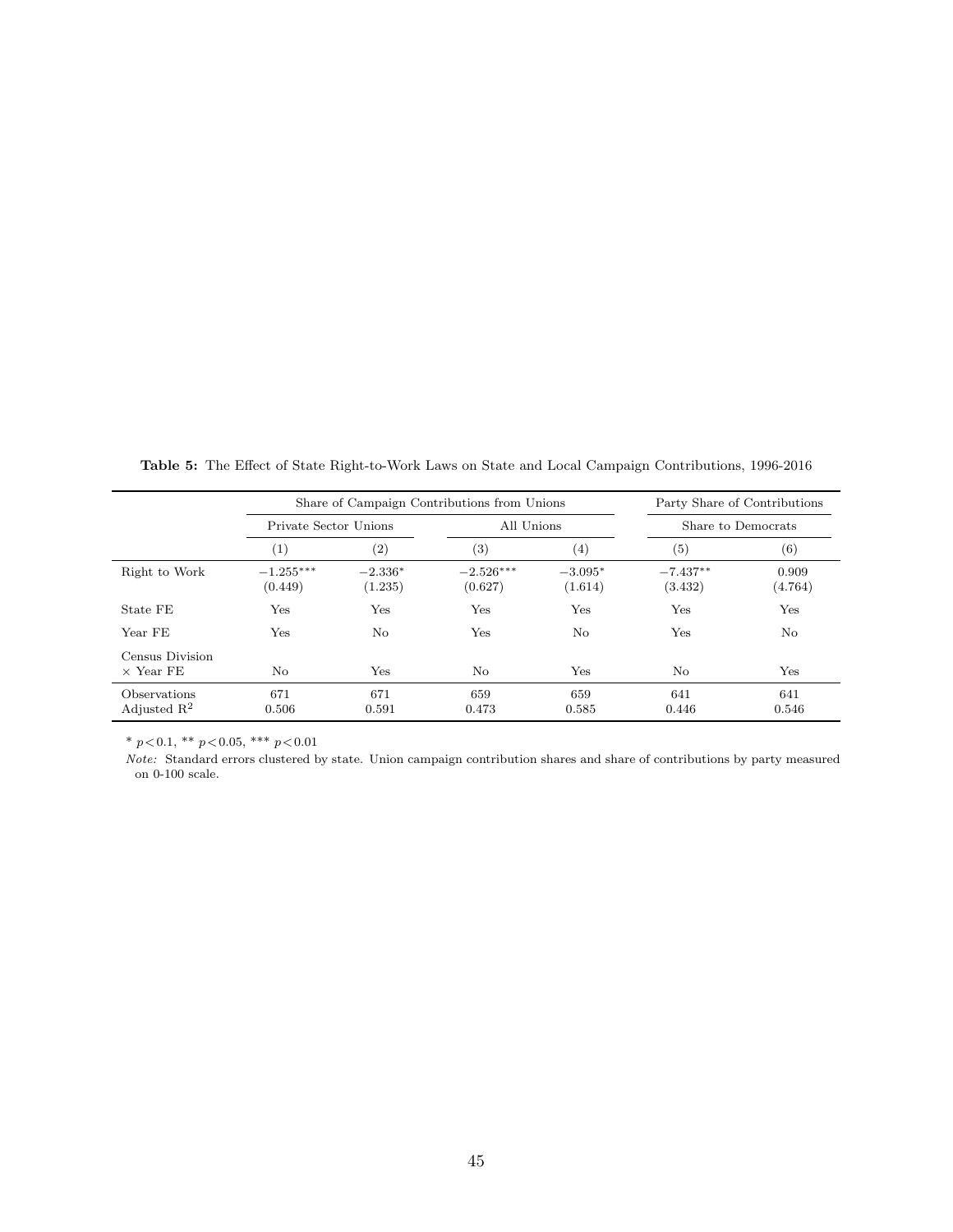<span id="page-46-0"></span>

|                                         | Working Class Share of State Legislature |                       |                        |                        |                       |  |  |
|-----------------------------------------|------------------------------------------|-----------------------|------------------------|------------------------|-----------------------|--|--|
|                                         | (1)                                      | (2)                   | (3)                    | (4)                    | (5)                   |  |  |
| Right to Work                           | $-1.365***$<br>(0.608)                   | $-1.307**$<br>(0.612) | $-2.946***$<br>(0.553) | $-2.935***$<br>(0.588) | $-1.422**$<br>(0.696) |  |  |
| Legislative Pay (in \$10ks)             |                                          |                       | $-0.793***$<br>(0.174) | $-0.696***$<br>(0.167) | $-0.159$<br>(0.461)   |  |  |
| Session Length (Days)                   |                                          |                       | $-0.0004$<br>(0.007)   | $-0.001$<br>(0.007)    | 0.010<br>(0.007)      |  |  |
| Staff Size                              |                                          |                       | $-0.068$<br>(0.063)    | 0.014<br>(0.067)       | 0.133<br>(0.155)      |  |  |
| Term Limits                             |                                          |                       |                        | 0.249<br>(0.732)       | $-0.208$<br>(1.195)   |  |  |
| Top 1% Income Share                     |                                          |                       |                        | $-0.069$<br>(0.156)    | $-0.069$<br>(0.205)   |  |  |
| Percent Black                           |                                          |                       |                        | $-0.025$<br>(0.028)    | $-0.102$<br>(0.446)   |  |  |
| Percent Urban                           |                                          |                       |                        | $-0.031$<br>(0.022)    | 0.098<br>(0.180)      |  |  |
| Percent Poor                            |                                          |                       |                        | $-0.063$<br>(0.065)    | 0.290<br>(0.192)      |  |  |
| GOP Vote Share Average                  |                                          |                       |                        | 0.044<br>(0.035)       | $0.128***$<br>(0.048) |  |  |
| Per Capita Income                       |                                          |                       |                        | $-0.052$<br>(0.050)    | $-0.027$<br>(0.064)   |  |  |
| Year FE                                 | No                                       | Yes                   | Yes                    | Yes                    | Yes                   |  |  |
| State FE                                | $\rm No$                                 | $\rm No$              | $\rm No$               | No                     | Yes                   |  |  |
| Observations<br>Adjusted $\mathbb{R}^2$ | 200<br>0.040                             | 200<br>0.103          | 200<br>0.366           | 200<br>0.383           | $200\,$<br>0.549      |  |  |

Table 6: The Effect of State Right-to-Work Laws on State Legislator Class Background

\* $p\!<\!0.1,$ \*\* $p\!<\!0.05,$ \*\*\* $p\!<\!0.01$ 

Note: Standard errors clustered by state. State right to work laws and working class legislators, 1979, 1993, 1995, and 2007. Working class share of state legislature measured on 0-100 scale. Working class data from [Carnes and Hansen](#page-49-14) [\(2016\)](#page-49-14).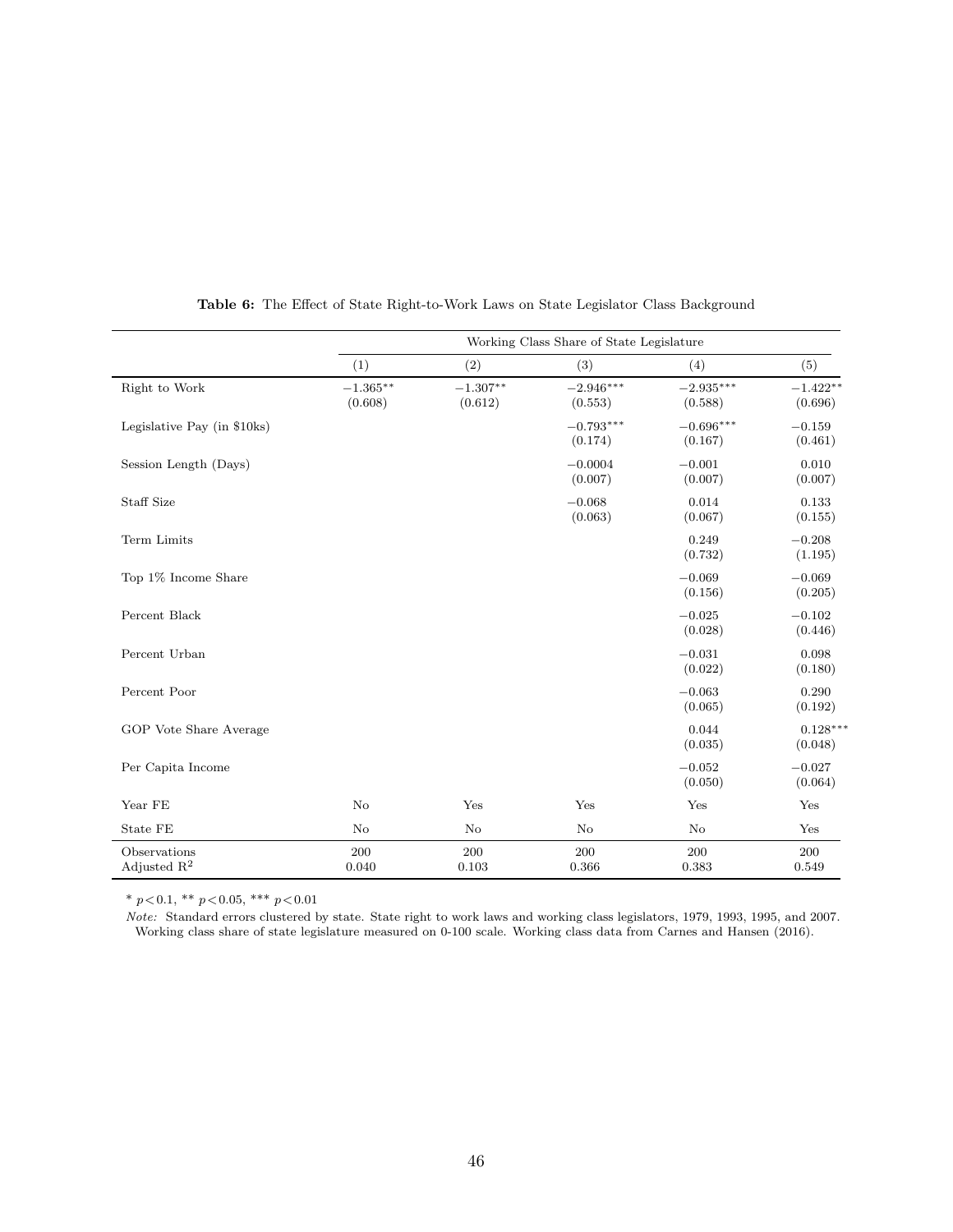|                                     |                        | Panel A. Member of Congress Ever Held Working Class Occupation |                        |                       |                       |                     |  |  |  |
|-------------------------------------|------------------------|----------------------------------------------------------------|------------------------|-----------------------|-----------------------|---------------------|--|--|--|
|                                     | All Members            |                                                                | Democrats              |                       | Republicans           |                     |  |  |  |
|                                     | $\left(1\right)$       | (2)                                                            | (3)                    | $\left( 4\right)$     | (5)                   | $^{\rm (6)}$        |  |  |  |
| Right to Work                       | $-0.027***$<br>(0.006) | $-0.030$<br>(0.024)                                            | $-0.038***$<br>(0.009) | $-0.026**$<br>(0.011) | $-0.015**$<br>(0.007) | $-0.031$<br>(0.033) |  |  |  |
| Year FE                             | Yes                    | Yes                                                            | Yes                    | Yes                   | Yes                   | Yes                 |  |  |  |
| State FE                            | Yes                    | Yes                                                            | Yes                    | Yes                   | Yes                   | Yes                 |  |  |  |
| Census Division<br>$\times$ Year FE | No                     | Yes                                                            | No                     | Yes                   | No                    | Yes                 |  |  |  |
| Observations<br>Adjusted $R^2$      | 2,208<br>0.116         | 2,208<br>0.106                                                 | 1,077<br>0.096         | 1,077<br>0.074        | 1,125<br>0.207        | 1,125<br>0.189      |  |  |  |

<span id="page-47-0"></span>Table 7: The Effect of State Right-to-Work Laws on Legislator Class Background in the U.S. House of Representatives

|                                                | Panel B. Member of Congress Share Years in Working Class Occupation |                     |                        |                     |                      |                     |  |
|------------------------------------------------|---------------------------------------------------------------------|---------------------|------------------------|---------------------|----------------------|---------------------|--|
|                                                | All Members                                                         |                     | Democrats              |                     | Republicans          |                     |  |
|                                                | $\left( 1\right)$                                                   | (2)                 | (3)                    | $\left( 4\right)$   | (5)                  | (6)                 |  |
| Right to Work                                  | $-0.008***$<br>(0.002)                                              | $-0.007$<br>(0.007) | $-0.011***$<br>(0.004) | $-0.005$<br>(0.003) | $-0.002*$<br>(0.001) | $-0.009$<br>(0.009) |  |
| Year FE                                        | Yes                                                                 | Yes                 | Yes                    | Yes                 | Yes                  | Yes                 |  |
| State FE                                       | Yes                                                                 | Yes                 | Yes                    | Yes                 | Yes                  | Yes                 |  |
| Census Division<br>$\times$ Year FE            | No                                                                  | Yes                 | No                     | Yes                 | No.                  | Yes                 |  |
| <b>Observations</b><br>Adjusted $\mathbb{R}^2$ | 2,208<br>0.080                                                      | 2.208<br>0.071      | 1,077<br>0.081         | 1.077<br>0.059      | 1,125<br>0.122       | 1,125<br>0.101      |  |

|                                                       |                     | Panel C. Member of Congress Previous Job in Working Class |                  |                  |                        |                        |  |  |
|-------------------------------------------------------|---------------------|-----------------------------------------------------------|------------------|------------------|------------------------|------------------------|--|--|
|                                                       | All Members         |                                                           | Democrats        |                  | Republicans            |                        |  |  |
|                                                       | (1)                 | (2)                                                       | $\left(3\right)$ | $^{(4)}$         | $\left( 5\right)$      | (6)                    |  |  |
| Right to Work                                         | $-0.004$<br>(0.003) | $-0.008***$<br>(0.002)                                    | 0.007<br>(0.004) | 0.000<br>(0.000) | $-0.024***$<br>(0.009) | $-0.019***$<br>(0.007) |  |  |
| Year FE                                               | Yes                 | Yes                                                       | Yes              | $_{\rm Yes}$     | Yes                    | Yes                    |  |  |
| State FE                                              | Yes                 | Yes                                                       | Yes              | Yes              | Yes                    | Yes                    |  |  |
| Census Division<br>$\times$ Year FE                   | No                  | Yes                                                       | No               | $_{\rm Yes}$     | No                     | Yes                    |  |  |
| <i><b>Observations</b></i><br>Adjusted $\mathbb{R}^2$ | 3.547<br>0.046      | 3.547<br>0.035                                            | 2,051<br>0.098   | 2,051<br>0.078   | 1,493<br>0.021         | 1,493<br>$-0.005$      |  |  |

Note: Standard errors clustered by state. Data in panels A and B are drawn from [Carnes](#page-49-6) [\(2013\)](#page-49-6): Carnes coded the careers of all Members of Congress, indicating whether they had ever held a blue-collar occupation (panel A) and the proportion of their pre-Congress work spent in blue-collar occupations (panel B). The data cover the Congresses from 1999 to 2008. Data in panel C covers 1980 to 1996 and is drawn from ICPSR data, compiled about the jobs that Members of Congress held immediately before serving in Congress.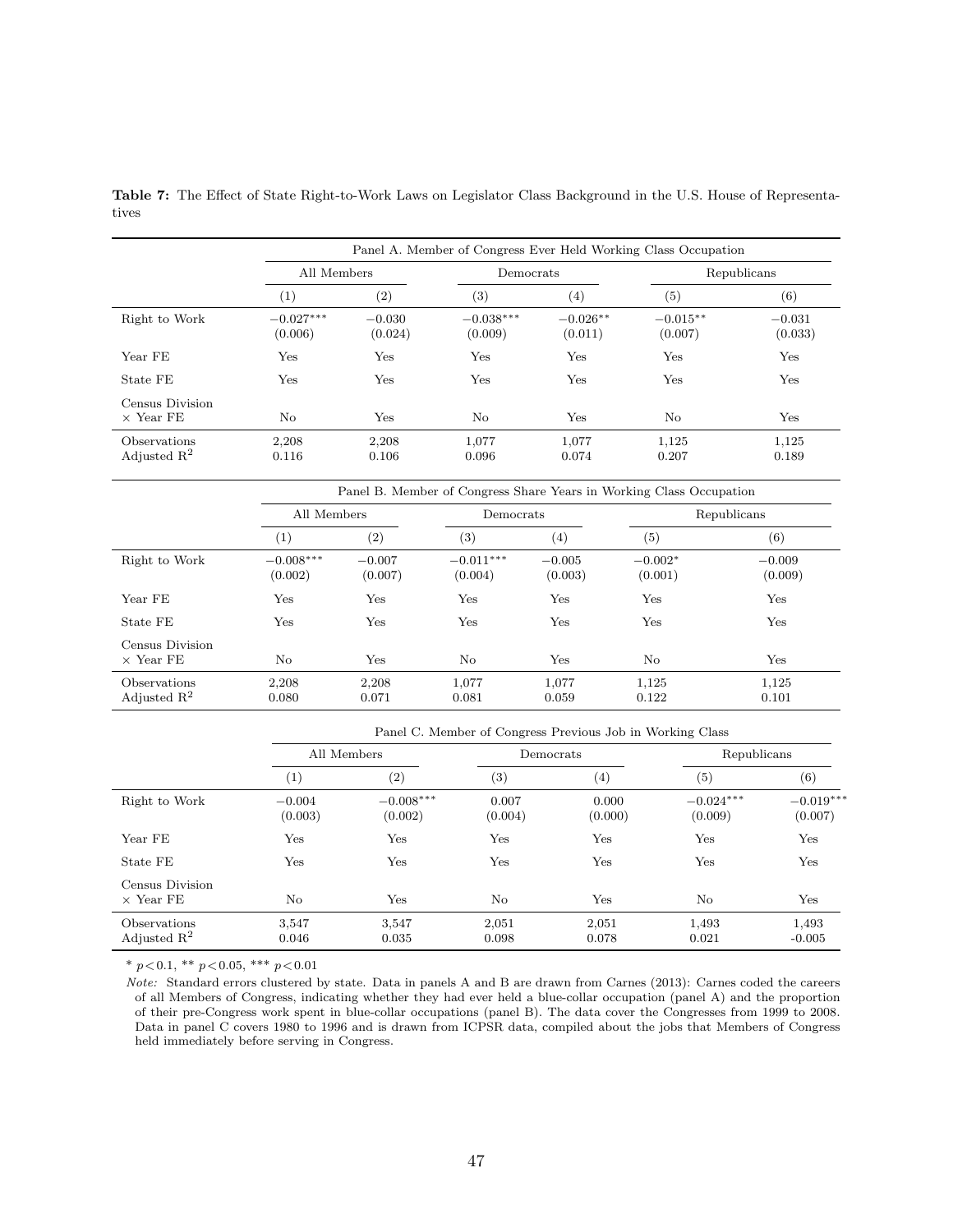<span id="page-48-0"></span>

|                                         |                             | Panel A. Minimum Wage Laws, 1980-2016                      |                       |                        |                       |                                 |                     |  |  |
|-----------------------------------------|-----------------------------|------------------------------------------------------------|-----------------------|------------------------|-----------------------|---------------------------------|---------------------|--|--|
|                                         |                             | State Greater Than Federal $(0/1)$                         |                       | State to Federal Ratio |                       | City Greater Than State $(0/1)$ |                     |  |  |
|                                         | (1)                         | (2)                                                        | (3)                   | (4)                    | (5)                   |                                 | (6)                 |  |  |
| Right to Work                           | $-0.083$<br>(0.098)         | $-0.127$<br>(0.105)                                        | $-0.035**$<br>(0.014) | $-0.014$<br>(0.011)    | $-0.051**$<br>(0.025) |                                 | $-0.105$<br>(0.077) |  |  |
| Year FE                                 | Yes                         | Yes                                                        | Yes                   | Yes                    | Yes                   |                                 | Yes                 |  |  |
| State FE                                | Yes                         | Yes                                                        | Yes                   | Yes                    | Yes                   |                                 | Yes                 |  |  |
| Census Division<br>$\times$ Year FE     | No                          | Yes                                                        | $\rm No$              | Yes                    | No                    |                                 | Yes                 |  |  |
| Observations<br>Adjusted $\mathbb{R}^2$ | 1,850<br>0.685              | 1,850<br>0.761                                             | 1,850<br>0.540        | 1,850<br>0.727         | 650<br>0.693          |                                 | 650<br>0.682        |  |  |
|                                         |                             | Panel B. Prevailing Wage Laws and Top Tax Rates, 1980-2014 |                       |                        |                       |                                 |                     |  |  |
|                                         | Top Income Tax Rate         |                                                            |                       |                        |                       |                                 |                     |  |  |
|                                         | Prevailing Wage Law $(0/1)$ |                                                            |                       | Individuals            | Corporations          |                                 |                     |  |  |
|                                         | (1)                         | (2)                                                        | (3)                   | (4)                    |                       | (5)                             | (6)                 |  |  |
| Right to Work                           | $-0.349*$<br>(0.200)        | $-0.219$<br>(0.246)                                        | 0.0004<br>(0.011)     | $-0.012$               | (0.010)               | $0.076**$<br>(0.038)            | 0.047<br>(0.032)    |  |  |
| Year FE                                 | Yes                         | Yes                                                        | Yes                   | Yes                    |                       | Yes                             | Yes                 |  |  |
| State FE                                | Yes                         | Yes                                                        | Yes                   | Yes                    |                       | Yes                             | Yes                 |  |  |
| Census Division<br>$\times$ Year FE     | $\rm No$                    | Yes                                                        | No                    | Yes                    |                       | $\rm No$                        | Yes                 |  |  |
| Observations<br>Adjusted $\mathbb{R}^2$ | 1,750<br>0.922              | 1,750<br>0.923                                             | 1,750<br>0.900        | 1,750<br>0.903         |                       | 1,750<br>0.923                  | 1,750<br>0.928      |  |  |

Table 8: The Effect of State Right-to-Work Laws on Individual State Policies

Note: Standard errors clustered by state. Minimum wage data from Kavya Vaghul and Ben Zipperer's "Historical state and sub-state minimum wage data" (available from the Washington Center for Equitable Growth). Prevailing wage law and top tax rate data from [Caughey and Warshaw](#page-49-4) [\(2016\)](#page-49-4), as compiled by Jake Grumbach. City level minimum wage data only available from 2004 to 2016, shrinking the sample size in Panel A, columns 5 and 6. All measures in Panel B are only available through 2014, shrinking the sample size by 100 observations.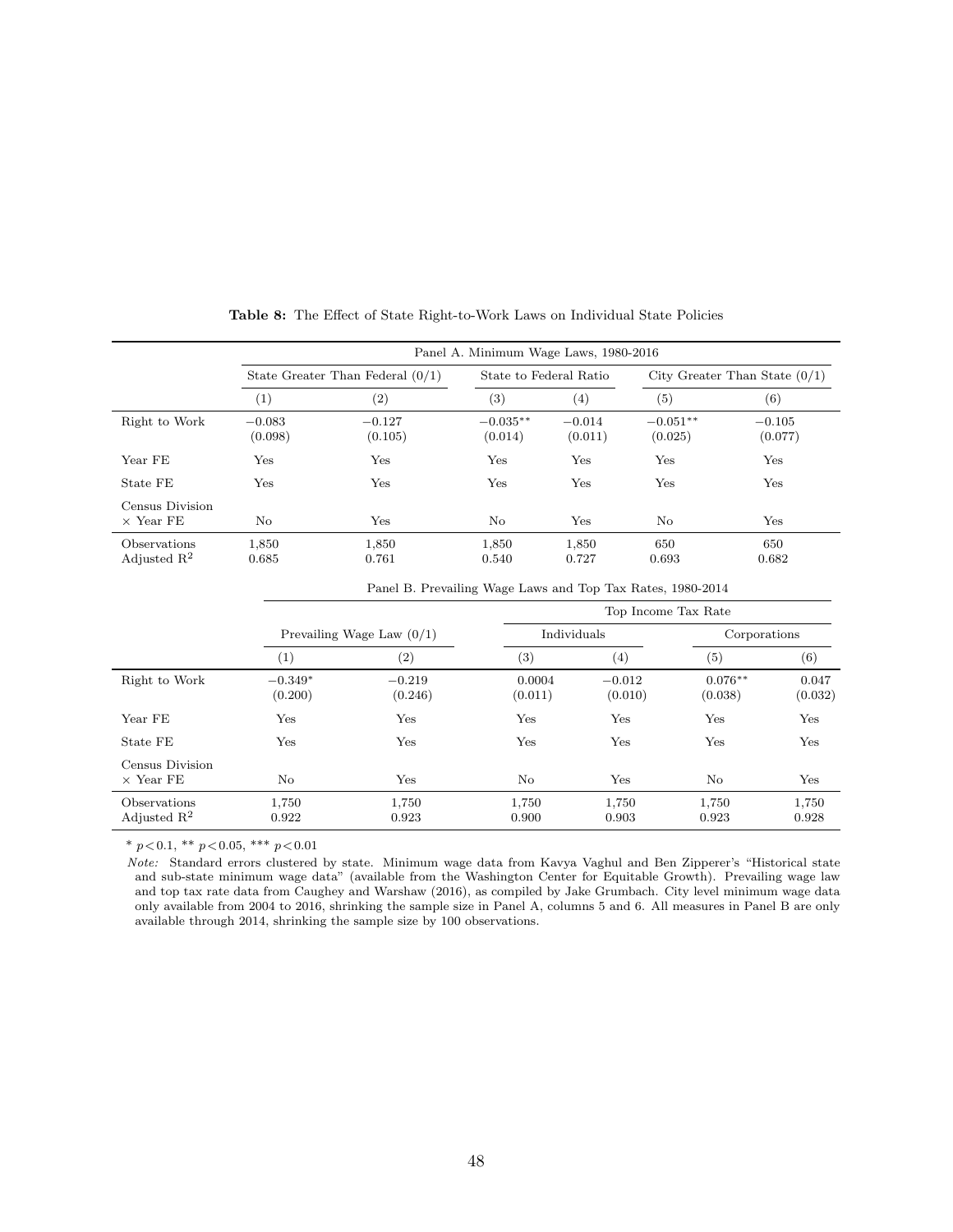#### References

- <span id="page-49-3"></span>Ahlquist, John S. (2017). Labor unions, political representation, and economic inequality. Annual Review of Political Science 20, 409–32.
- <span id="page-49-8"></span>Anzia, Sarah F. and Terry M. Moe (2016). Do politicians use policy to make politics? the case of public-sector labor laws. American Political Science Review 110 (4), 763–77.
- <span id="page-49-15"></span>Bawn, Kathleen, Martin Cohen, David Karol, Seth Masket, Hans Noel, and John Zaller (2012). A theory of political parties: Groups, policy demands and nominations in american politics. Perspectives on Politics  $10(3)$ , 571–97.
- <span id="page-49-5"></span>Beland, Louis-Philippe and Bulent Unel (2015). Democrats and unions.
- <span id="page-49-11"></span>Bentele, Keith G. and Erin O'Brien (2013). Jim crow 2.0? why states consider and adopt restrictive voter access policies. Perspectives on Politics 11 (4), 1088–116.
- <span id="page-49-12"></span>Berman, Ari (2015). Give Us The Ballot. New York, NY: Farrar, Straus and Giroux.
- <span id="page-49-0"></span>Blanchflower, David G. and Alex Bryson (2004). What Effect Do Unions Have on Wages Now and Would Freeman and Medoff Be Surprised? Journal of Labor Research 25(3), 383-414.
- <span id="page-49-7"></span>Bradley, David, Evelyne Huber, Stephanie Moller, Francois Nielsen, and John D. Stephens (2003). Distribution and redistribution in postindustrial democracies. World Politics 55(2), 193–228.
- <span id="page-49-1"></span>Card, David (2001). The Effect of Unions on Wage Inequality in the U.S. Labor Market. Industrial and Labor Relations Review  $54(2)$ , 296–315.
- <span id="page-49-6"></span>Carnes, Nicholas (2013). White-Collar Government. Chicago: University of Chicago Press.
- <span id="page-49-13"></span>Carnes, Nicholas (2016). Keeping workers off the ballot: Electoral gatekeepers and the shortage of candidates from the working class.
- <span id="page-49-14"></span>Carnes, Nicholas and Eric Hansen (2016). Does paying politicians more promote economic diversity in legislatures? American Political Science Review  $110(4)$ , 699–716.
- <span id="page-49-4"></span>Caughey, Devin and Christopher Warshaw (2016). The dynamics of state policy liberalism, 1936- 2014. American Journal of Political Science  $60(4)$ , 899-913.
- <span id="page-49-10"></span>Caughey, Devin and Christopher Warshaw (2017). Policy preferences and policy change: Dynamic responsiveness in the american states, 1936-2014. American Political Science Review First View.
- <span id="page-49-2"></span>Chang, Tracy F. (2001). The Labour Vote in US National Elections, 1948-2000. The Political Quarterly 72 (3), 375–385.
- <span id="page-49-9"></span>Clinton, Joshua D. and Michael Sances (2017). The politics of policy: The initial mass political effects of medicaid expansion in the states. American Political Science Review FirstView.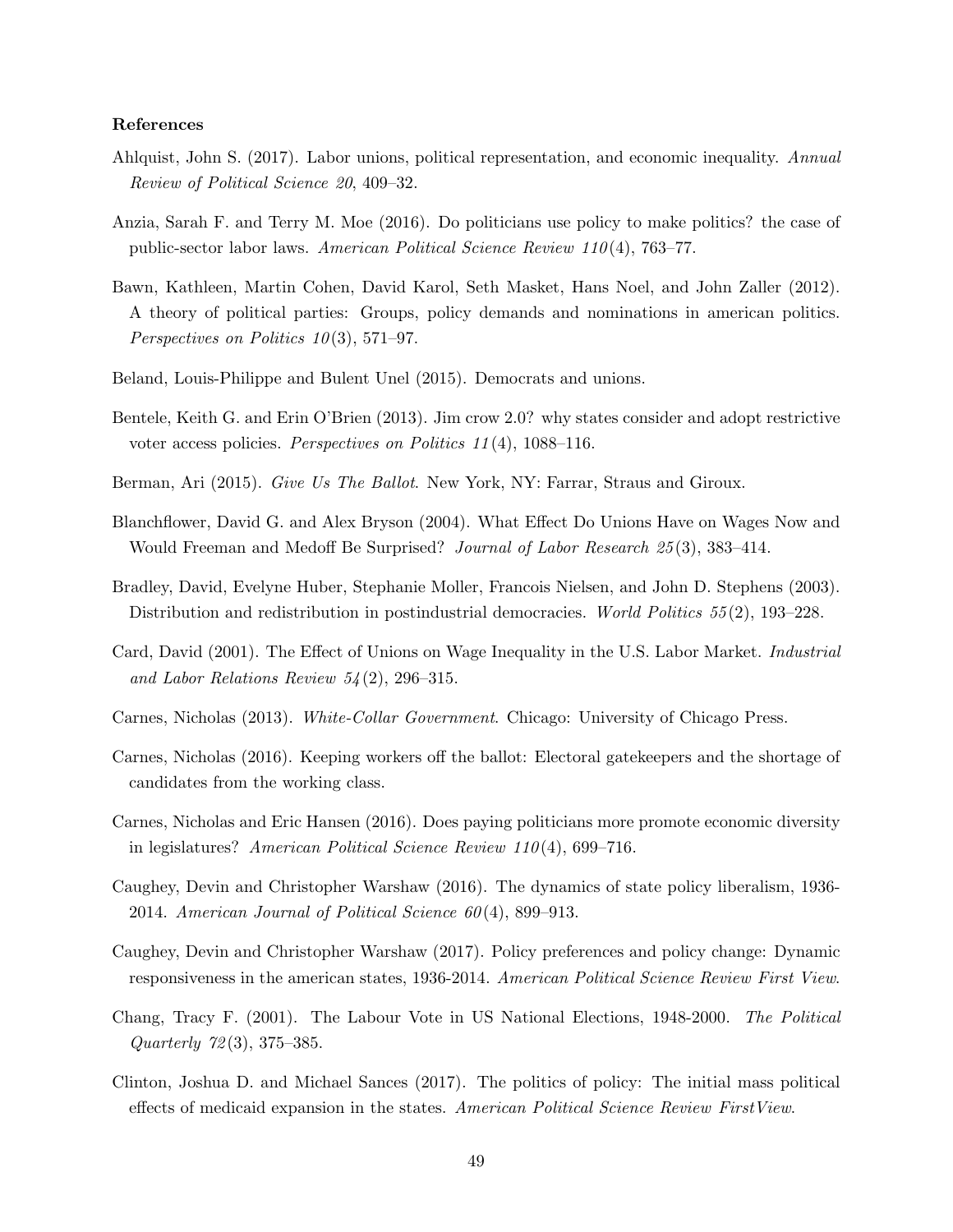- <span id="page-50-1"></span>Dark, Taylor E. (1999). The Unions and the Democrats: An Enduring Alliance. Ithaca, NY: ILR Press.
- <span id="page-50-3"></span>Dinardo, John and David S. Lee (2004). Economic Impacts of New Unionization on Private Sector Employers: 1984-2001. The Quarterly Journal of Economics  $119(4)$ , 1383-1441.
- <span id="page-50-13"></span>Dube, Arindrajit, T. William Lester, and Michael Reich (2010). Minimum Wage Effects Across State Borders: Estimates Using Contiguous Counties. Review of Economics and Statistics 92(4), 945–964.
- <span id="page-50-6"></span>Eidelson, Josh (2012). Attacks on Labor Put Unions on the Defensive in Election 2012. The Nation.
- <span id="page-50-8"></span>Ellwood, David T and Glenn Fine (1987). The Impact of Right-to-Work Laws on Union Organizing. Journal of Political Economy 95 (2), 250–273.
- <span id="page-50-15"></span>Enos, Ryan D. (2016). What the demolition of public housing teaches us about the impact of racial threat on political behavior. American Journal of Political Science  $60(1)$ , 123–42.
- <span id="page-50-14"></span>Enos, Ryan D. and Anthony Fowler (2016). Aggregate effects of large-scale campaigns on voter turnout. Political Science Research and Methods.
- <span id="page-50-10"></span>Eren, Ozkan and Serkan Ozbeklik (2016). What Do Right-to-Work Laws Do? Evidence from a Synthetic Control Method Analysis. Journal of Policy Analysis and Management 35 (1), 173–194.
- <span id="page-50-9"></span>Farber, Henry (1984). Right-to-work laws and the extent of unionization. *Journal of Labor Eco*nomics  $2(3)$ , 319–52.
- <span id="page-50-2"></span>Farber, Henry S. (2005). Union membership in the united states: The divergence between the public and private sectors. Princeton University Industrial Relations Section Working Paper .
- <span id="page-50-7"></span>Farber, Henry S. and Bruce Western (2000). Round up the usual suspects: The Decline of Unions in the Private Sector, 1973-1998.
- <span id="page-50-4"></span>Frandsen, Brigham R. (2012). Why Unions Still Matter : The Effects of Unionization on the Distribution of Employee Earnings.
- <span id="page-50-11"></span>Freeman, Richard B. (1980). Unionism and the Dispersion of Wages. Industrial and Labor Relations *Review 34* (1), 3–23.
- <span id="page-50-12"></span>Freeman, Richard B. (1982). Union Wage Practices and Wage Dispersion within Establishments. Industrial and Labor Relations Review 36 (1), 3–21.
- <span id="page-50-5"></span>Freeman, Richard B. (2003). What do unions do ... to voting? Working Paper 9992, National Bureau of Economic Research.
- <span id="page-50-0"></span>Freeman, Richard B. and James L Medoff (1984). What Do Unions Do? Basic Books.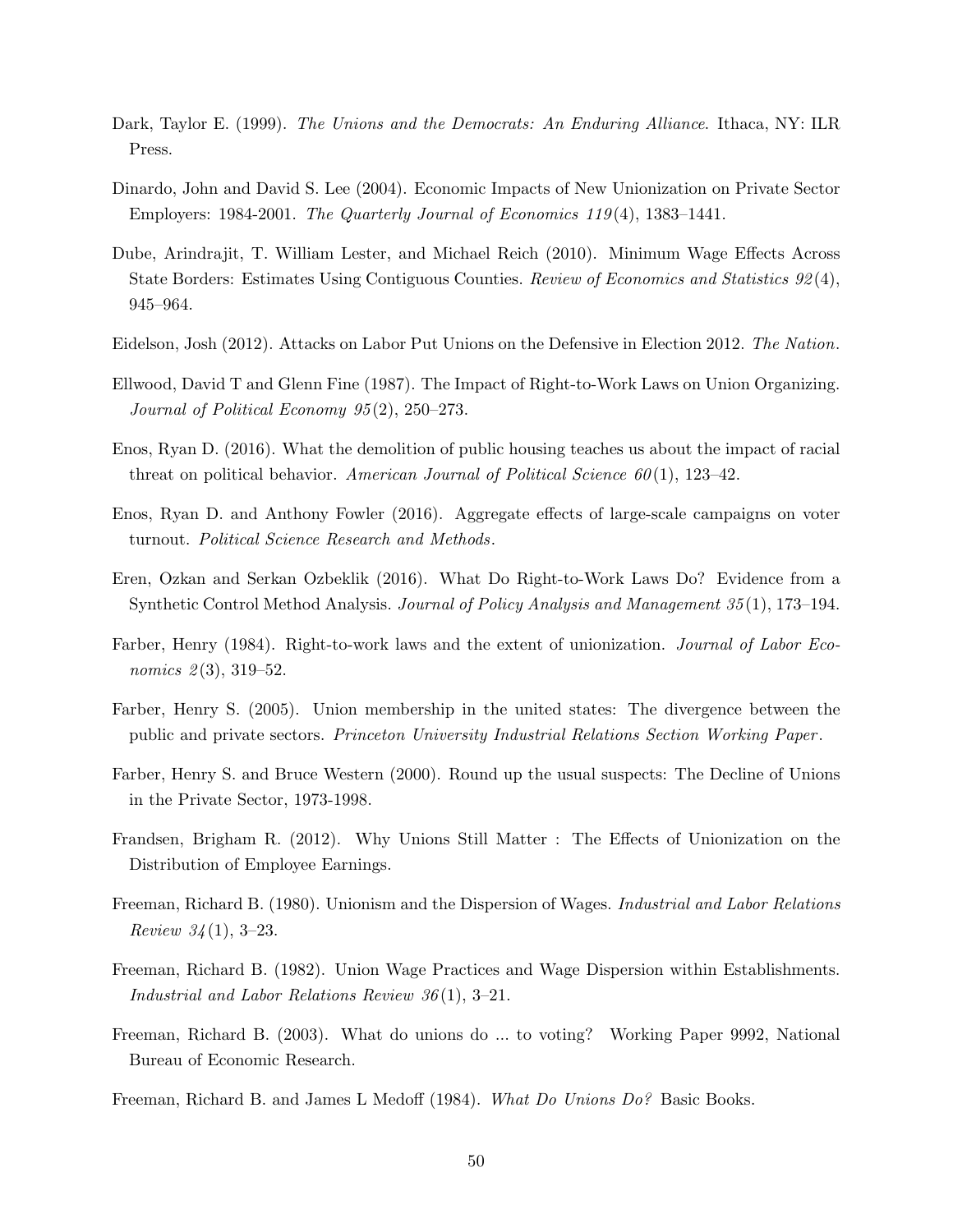- <span id="page-51-15"></span>Green, Donald and Alan Gerber (2008). Get Out the Vote: How to Increase Voter Turnout. Washington, DC: Brookings Institution Press.
- <span id="page-51-14"></span>Green, Donald P., Mary C. McGrath, and Peter M. Aronow (2013). Field experiments and the study of voter turnout. Journal of Elections, Public Opinion and Parties 23 (1), 27–48.
- <span id="page-51-2"></span>Greenstone, J. David (1969). Labor in American Politics. New York, NY: Knopf.
- <span id="page-51-5"></span>Grumbach, Jake (2017). How should we estimate state policy liberalism? Unpublished manuscript.
- <span id="page-51-4"></span>Hacker, Jacob and Paul Pierson (2005). Off Center: The Republican Revolution and the Erosion of American Democracy. New Haven: Yale University Press.
- <span id="page-51-0"></span>Hacker, Jacob and Paul Pierson (2010). Winner-Take-All Politics. New York, NY: Simon and Schuster.
- <span id="page-51-13"></span>Hacker, Jacob and Paul Pierson (2016). American Amnesia. New York, NY: Simon and Schuster.
- <span id="page-51-8"></span>Hertel-Fernandez, Alexander (2014). Who passes businesss "model bills"? policy capacity and corporate influence in u.s. state politics. Perspectives on Politics 12 (3), 582–602.
- <span id="page-51-9"></span>Hertel-Fernandez, Alexander (2017). State Capture: How Conservative Activists, Big Businesses, and Wealthy Donors. Reshaped the American States—and the Nation. New York, NY: Forthcoming with Oxford University Press.
- <span id="page-51-3"></span>Hirsch, Barry T, David A Macpherson, and Wayne G. Vroman (2001). Estimates of Union Density by State. Monthly Labor Review 124 (7).
- <span id="page-51-7"></span>Holmes, Thomas J. (1998). The effect of state policies on the location of manufacturing: Evidence from state borders. Journal of Political Economy 106 (4), 667–705.
- <span id="page-51-11"></span>Huber, Evelyne and John D. Stephens (2001). Development and Crisis of the Welfare State. Chicago: University of Chicago Press.
- <span id="page-51-6"></span>Kalenkoski, Charlene M and Donald J. Lacombe (2006). Right-to-Work Laws and Manufacturing Employment: The Importance of Spatial Dependence. Southern Economic Journal 73 (2), 402– 18.
- <span id="page-51-12"></span>Katznelson, Ira (2013). Fear Itself: The New Deal and the Origins of Our Time. New York, NY: W. W. Norton.
- <span id="page-51-10"></span>Kelly, Nathan and Christopher Witko (2012). Federalism and american inequality. Journal of Politics  $74(2)$ , 414–26.
- <span id="page-51-1"></span>Kitschelt, Herbert (1994). The Transformation of European Social Democracy. New York, NY: Cambridge University Press.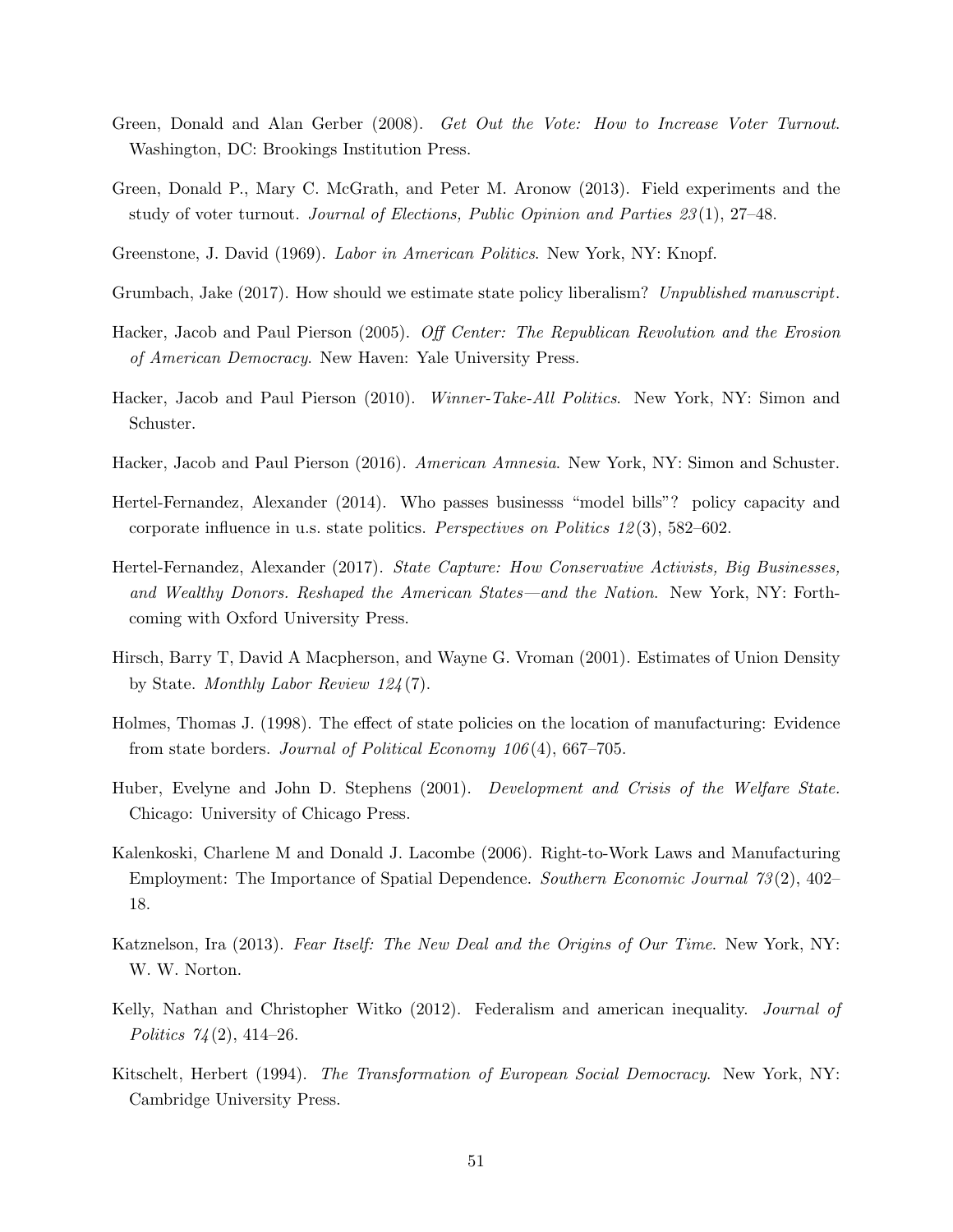- <span id="page-52-11"></span>Korpi, Walter (1978). The Working Class in Welfare Capitalism. London: Routledge and Kegan Paul.
- <span id="page-52-1"></span>Lee, David S. and Alexandre Mas (2012). Long-Run Impacts of Unions on Firms: New Evidence from Financial Markets, 1961-1999. Quarterly Journal of Economics 127 (1), 333–78.
- <span id="page-52-0"></span>Lichtenstein, Nelson (2013). State of the Union: A Century of American Labor (Revised and Expanded Edition)). Princeton, NJ: Princeton University Press.
- <span id="page-52-6"></span>Mann, Thomas and Norman Ornstein (2012). It's even worse than it looks. New York, NY: Basic Books.
- <span id="page-52-8"></span>Matsa, David A. (2010). Capital structure as a strategic variable: Evidence from collective bargaining. Journal of Finance  $65(3)$ , 1197–1232.
- <span id="page-52-5"></span>McCarty, Nolan A, Keith T Poole, and Howard Rosenthal (2006). Polarized America: The Dance of Ideology and Unequal Riches. Cambridge, MA: MIT Press.
- <span id="page-52-10"></span>McKibbin, Carroll (1997). ICPSR07803-v10: Roster of United States Congressional Officeholders and Biographical Characteristics of Members of the United States Congress, 1789-1996: Merged Data. Ann Arbor, MI: Inter-university Consortium for Political and Social Research [distributor].
- <span id="page-52-7"></span>Moore, William J. (1998). The determinants and effects of right-to-work laws: A review of the recent literature. Journal of Labor Research XIX (3), 445–69.
- <span id="page-52-4"></span>Przeworski, Adam and John Sprague (1986). Paper Stones. Chicago, IL: University of Chicago Press.
- <span id="page-52-3"></span>Schlozman, Daniel (2015). When Movements Anchor Parties: Electoral Alignments in American History. Princeton, NJ: Princeton University Press.
- <span id="page-52-14"></span>Sojourner, Aaron (2013). Do unions promote electoral office holding? evidence from correlates of state legislatures occupational shares. *Industrial and Labor Relations Review 66* $(2)$ , 467–86.
- <span id="page-52-15"></span>Sood, Gaurav (2017). Geographic information on designated media markets.
- <span id="page-52-12"></span>Verba, Sidney, Key Lehman Schlozman, and Henry E. Brady (1995). Voice and Equality: Civic Voluntarism in American Politics. Cambridge, MA: Harvard University Press.
- <span id="page-52-13"></span>Waterhouse, Benjamin (2013). Lobbying America: The Politics of Business from Nixon to NAFTA. Princeton, NJ: Princeton University Press.
- <span id="page-52-2"></span>Western, Bruce and J. Rosenfeld (2011). Unions, Norms, and the Rise in U.S. Wage Inequality. American Sociological Review 76 (4), 513–537.
- <span id="page-52-9"></span>Zullo, Robert (2008). Union membership and political inclusion. Industrial and Labor Relations Review  $62(1), 22-38.$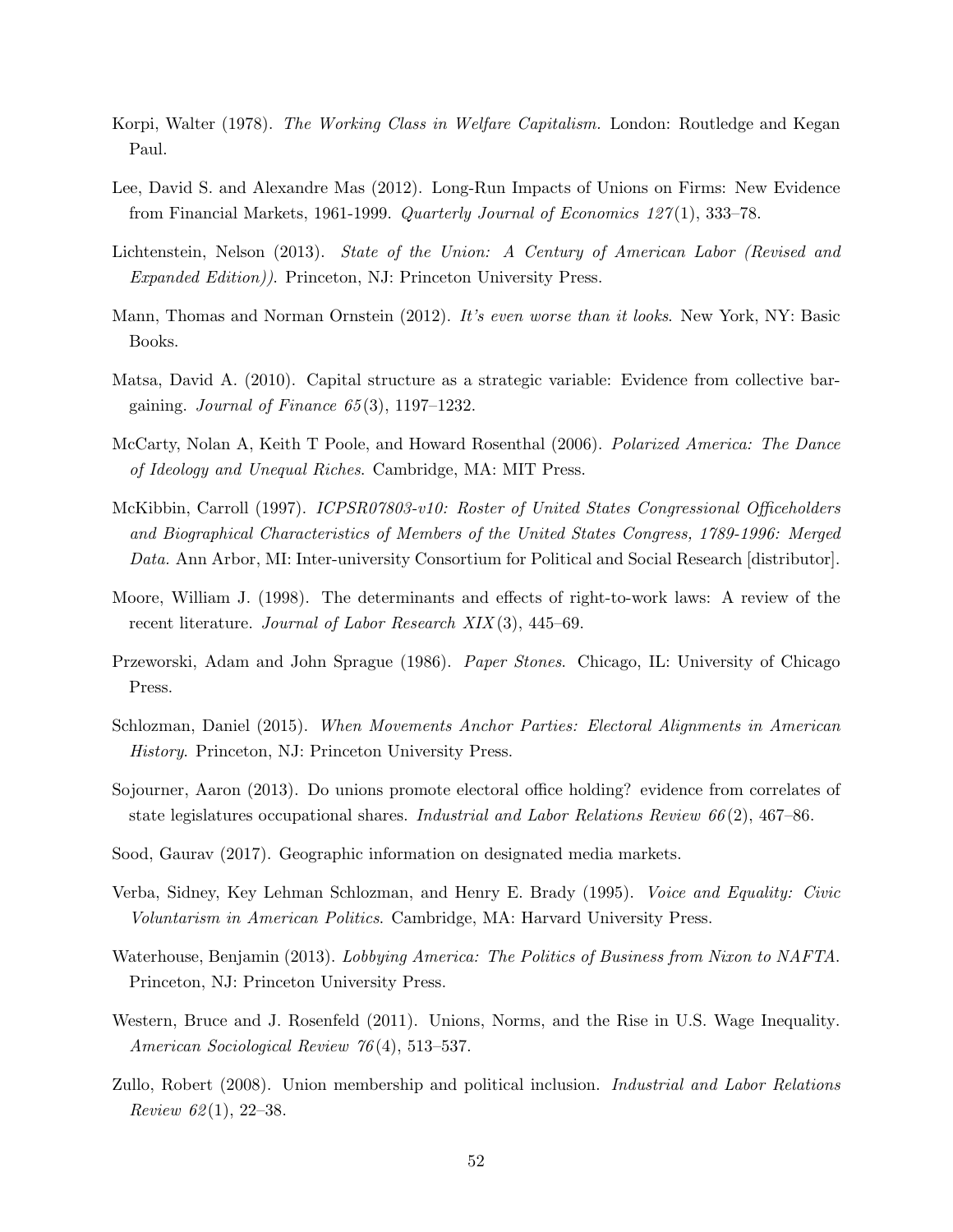### A Additional Results

#### A.1 Border County Pair Balance

In this section, we provide further evidence of the balance between border county pairs. We show that there are no pre-treatment trends in covariates across border counties (Figure [A.1\)](#page-57-0). In addition, we show balance in changes in key economic variables (with 4- and 8-year differences) between treatment and control border counties (Figure [A.2\)](#page-58-0).

In the text, we showed the absence of pre-treatment trends in Presidential Democratic vote share in treatment border counties compared to their paired neighbors (Figure [6\)](#page-36-0); here we show a similar lack of trends in Presidential election turnout (Figure [A.3\)](#page-59-0).

[Figure A.1 about here.]

[Figure A.2 about here.]

[Figure A.3 about here.]

#### A.2 Effect of RTW on Senate, House, and Gubernatorial Elections

Tables [A.1,](#page-64-0) [A.2,](#page-65-0) and [A.3](#page-66-0) provide results of the effect of RTW laws on Democratic vote share and turnout in US Senatorial, House, and Gubernatorial elections, respectively using our main specifications. The point estimates are generally similar to those in Presidential elections.

[Table A.1 about here.]

[Table A.2 about here.]

[Table A.3 about here.]

#### A.3 RTW Effects: Border County Pairing Robustness

In our baseline borderpair specification, we treat every county border pair as two observations, one for the county on one side of the border and another for the county on the other side of the border with a fixed effect for each pair. For example, Burnett County, WI and Pine County, MN, a pair, each enter the data paired with the other. However, most counties border more than one county in a neighboring state. For example, Pine County, MN also borders Douglas and Polk in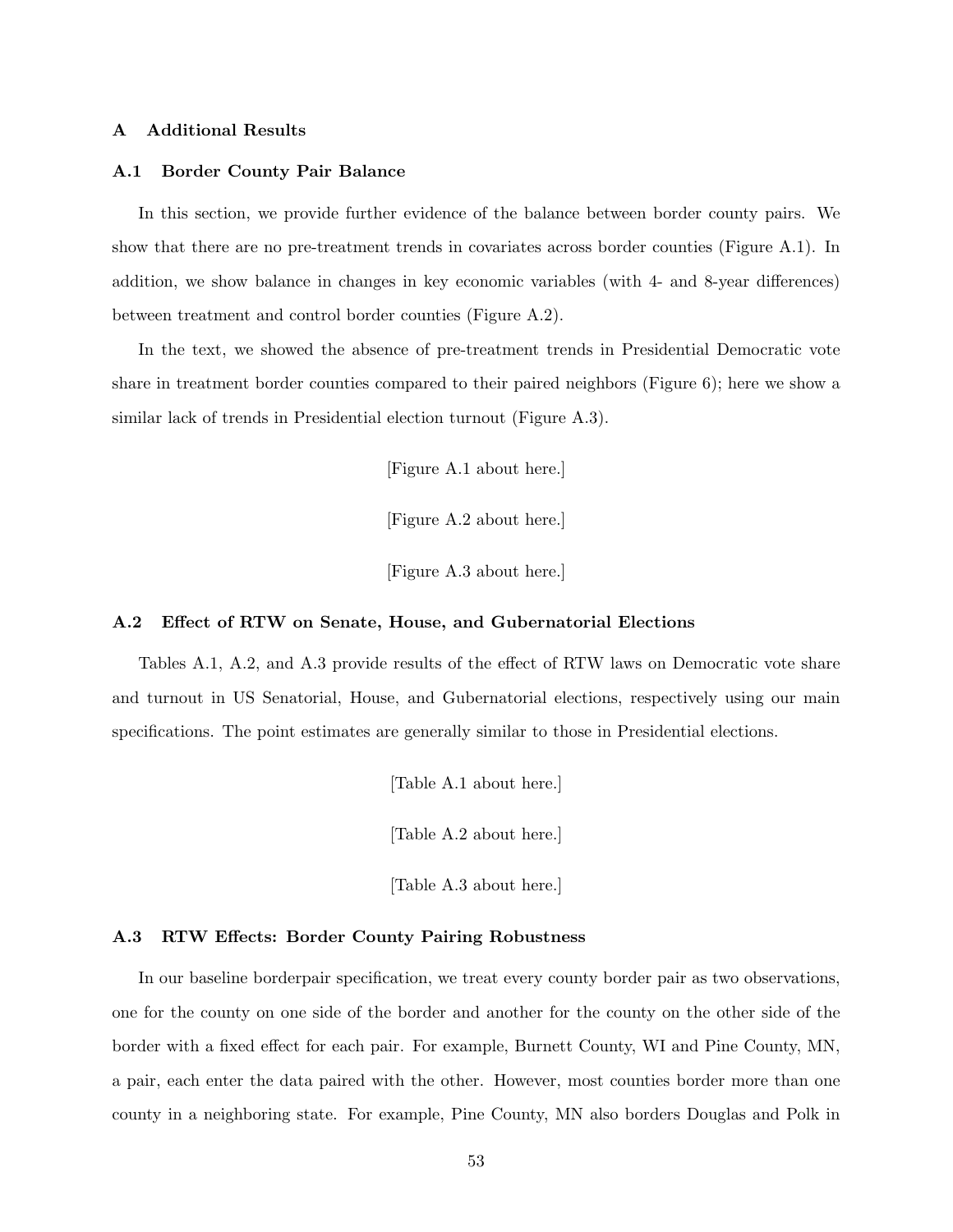WI. We stack our data to include all of these pairs in the main analysis, following [Dube et al.](#page-50-13) [\(2010\)](#page-50-13). We cluster our standard errors to account for this.

An alternative specification would pair each county with another uniquely so that each county enters the data at most once and two counties in one state are never paired with the same county in another state. However, there are many alternative ways to choose which counties and county pairs to include or exclude in our sample. Rather than take a stand on which county neighbors are the "right" pairs, we pick randomly, bootstrapping over 50,000 random samples of unique county pairs. This generates 50,000 slightly different samples, such that in each a given county only appears up once, paired to a neighbor which only appears once.

Running our baseline specification (column 7 from Table [1\)](#page-41-0) on each sample, we see that our results are very robust to the choice of border pair samples. In Figure [A.4,](#page-60-0) we plot a historgram of the estimated RTW effects in each sample (Figure [A.4a](#page-60-0) for Democratic vote share, Figure [A.4b](#page-60-0) for turnout, both for Presidential elections). In none of the 50,000 possible border pair samples we generate are the effects positive; in magnitudes, the weakest effect on Democratic vote share is -2 and on turnout is -1. Our baseline effects are not at the median of either distribution but are well within the bulk of the distributions.

# [Figure A.4 about here.]

## A.4 RTW Effects: Media Market Robustness

Local media markets play an important role in campaigns. Because election advertizing is purchased at the media market level, potential voters in neighboring counties across a RTW border may be exposed to different levels of campaign spending if the counties are in different media markets. We draw data on designated media markets from [Sood](#page-52-15) [\(2017\)](#page-52-15). Of the counties in our sample with a difference in RTW status across the state border for at least one election from 1980 and 2016, 348 of the border county pairs are in the same DMA, while 314 are in different DMAs. In Table [A.4,](#page-67-0) we show that our baseline estimated effect of RTW laws is roughly as the RTW effect in the same DMA or the different DMA subsamples (columns 2 and 3). The RTW effect is also robust to including fixed effects at the DMA level (column 4).

[Table A.4 about here.]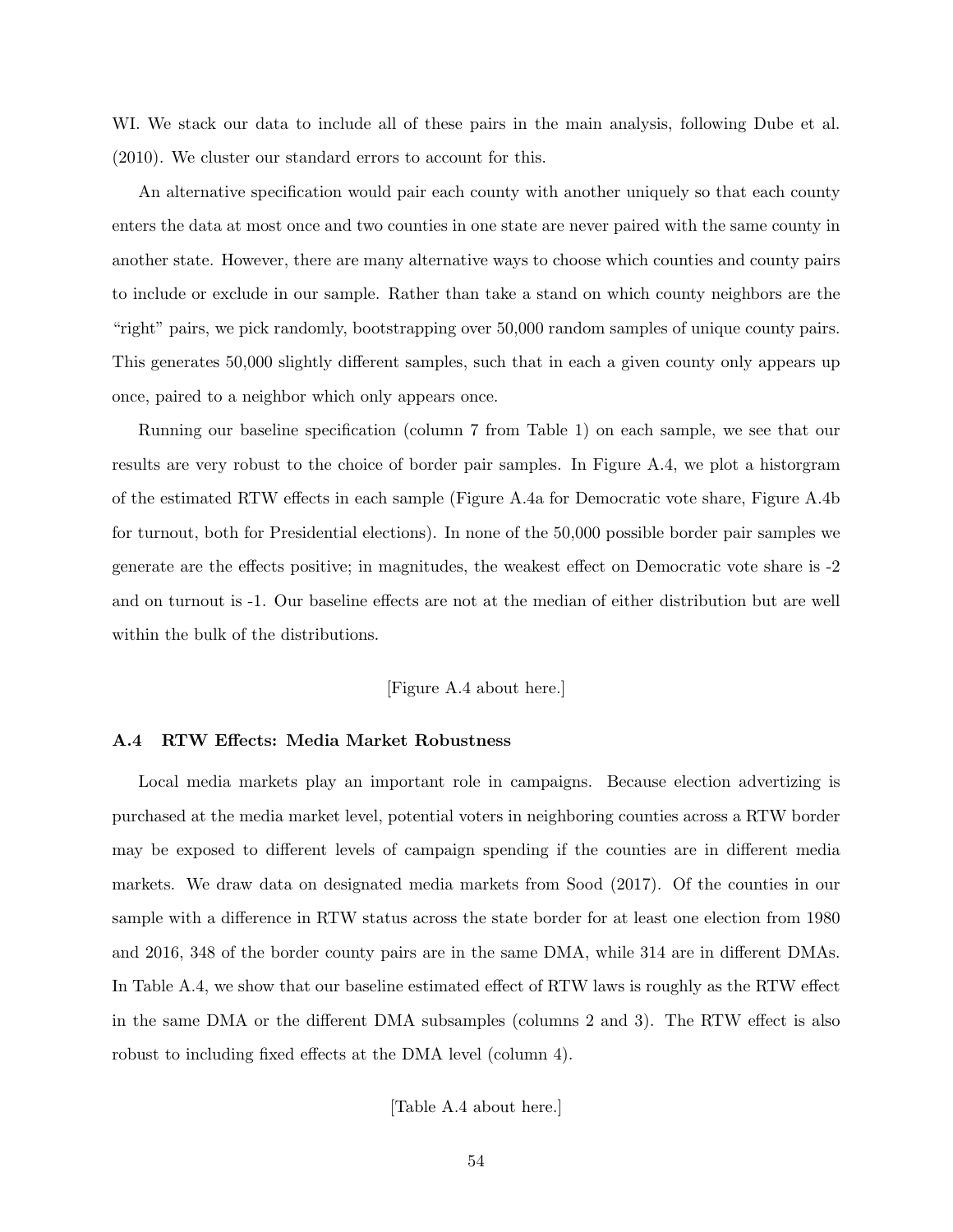#### A.5 RTW Effects: Contemporaneous Political Variable Robustness

Our main results are robust to including controls for which party holds political power at the time of the election, as shown in Figure [A.5.](#page-61-0) We can control for whether or not Democrats hold the governorship, the majority in the state upper house, the majority in the state lower house, or any combination and the effects of RTW laws are still negative and significant, reducing both Democratic vote share and voter turnout.

[Figure A.5 about here.]

## A.6 RTW Effects on Individual Turnout: ANES Placebo Tests

States might enact RTW laws at the same time as other restrictive voting laws that also disadvantage liberal constituencies. These laws—especially voter ID laws—are often thought to disadvantage younger and minority voters. If they were passed at the same time as RTW laws, we might expect to see a decline in youth and minority turnout following the passage of RTW, an effect we might falsely attribute to the RTW laws rather than the other restrictive laws passed at the same time. We use the ANES data to examine the effects of RTW laws on other groups, but find no disproportionate decline in either youth or minority turnout following the passage of RTW laws.

In these models, we regress individual voter turnout from the ANES on a RTW indicator and interactions of RTW with various demographic indicators. We again add in a full battery of individual control variables, which include gender, education (high school or less, some college, or college or more; high school or less is the excluded category), church attendance (in five categories of frequency), interest in political campaigns (in three categories), and a dummy variable for strong partisanship.[38](#page-55-0)

# [Table A.5 about here.]

<span id="page-55-0"></span><sup>&</sup>lt;sup>38</sup>In the black and Hispanic turnout models (Columns 3 through 6 of Table [A.5\)](#page-68-0), we include age and age squared. In the black turnout model, we include a control for Hispanic. In the Hispanic turnout model, we include a control for black. In the youth turnout model (Columns 7 and 8 of Table [A.5\)](#page-68-0), we include a control for those over 50 years old and we include the same indicators for race and ethnicity that we use in our paper (non-Hispanic white, non-Hispanic black, and Hispanic, other).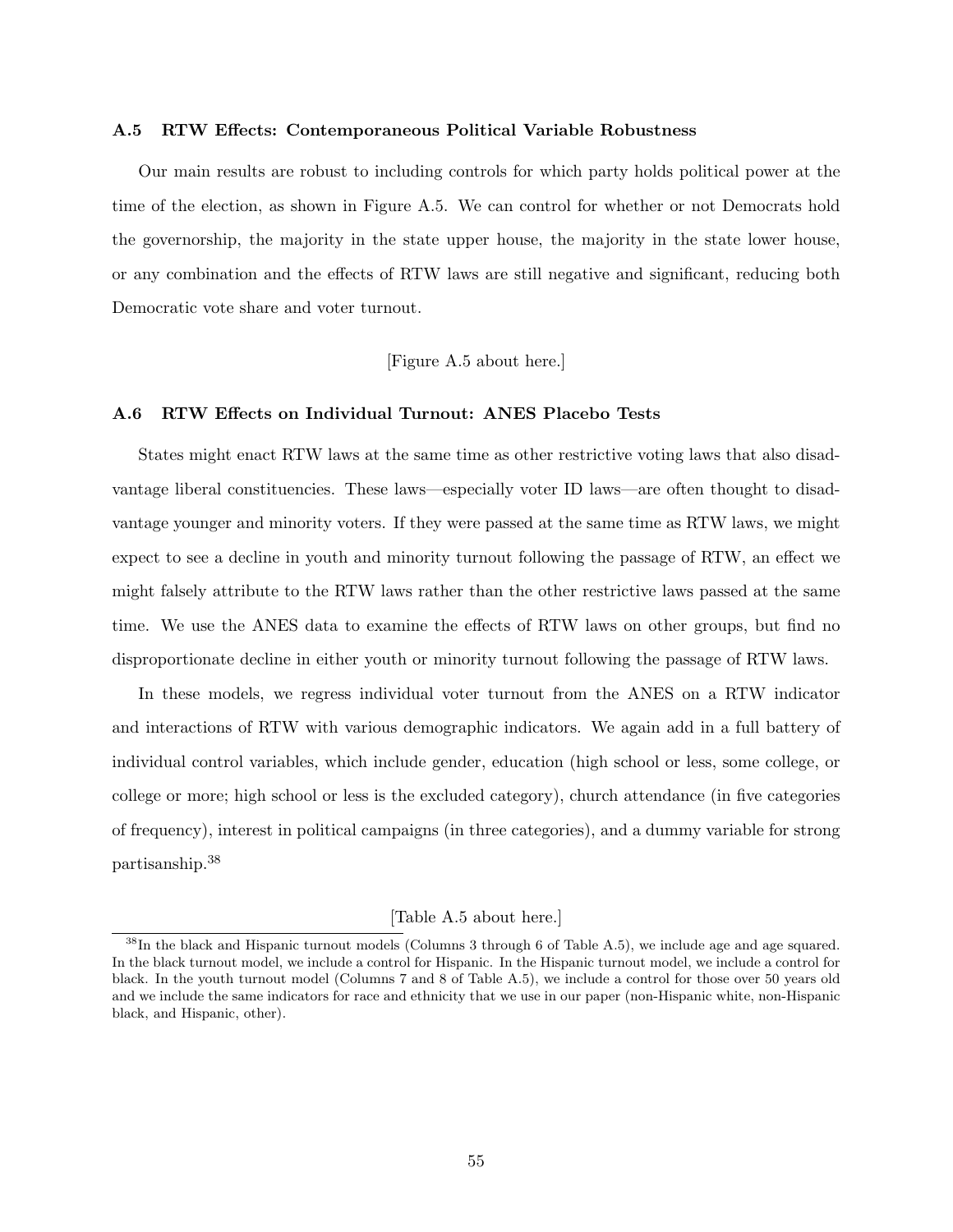# A.7 Pre/post-trends in Union Contributions before/after Right-to-Work Law Passage

In Figure [A.6,](#page-62-0) we show a difference in difference style analysis of union campaign contributions before and after the passage of RTW laws. This figure shows frew pre-trend differences before the passage of RTW laws, and clear separation thereafter.

[Figure A.6 about here.]

## A.8 Alternative Measures of State Policy Liberalism

In Figure [A.7,](#page-63-0) we show the graphical difference in state policy liberalism before and after the passage of RTW laws using an alternative measure of state policy liberalism produced by [Grumbach](#page-51-5) [\(2017\)](#page-51-5) instead of [Caughey and Warshaw](#page-49-4) [\(2016\)](#page-49-4). One advantage to the Grumbach measure is that we can separate social and economic policies. In both cases, we see more conservative policy in states following the enactment of RTW laws.

[Figure A.7 about here.]

[Table A.6 about here.]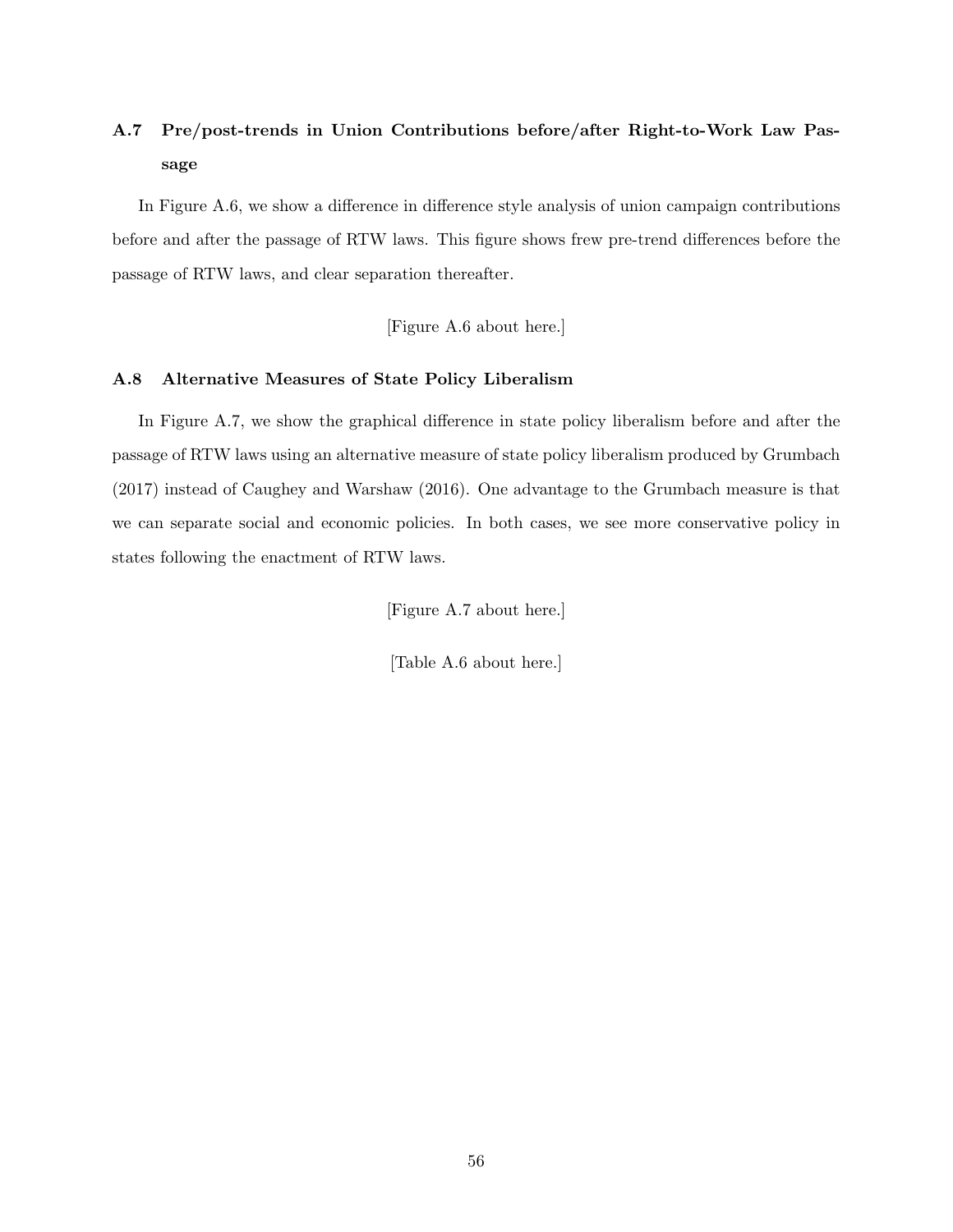<span id="page-57-0"></span>

Presidential Elections

Figure A.1: Balance in pre-trends in covariates examining border county pairs. Full 1980-2016 sample. Quadratic regression lines of best fit shown. Shading indicate 95% confidence intervals. Standard errors clustered by border county pairs. Values state border and year demeaned. Data from the US Census for 1980, 1990, 2000, and 2010. Intercensal values carried forward from previous census year.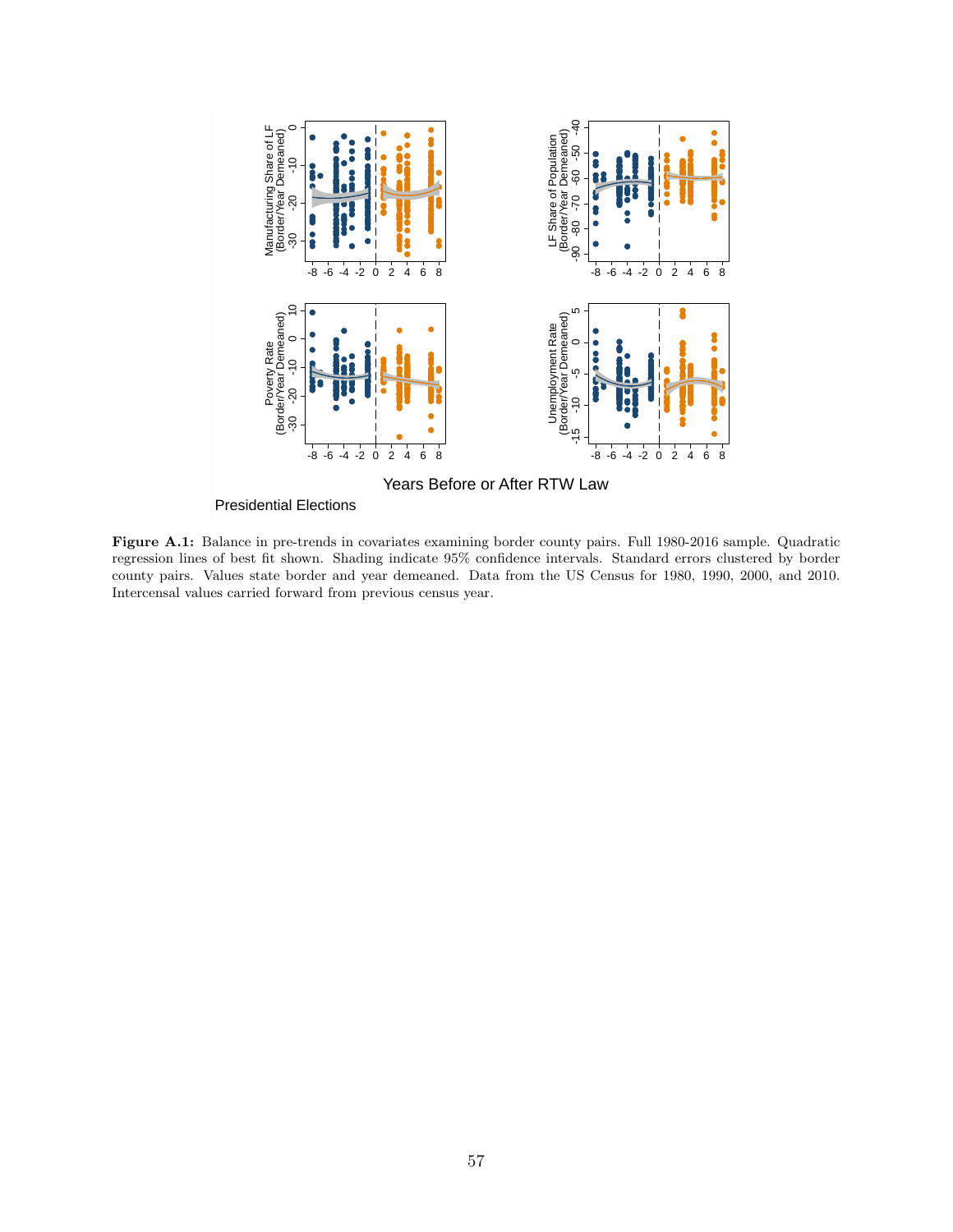<span id="page-58-0"></span>

Figure A.2: Balance on changes in covariates between right-to-work and non-right-to-work counties (either 4 or 8 year changes), examining all counties (left plot) and only border county pairs (right plot). Full 1980-2016 sample. Lines indicate 95% confidence intervals. Standard errors clustered by county in the "All Counties" analysis and by border county pair in the "Border County Pairs" analysis. Border County Pairs analysis includes state border effects. Data from the US Census for 1980, 1990, 2000, and 2010. Intercensal values carried forward from previous census year.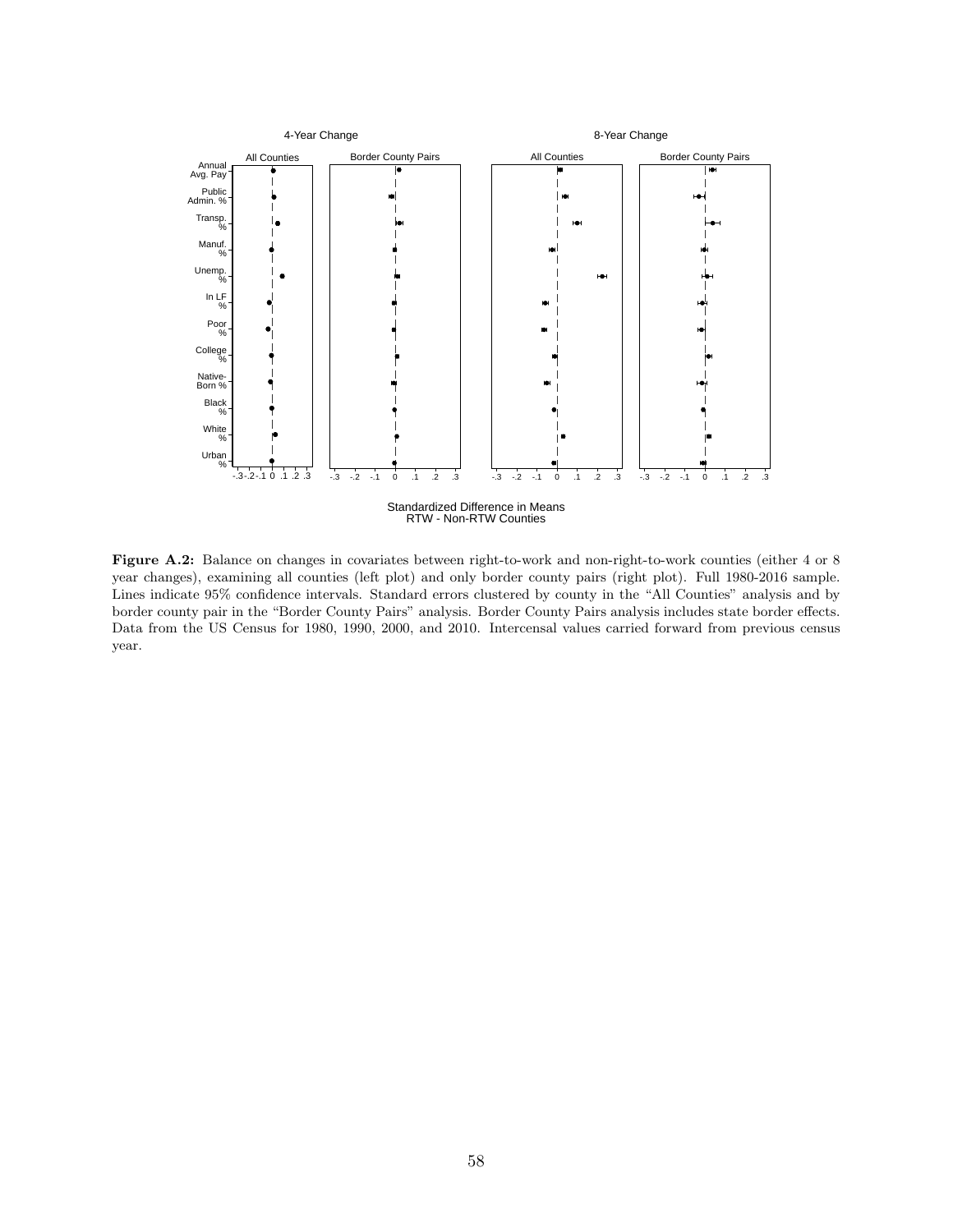<span id="page-59-0"></span>

Figure A.3: No Cross-RTW Border Trend in Turnout Rates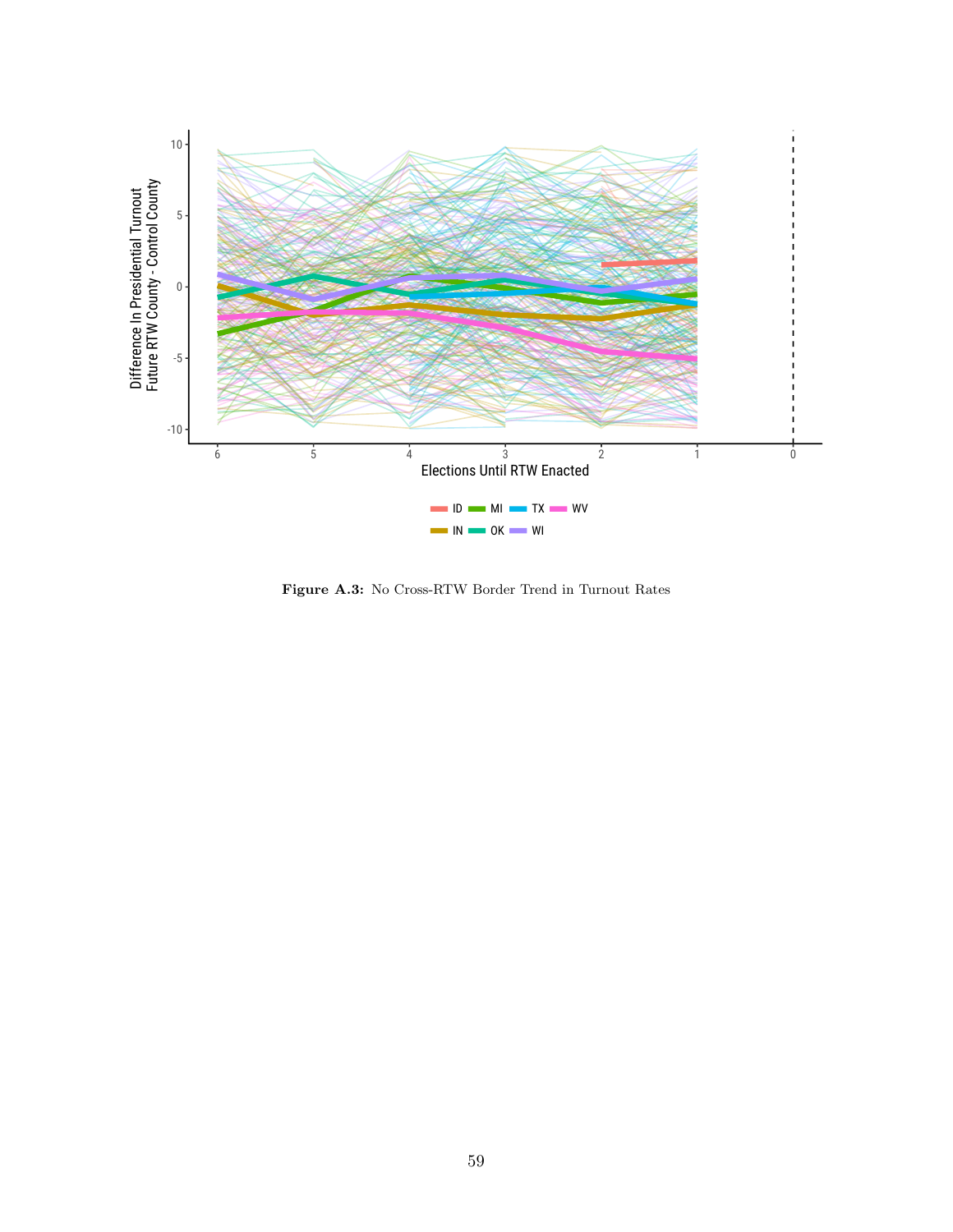<span id="page-60-0"></span>

Figure A.4: Robustness of estimated RTW effect in 50,000 bootstrapped random samples of unique county pairs.

In every sample, a given county only appears up once, paired to a neighbor which only appears once. Estimates are from our baseline specification (column 7 from Table [1\)](#page-41-0) on each sample, Presidential Democratic vote share or Presidential election turnout as the outcomes. The dashed black lines indicate the baseline results with all county border pairs included, stacking and allowing for countes to be paired to multiple pairs.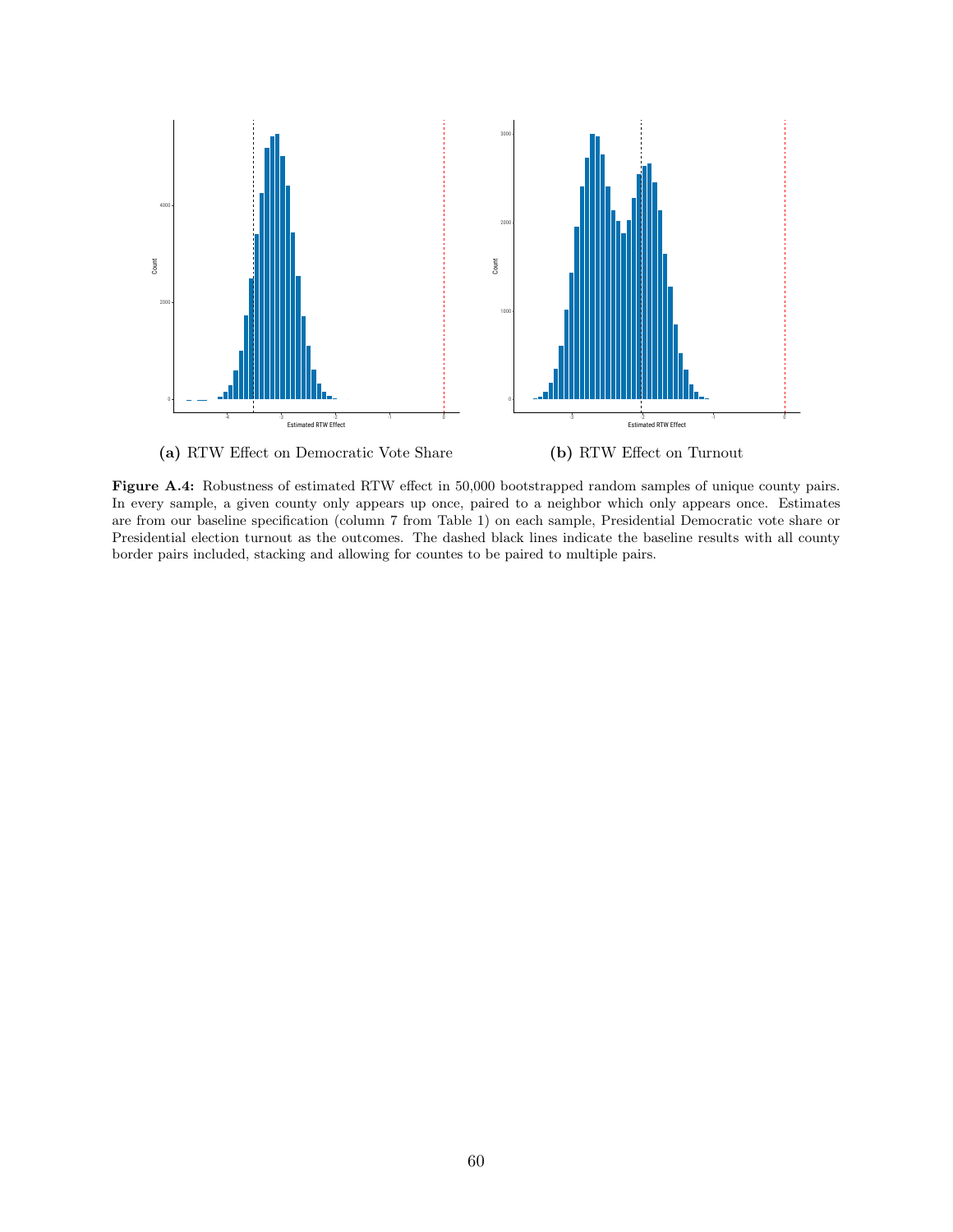<span id="page-61-0"></span>

Figure A.5: The effect of state right-to-work laws on Presidential elections, contemporary political power robustness checks. All models include county and border pair by year fixed effects. We cluster standard errors two ways, by border pairs and by state. The sample includes only counties on state borders. Both vote share and turnout measured on 0-100 scale.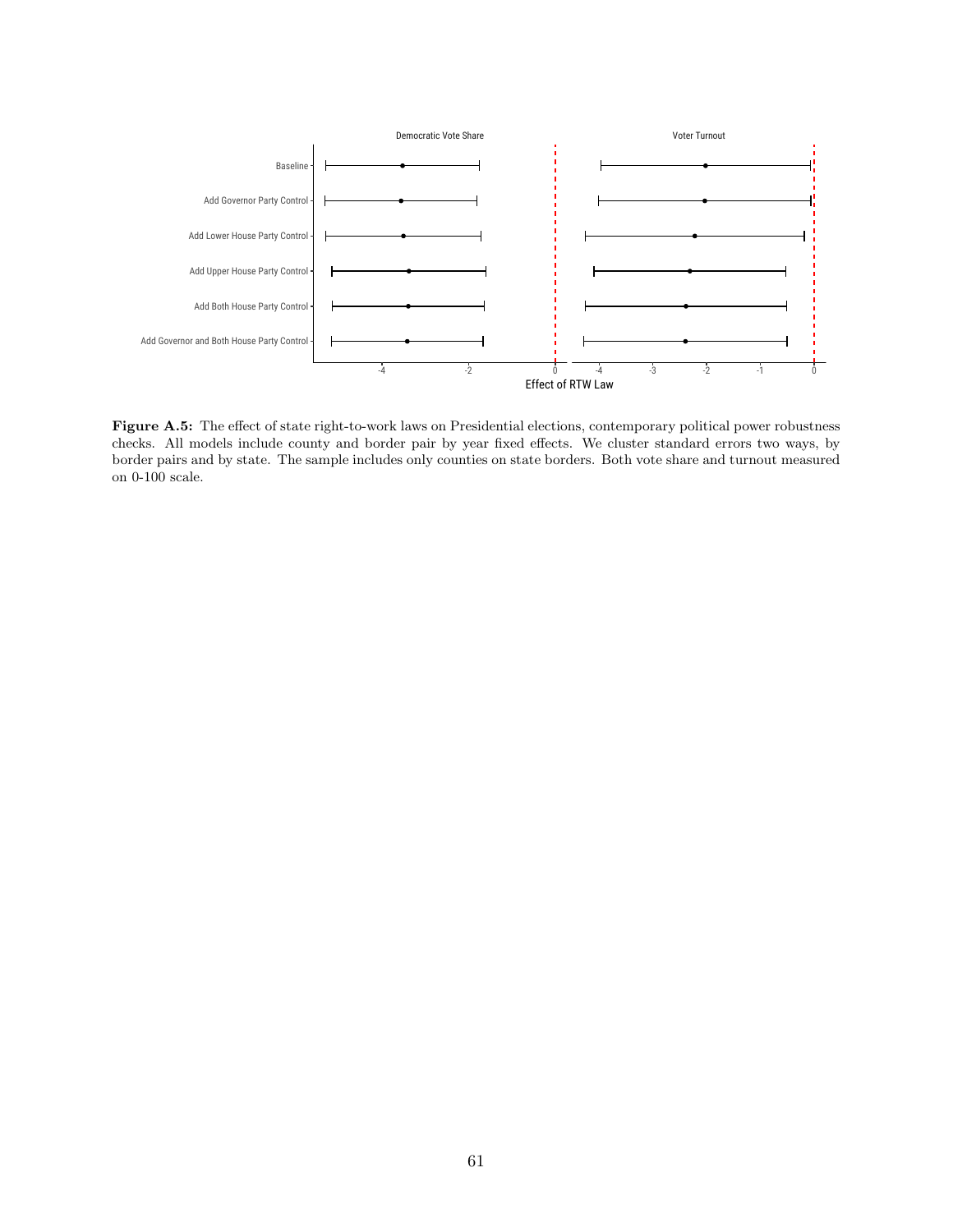<span id="page-62-0"></span>

Figure A.6: Difference-in-differences summary analysis of right-to-work laws and labor campaign contributions, 1996-2016. Campaign contribution data from the National Institute on Money in State Politics.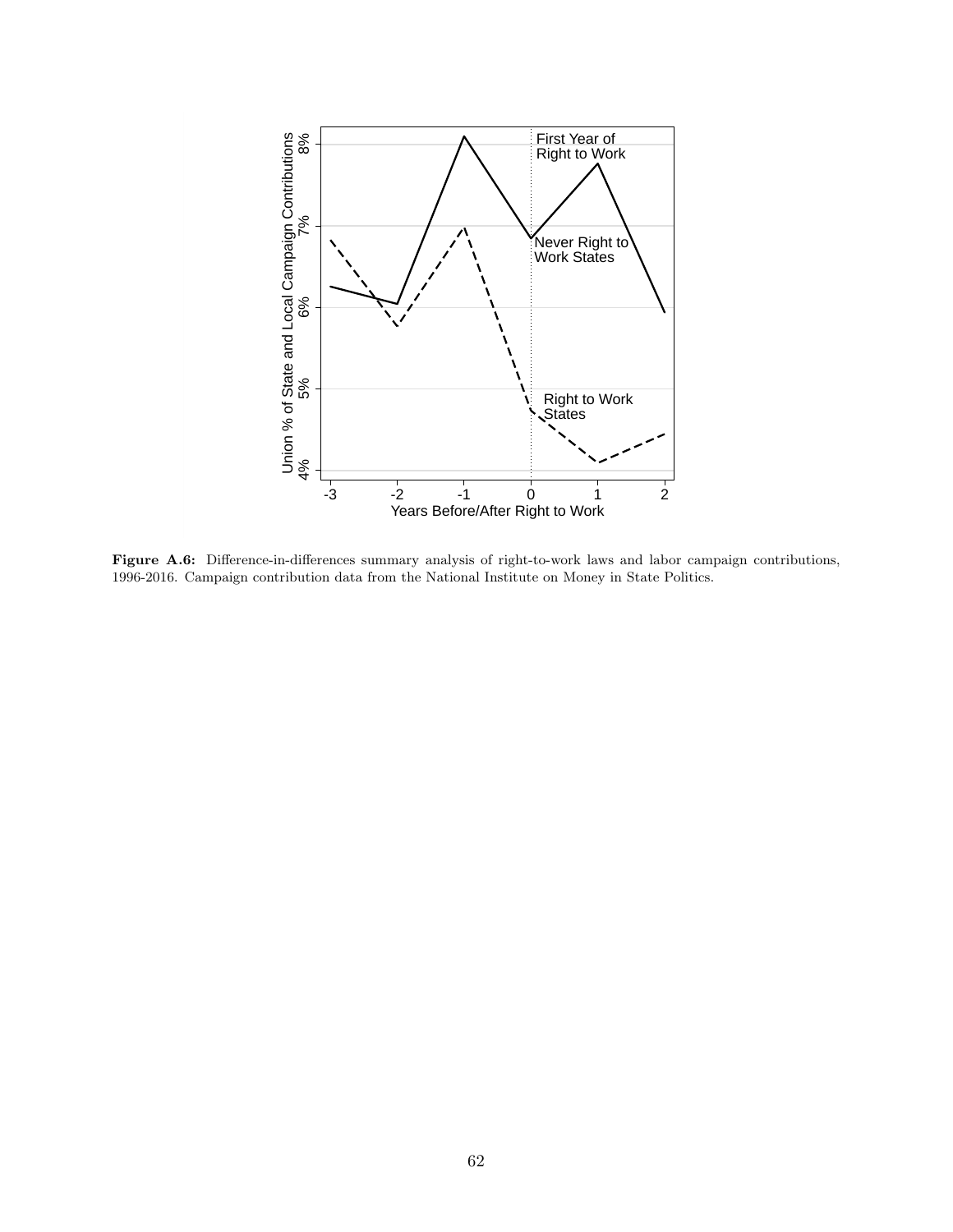<span id="page-63-0"></span>

(a) State Economic Liberalism

(b) State Social Liberalism

Figure A.7: Relationship between state policy liberalism and state right-to-work laws, 1980-2014. Figure plots average state policy liberalism in states before and after the passage of right-to-work laws. Left plot includes economic policies, right plot includes social policies. Gray shading indicates 95% confidence intervals. State policy liberalism from [Grumbach](#page-51-5) [\(2017\)](#page-51-5).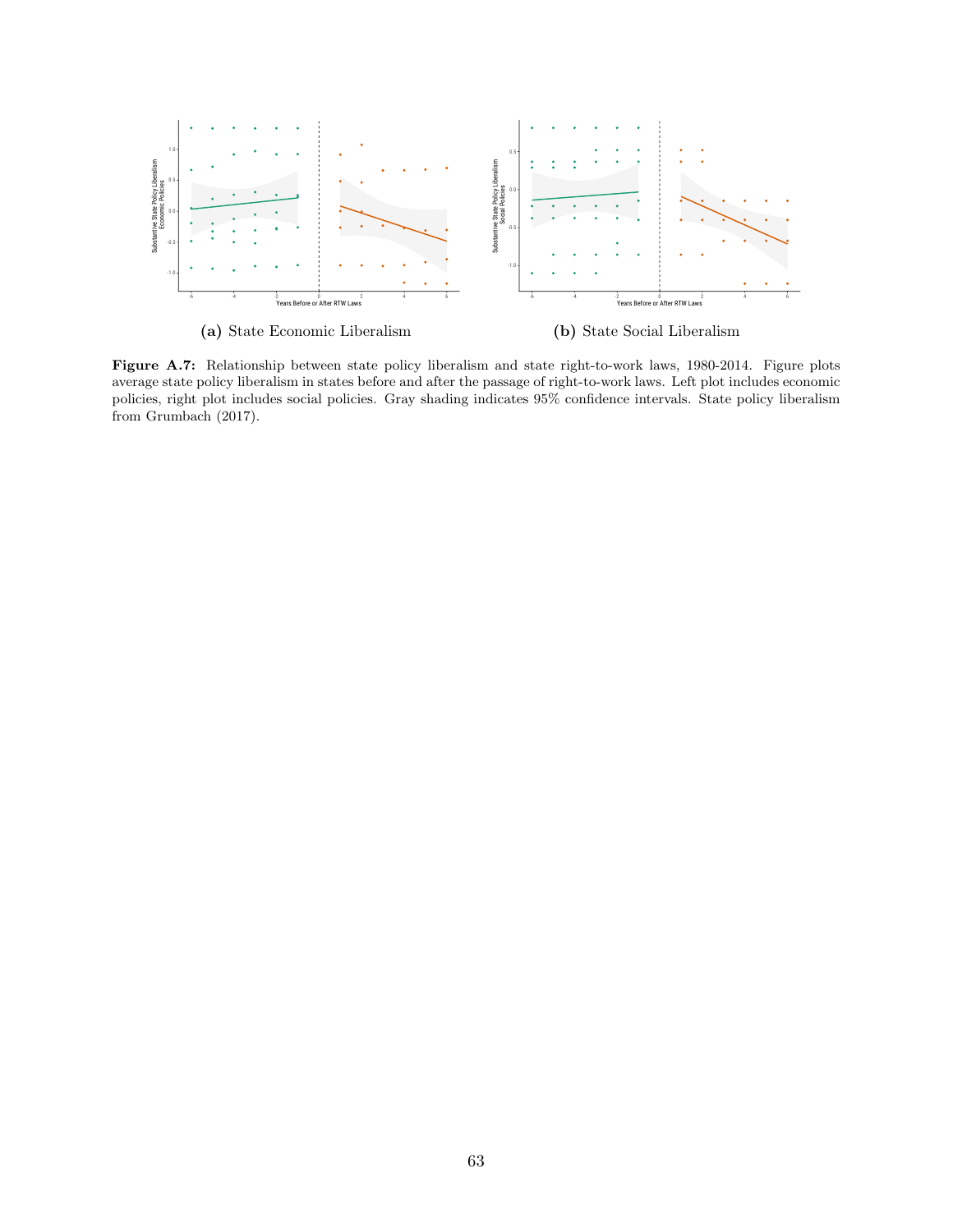<span id="page-64-0"></span>

|                                         |                        |                                    |                        | Panel A. Democratic Vote Share |                        |                        |                     |  |  |  |
|-----------------------------------------|------------------------|------------------------------------|------------------------|--------------------------------|------------------------|------------------------|---------------------|--|--|--|
|                                         |                        | All Counties                       |                        |                                | <b>Border Counties</b> |                        |                     |  |  |  |
|                                         | (1)                    | (2)                                | (3)                    | (4)                            | (5)                    | (6)                    | (7)                 |  |  |  |
| Right to Work                           | $-5.620**$<br>(2.855)  | $-6.393$<br>(4.156)                | $6.218*$<br>(3.485)    | $-6.543**$<br>(2.709)          | $-6.479$<br>(4.395)    | 1.133<br>(4.009)       | $-3.331$<br>(3.802) |  |  |  |
| County FE                               | No                     | Yes                                | Yes                    | No                             | Yes                    | Yes                    | Yes                 |  |  |  |
| Year FE                                 | No                     | Yes                                | No                     | No                             | Yes                    | No                     | No                  |  |  |  |
| Census Division<br>$\times$ Year FE     | No                     | N <sub>o</sub>                     | Yes                    | No                             | No                     | Yes                    | No                  |  |  |  |
| Border Pair<br>$\times$ Year FE         | No                     | No                                 | No                     | No                             | No                     | No                     | Yes                 |  |  |  |
| Observations<br>Adjusted $\mathbb{R}^2$ | 38,876<br>0.022        | 38,876<br>0.453                    | 38,876<br>0.581        | 32,445<br>0.030                | 32,445<br>0.484        | 32,445<br>0.601        | 32,445<br>0.522     |  |  |  |
|                                         | Panel B. Voter Turnout |                                    |                        |                                |                        |                        |                     |  |  |  |
|                                         |                        | All Counties                       |                        | <b>Border Counties</b>         |                        |                        |                     |  |  |  |
|                                         | (1)                    | (2)                                | (3)                    | (4)                            | (5)                    | (6)                    | (7)                 |  |  |  |
| Right to Work                           | $-3.847*$<br>(2.167)   | $-3.655^{\ast\ast\ast}$<br>(1.121) | $-3.691***$<br>(1.171) | $-2.998$<br>(2.159)            | $-3.039**$<br>(1.278)  | $-4.219***$<br>(1.015) | $-2.198$<br>(1.380) |  |  |  |
| County FE                               | No                     | Yes                                | Yes                    | No                             | Yes                    | Yes                    | Yes                 |  |  |  |
| Year FE                                 | No                     | Yes                                | No                     | No                             | Yes                    | No                     | No                  |  |  |  |
| Census Division<br>$\times$ Year FE     | No                     | No                                 | Yes                    | No                             | No                     | Yes                    | No                  |  |  |  |
| Border Pair<br>$\times$ Year FE         | No                     | No                                 | No                     | No                             | No                     | No                     | Yes                 |  |  |  |

Table A.1: The Effect of State Right-to-Work laws on Senate Elections

Note: Standard errors clustered by state in the all county sample and clustered two-way by state and border-pair in the border county sample. Vote share outcomes are measured 0 to 100 percent. Following [Dube et al.](#page-50-13) [\(2010\)](#page-50-13), in the border sample, we allow counties bordering multiple other counties to pair with each and we stack the data accordingly which is why the 1173 unique counties on a state border translate to more than 32 thousand observations with election data from 1980 to 2016. The county border pair fixed effect (subsumed by the border pair by year fixed effect) identifies each separate pair and we cluster at the border-pair level to account for repeated observations.

 $\mbox{Observations} \qquad \qquad 38,864 \qquad \qquad 38,864 \qquad \qquad 38,864 \qquad \qquad 32,430 \qquad \qquad 32,430 \qquad \qquad 32,430 \qquad \qquad 32,430 \qquad \qquad 32,430 \qquad \qquad 32,430 \qquad \qquad 32,430 \qquad \qquad 32,430 \qquad \qquad 32,430 \qquad \qquad 32,430 \qquad \qquad 32,430 \qquad \qquad 32,430 \qquad \qquad 32,430 \qquad \q$ Adjusted R<sup>2</sup> 0.020 0.757 0.801 0.013 0.796 0.837 0.812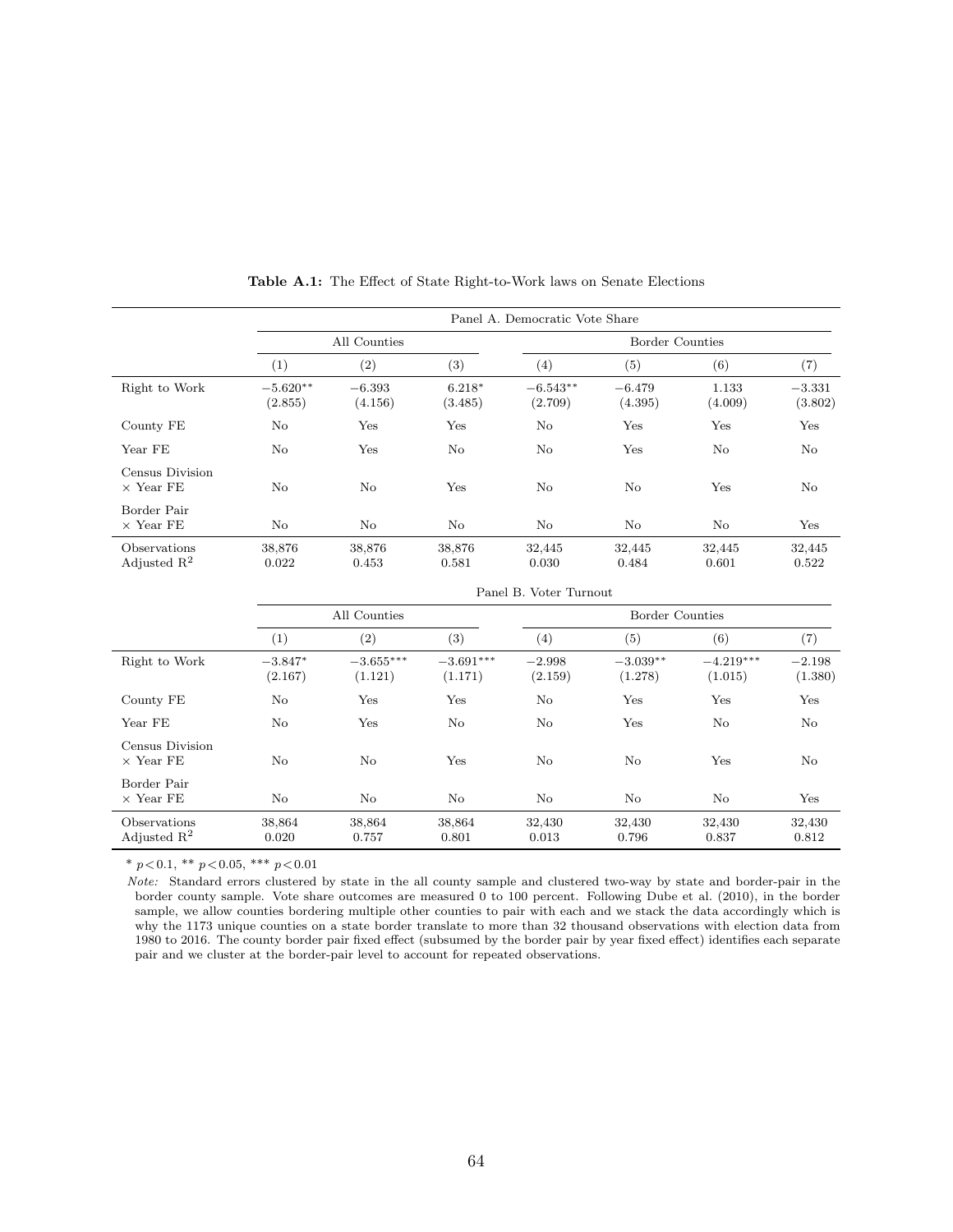<span id="page-65-0"></span>

|                                         |                        |                         |                     | Panel A. Democratic Vote Share |                        |                       |                       |  |  |  |
|-----------------------------------------|------------------------|-------------------------|---------------------|--------------------------------|------------------------|-----------------------|-----------------------|--|--|--|
|                                         |                        | All Counties            |                     |                                | <b>Border Counties</b> |                       |                       |  |  |  |
|                                         | (1)                    | (2)                     | (3)                 | (4)                            | (5)                    | (6)                   | (7)                   |  |  |  |
| Right to Work                           | $-4.769$<br>(3.564)    | $-13.149***$<br>(5.593) | $-0.550$<br>(4.060) | $-5.681*$<br>(2.987)           | $-12.700**$<br>(6.038) | $-2.584$<br>(3.514)   | $-5.414$<br>(4.189)   |  |  |  |
| County FE                               | No                     | Yes                     | Yes                 | No                             | Yes                    | Yes                   | Yes                   |  |  |  |
| Year FE                                 | No                     | Yes                     | No                  | No                             | Yes                    | No                    | No                    |  |  |  |
| Census Division<br>$\times$ Year FE     | No                     | No                      | Yes                 | No                             | No                     | Yes                   | No                    |  |  |  |
| Border Pair<br>$\times$ Year FE         | No                     | No                      | No                  | No                             | No                     | No                    | Yes                   |  |  |  |
| Observations<br>Adjusted $\mathbf{R}^2$ | 58,009<br>0.006        | 58,009<br>0.283         | 58,009<br>0.321     | 48,629<br>0.014                | 48,629<br>0.509        | 48,629<br>0.585       | 48,629<br>0.591       |  |  |  |
|                                         | Panel B. Voter Turnout |                         |                     |                                |                        |                       |                       |  |  |  |
|                                         | All Counties           |                         |                     |                                | Border Counties        |                       |                       |  |  |  |
|                                         | (1)                    | (2)                     | (3)                 | (4)                            | (5)                    | (6)                   | (7)                   |  |  |  |
| Right to Work                           | $-3.030$<br>(2.224)    | $-2.907**$<br>(1.369)   | $-2.139$<br>(1.462) | $-2.899$<br>(2.216)            | $-2.910**$<br>(1.298)  | $-3.416**$<br>(1.488) | $-2.513**$<br>(1.005) |  |  |  |
| County FE                               | No                     | Yes                     | Yes                 | No                             | Yes                    | Yes                   | Yes                   |  |  |  |
| Year FE                                 | No                     | Yes                     | No                  | No                             | Yes                    | No                    | No                    |  |  |  |
| Census Division<br>$\times$ Year FE     | No                     | No                      | Yes                 | No                             | No                     | Yes                   | No                    |  |  |  |
| Border Pair<br>$\times$ Year FE         | No                     | No                      | No                  | No                             | No                     | No                    | Yes                   |  |  |  |
| Observations<br>Adjusted $\mathbb{R}^2$ | 58,004<br>0.004        | 58,004<br>0.429         | 58,004<br>0.444     | 48,614<br>0.010                | 48,614<br>0.753        | 48,614<br>0.787       | 48,614<br>0.769       |  |  |  |

Table A.2: The Effect of State Right-to-Work Laws on House Elections

Note: Standard errors clustered by state in the all county sample and clustered two-way by state and border-pair in the border county sample. Vote share outcomes are measured 0 to 100 percent. Following [Dube et al.](#page-50-13) [\(2010\)](#page-50-13), in the border sample, we allow counties bordering multiple other counties to pair with each and we stack the data accordingly which is why the 1173 unique counties on a state border translate to more than 32 thousand observations with election data from 1980 to 2016. The county border pair fixed effect (subsumed by the border pair by year fixed effect) identifies each separate pair and we cluster at the border-pair level to account for repeated observations.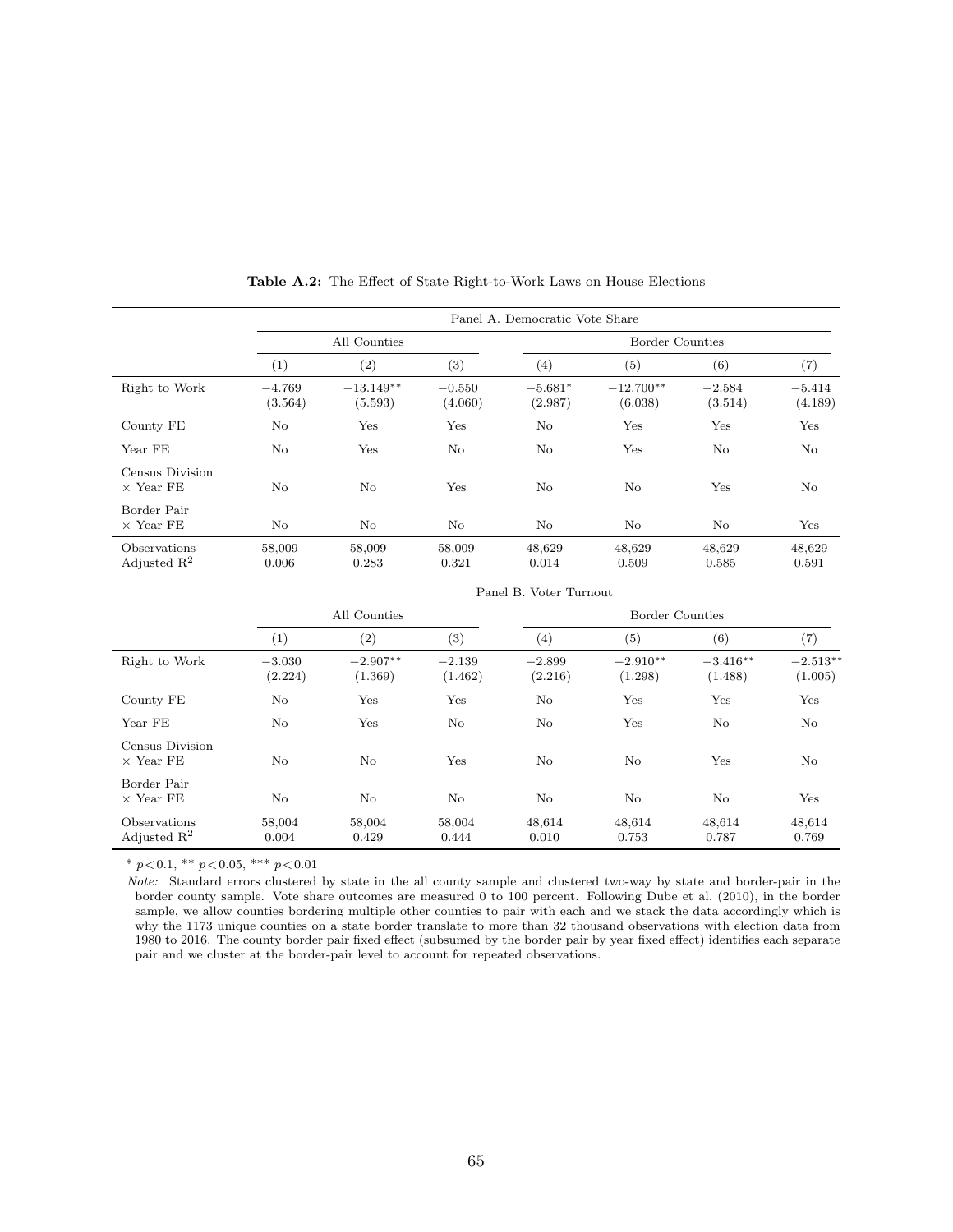<span id="page-66-0"></span>

|                                         | Panel A. Democratic Vote Share |                        |                     |                        |                        |                     |                     |  |  |
|-----------------------------------------|--------------------------------|------------------------|---------------------|------------------------|------------------------|---------------------|---------------------|--|--|
|                                         | All Counties                   |                        |                     | <b>Border Counties</b> |                        |                     |                     |  |  |
|                                         | (1)                            | (2)                    | (3)                 | (4)                    | (5)                    | (6)                 | (7)                 |  |  |
| Right to Work                           | $-2.455$<br>(2.201)            | $-1.999$<br>(2.582)    | $-0.133$<br>(4.382) | $-2.860$<br>(1.888)    | $-2.463$<br>(2.081)    | $-1.709$<br>(3.582) | $-2.450$<br>(3.441) |  |  |
| County FE                               | No                             | Yes                    | Yes                 | No                     | Yes                    | Yes                 | Yes                 |  |  |
| Year FE                                 | No                             | Yes                    | $\rm No$            | No                     | Yes                    | No                  | No                  |  |  |
| Census Division<br>$\times$ Year FE     | No                             | $\rm No$               | Yes                 | No                     | No                     | Yes                 | No                  |  |  |
| Border Pair<br>$\times$ Year FE         | $\rm No$                       | No                     | $\rm No$            | No                     | No                     | No                  | Yes                 |  |  |
| Observations<br>Adjusted $\mathbf{R}^2$ | 28,342<br>0.006                | 28,342<br>0.493        | 28,342<br>0.643     | 23,832<br>0.008        | 23,832<br>0.527        | 23,832<br>0.664     | 23,832<br>0.470     |  |  |
|                                         | Panel B. Voter Turnout         |                        |                     |                        |                        |                     |                     |  |  |
|                                         | All Counties                   |                        |                     | <b>Border Counties</b> |                        |                     |                     |  |  |
|                                         | (1)                            | (2)                    | (3)                 | (4)                    | (5)                    | (6)                 | (7)                 |  |  |
| Right to Work                           | $-3.583$<br>(2.996)            | $-2.609***$<br>(0.788) | $-0.757$<br>(1.202) | $-2.970$<br>(2.901)    | $-2.346***$<br>(0.875) | $-1.237$<br>(1.075) | $-1.120$<br>(2.194) |  |  |
| County FE                               | No                             | Yes                    | Yes                 | No                     | Yes                    | Yes                 | Yes                 |  |  |
| Year FE                                 | No                             | Yes                    | $\rm No$            | $\rm No$               | Yes                    | No                  | No                  |  |  |
| Census Division<br>$\times$ Year FE     | No                             | No                     | Yes                 | No                     | No                     | Yes                 | No                  |  |  |
| Border Pair<br>$\times$ Year FE         | No                             | No                     | $\rm No$            | $\rm No$               | No                     | No                  | Yes                 |  |  |

Table A.3: The Effect of State Right-to-Work Laws on Gubernatorial Elections

Note: Standard errors clustered by state in the all county sample and clustered two-way by state and border-pair in the border county sample. Vote share outcomes are measured 0 to 100 percent. Following [Dube et al.](#page-50-13) [\(2010\)](#page-50-13), in the border sample, we allow counties bordering multiple other counties to pair with each and we stack the data accordingly which is why the 1173 unique counties on a state border translate to more than 32 thousand observations with election data from 1980 to 2016. The county border pair fixed effect (subsumed by the border pair by year fixed effect) identifies each separate pair and we cluster at the border-pair level to account for repeated observations.

 $\mbox{Observations} \qquad \qquad 28,335 \qquad \qquad 28,335 \qquad \qquad 28,335 \qquad \qquad 23,821 \qquad \qquad 23,821 \qquad \qquad 23,821 \qquad \qquad 23,821 \qquad \qquad 23,821 \qquad \qquad 23,821 \qquad \qquad 23,821 \qquad \qquad 23,821 \qquad \qquad 23,821 \qquad \qquad 23,821 \qquad \qquad 23,821 \qquad \qquad 23,821 \qquad \qquad 23,821 \qquad \q$ Adjusted R<sup>2</sup> 0.019 0.838 0.872 0.014 0.852 0.884 0.864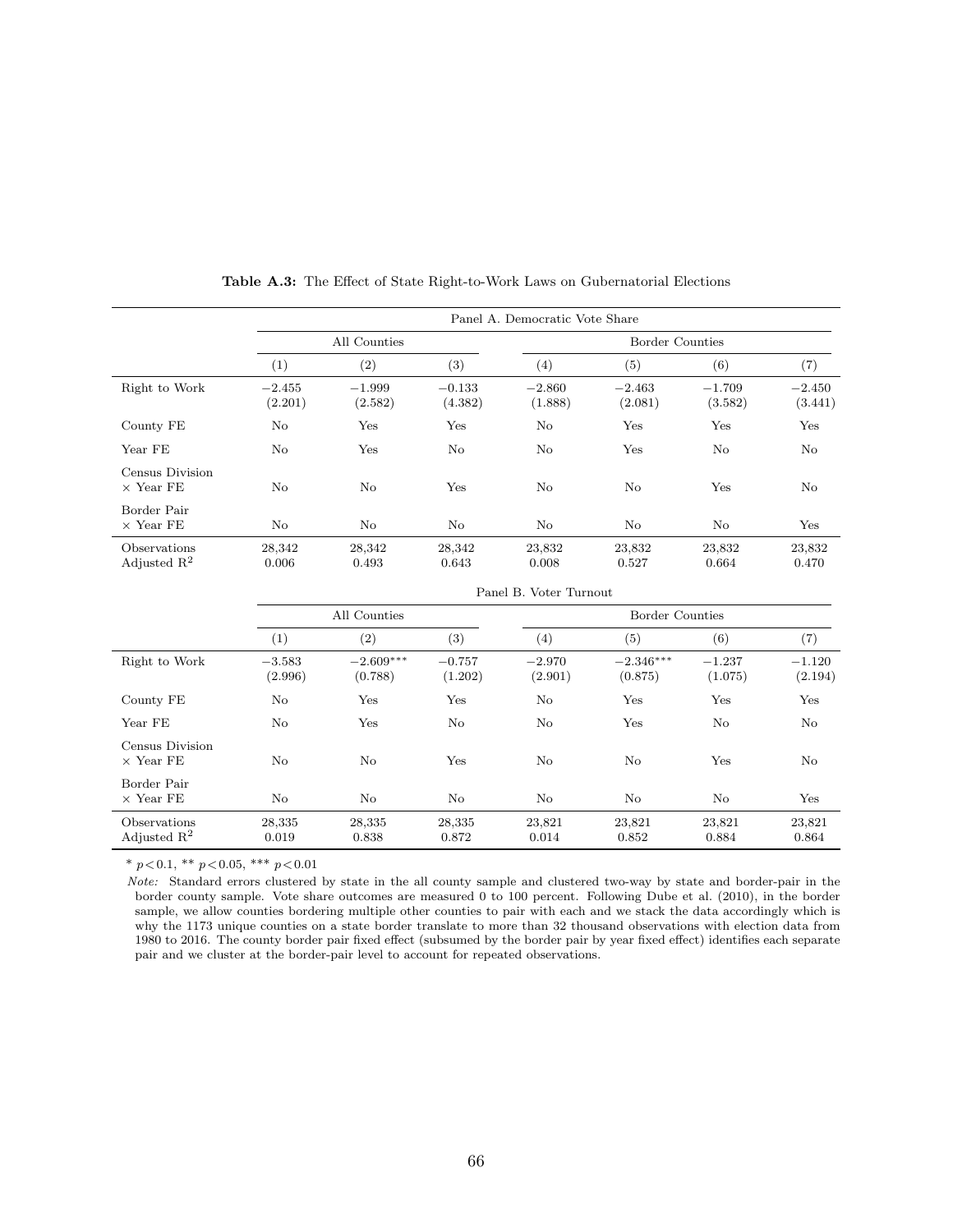|                                         | Panel A. Democratic Vote Share     |                        |                                    |                        |  |  |  |  |
|-----------------------------------------|------------------------------------|------------------------|------------------------------------|------------------------|--|--|--|--|
|                                         | Baseline                           | Same DMA               | Different DMA                      | DMA FE                 |  |  |  |  |
|                                         | (1)                                | (2)                    | (3)                                | (4)                    |  |  |  |  |
| Right to Work                           | $-3.523^{\ast\ast\ast}$<br>(0.902) | $-3.898***$<br>(1.304) | $-3.156^{\ast\ast\ast}$<br>(1.002) | $-3.523***$<br>(0.908) |  |  |  |  |
| County FE                               | Yes                                | Yes                    | Yes                                | Yes                    |  |  |  |  |
| Border Pair<br>$\times$ Year FE         | Yes                                | Yes                    | Yes                                | Yes                    |  |  |  |  |
| Designated Media Area FE                | No                                 | No                     | N <sub>o</sub>                     | Yes                    |  |  |  |  |
| Observations<br>Adjusted $R^2$          | 25,494<br>0.922                    | 13,945<br>0.918        | 11,549<br>0.925                    | 25,494<br>0.921        |  |  |  |  |
|                                         | Panel B. Voter Turnout             |                        |                                    |                        |  |  |  |  |
|                                         | <b>Baseline</b>                    | Same DMA               | Different DMA                      | DMA FE                 |  |  |  |  |
|                                         | (1)                                | (2)                    | (3)                                | (4)                    |  |  |  |  |
| Right to Work                           | $-2.019**$<br>(0.995)              | $-2.668***$<br>(0.881) | $-1.384$<br>(1.650)                | $-2.019**$<br>(1.002)  |  |  |  |  |
| County FE                               | Yes                                | Yes                    | Yes                                | Yes                    |  |  |  |  |
| Border Pair<br>$\times$ Year FE         | Yes                                | Yes                    | Yes                                | Yes                    |  |  |  |  |
| Designated Media Area FE                | No                                 | No                     | N <sub>o</sub>                     | Yes                    |  |  |  |  |
| Observations<br>Adjusted $\mathbb{R}^2$ | 25,483<br>0.827                    | 13,942<br>0.853        | 11,541<br>0.799                    | 25,483<br>0.825        |  |  |  |  |

<span id="page-67-0"></span>Table A.4: The Effect of State Right-to-Work Laws on Presidential Elections: Media Market Robustness

\* $p\!<\!0.1,$ \*\* $p\!<\!0.05,$ \*\*\* $p\!<\!0.01$ 

Note: Sample limited to counties on state borders. Standard errors clustered two-way by state and border-pair. Vote share and turnout outcomes are measured 0 to 100 percent. Following [Dube et al.](#page-50-13) [\(2010\)](#page-50-13), we allow counties bordering multiple other counties to pair with each and we stack the data accordingly which is why the 1173 unique counties on a state border translate to more than 25 thousand observations with election data from 1980 to 2016 for the Presidential sample. The county border pair fixed effect (subsumed by the border pair by year fixed effect) identifies each separate pair and we cluster at the border-pair level to account for repeated observations.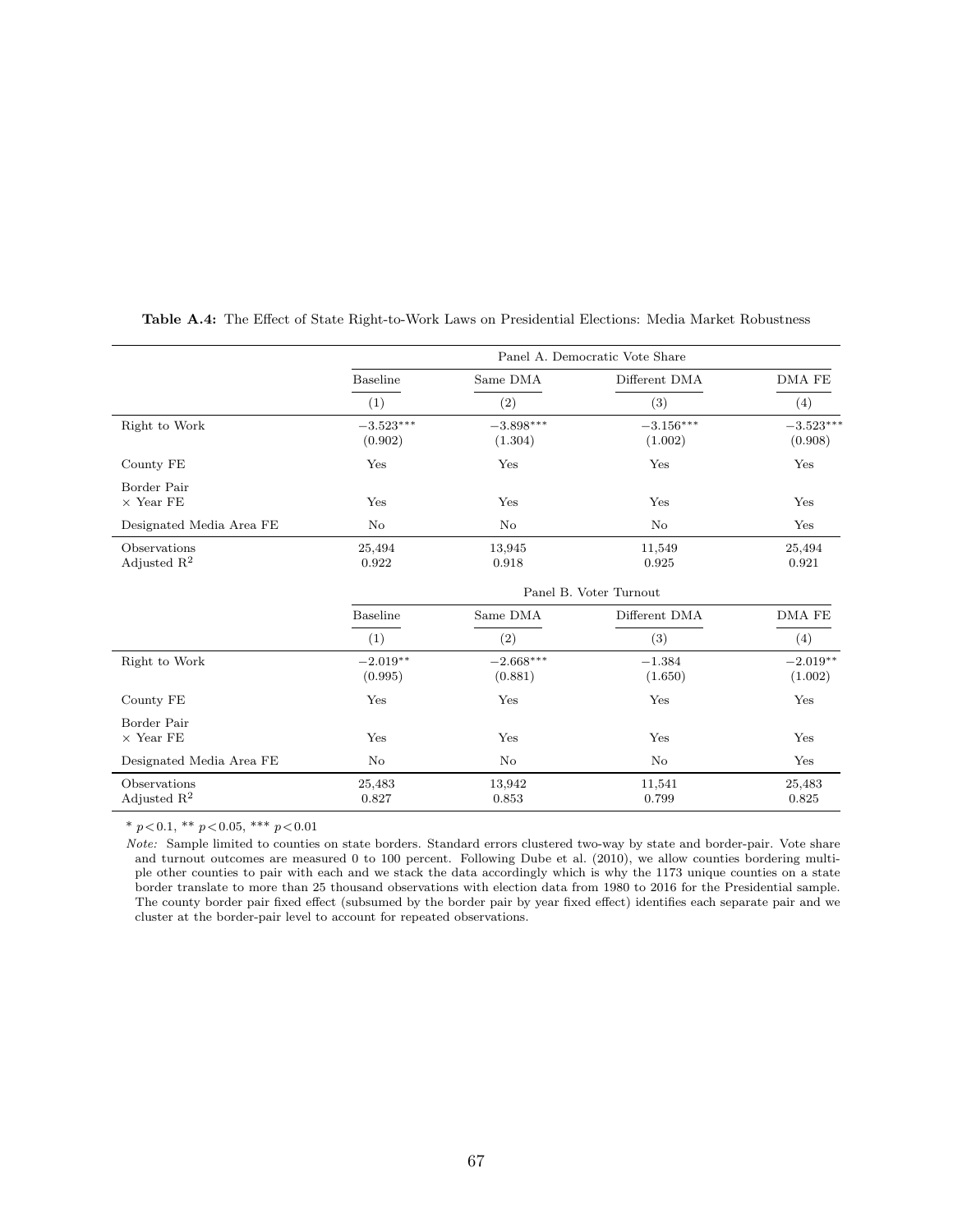<span id="page-68-0"></span>

|                                         | Presidential Election  |                       |                        |                      |                        |                     |                        |                        |
|-----------------------------------------|------------------------|-----------------------|------------------------|----------------------|------------------------|---------------------|------------------------|------------------------|
|                                         | (1)                    | (2)                   | (3)                    | (4)                  | (5)                    | (6)                 | (7)                    | (8)                    |
| Right to Work                           | $0.029***$<br>(0.011)  | $0.020*$<br>(0.010)   | 0.013<br>(0.010)       | 0.009<br>(0.006)     | 0.001<br>(0.011)       | 0.008<br>(0.010)    | 0.001<br>(0.010)       | 0.002<br>(0.008)       |
| Non-Professional Worker                 | $-0.102***$<br>(0.010) | 0.0003<br>(0.010)     |                        |                      |                        |                     |                        |                        |
| $RTW \times Non-Professional$           | $-0.070***$<br>(0.019) | $-0.040**$<br>(0.017) |                        |                      |                        |                     |                        |                        |
| Black                                   |                        |                       | $-0.035***$<br>(0.013) | $0.033**$<br>(0.016) |                        |                     |                        |                        |
| $RTW \times Black$                      |                        |                       | $-0.027$<br>(0.019)    | $-0.024$<br>(0.017)  |                        |                     |                        |                        |
| Hispanic                                |                        |                       |                        |                      | $-0.104***$<br>(0.012) | $0.026*$<br>(0.014) |                        |                        |
| $RTW \times Hispanic$                   |                        |                       |                        |                      | 0.007<br>(0.034)       | $-0.011$<br>(0.029) |                        |                        |
| Young (under 25)                        |                        |                       |                        |                      |                        |                     | $-0.260***$<br>(0.014) | $-0.085***$<br>(0.017) |
| $RTW \times Young$                      |                        |                       |                        |                      |                        |                     | 0.022<br>(0.023)       | 0.022<br>(0.025)       |
| State FE                                | Yes                    | Yes                   | Yes                    | Yes                  | Yes                    | Yes                 | Yes                    | Yes                    |
| Year FE                                 | Yes                    | Yes                   | Yes                    | Yes                  | Yes                    | Yes                 | Yes                    | Yes                    |
| Controls                                | No                     | Yes                   | No                     | Yes                  | No                     | Yes                 | No                     | Yes                    |
| Observations<br>Adjusted $\mathbb{R}^2$ | 18,140<br>0.514        | 14,846<br>0.583       | 29,810<br>0.507        | 24,359<br>0.590      | 29,810<br>0.509        | 24,359<br>0.590     | 29,837<br>0.534        | 24,359<br>0.591        |

Table A.5: The Effect of State Right-to-Work Laws on Individual Voter Turnout, 1980-2012

Note: Standard errors clustered by state. Linear probability model. Individual controls include age and age squared, gender, education (high school or less, some college, or college or more; high school or less is the excluded category), indicators for race and ethnicity (non-Hispanic white, non-Hispanic black, Hispanic, and other; other is the excluded category), church attendance (in five categories of frequency), interest in political campaigns (in three categories), and a dummy variable for strong partisanship. Data from National Election Studies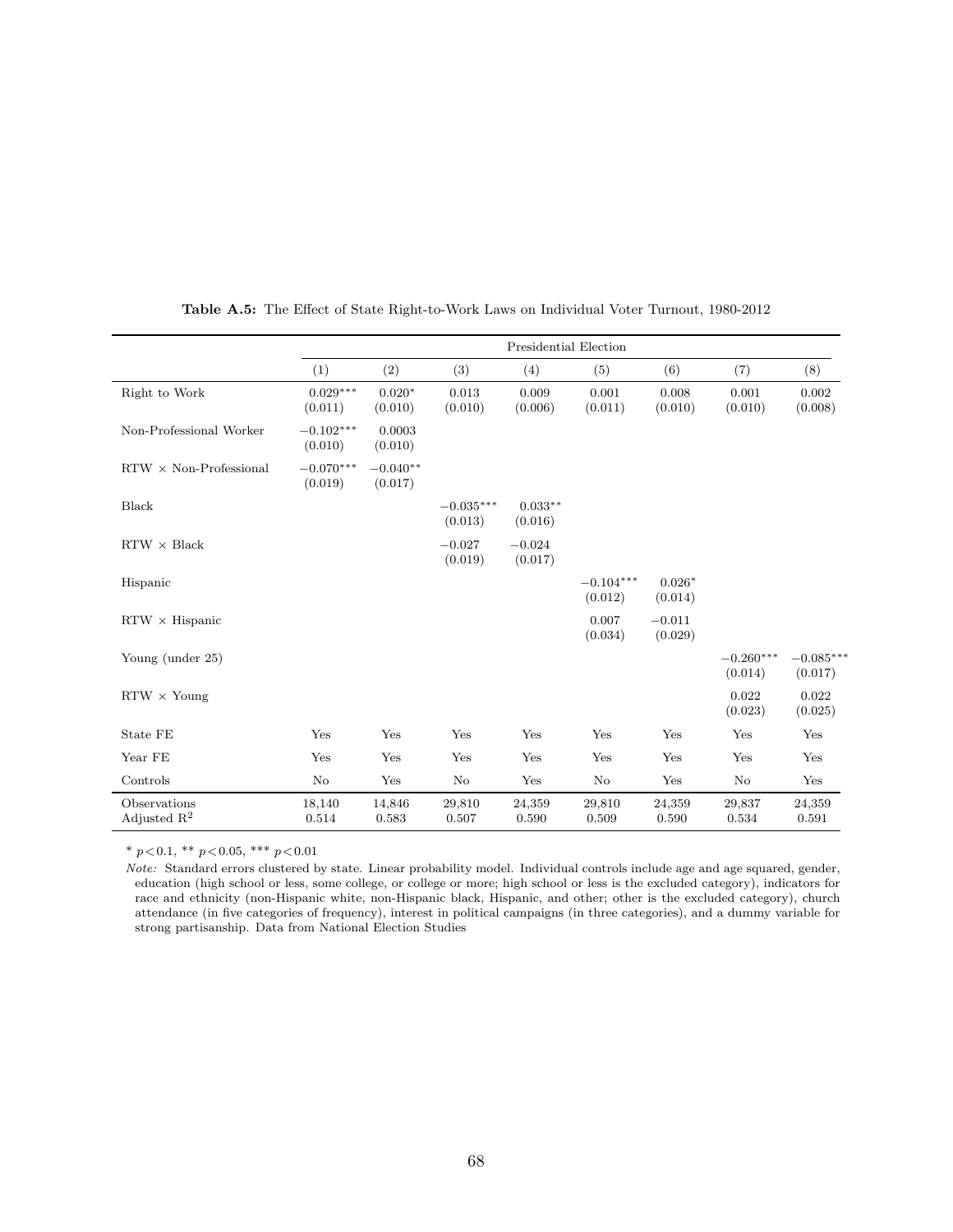<span id="page-69-0"></span>

|                                         |                        | Panel A. Caughey-Warshaw State Policy Liberalism Scores |                                           |                      |  |  |  |
|-----------------------------------------|------------------------|---------------------------------------------------------|-------------------------------------------|----------------------|--|--|--|
|                                         | All Policies           |                                                         | <b>Excluding RTW</b>                      |                      |  |  |  |
|                                         | (1)                    | (2)                                                     | (3)                                       | (4)                  |  |  |  |
| Right to Work                           | $-0.435***$<br>(0.122) | $-0.365***$<br>(0.118)                                  | $-0.295**$<br>(0.125)                     | $-0.230*$<br>(0.127) |  |  |  |
| State FE                                | Yes                    | Yes                                                     | Yes                                       | Yes                  |  |  |  |
| Year FE                                 | Yes                    | No                                                      | Yes                                       | No                   |  |  |  |
| Census Division<br>$\times$ Year FE     | No                     | Yes                                                     | No                                        | Yes                  |  |  |  |
| Observations<br>Adjusted $\mathbb{R}^2$ | 1,750<br>0.950         | 1,750<br>0.959                                          | 1,750<br>0.939                            | 1,750<br>0.951       |  |  |  |
|                                         |                        |                                                         | Panel B. Grumbach State Policy Liberalism |                      |  |  |  |
|                                         | Economic Policies      |                                                         | Social Policies                           |                      |  |  |  |
|                                         | (1)                    | (2)                                                     | (3)                                       | $\left( 4\right)$    |  |  |  |
| Right to Work                           | $-0.001$<br>(0.079)    | $-0.005$<br>(0.089)                                     | $-0.330***$<br>(0.117)                    | $-0.155$<br>(0.136)  |  |  |  |
| State FE                                | Yes                    | Yes                                                     | Yes<br>Yes                                |                      |  |  |  |

# Table A.6: The Effect of State Right-to-Work laws on State Policy Liberalism, 1980-2014

\*  $p < 0.1$ , \*\*  $p < 0.05$ , \*\*\*  $p < 0.01$ 

Census Division $\times$  Year FE

Note: Standard errors clustered by state. Relationship between state policy liberalism and state right-to-work laws, 1980- 2014. Panel A draws state policy liberalism from [Caughey and Warshaw](#page-49-4) [\(2016\)](#page-49-4), Panel B draws state policy liberalism from [Grumbach](#page-51-5) [\(2017\)](#page-51-5).

Year FE Yes No Yes No

× Year FE No Yes No Yes Observations 1,750 1,750 1,750 1,750 1,750 1,750 Adjusted R<sup>2</sup> 0.945 0.945 0.950 0.884 0.916